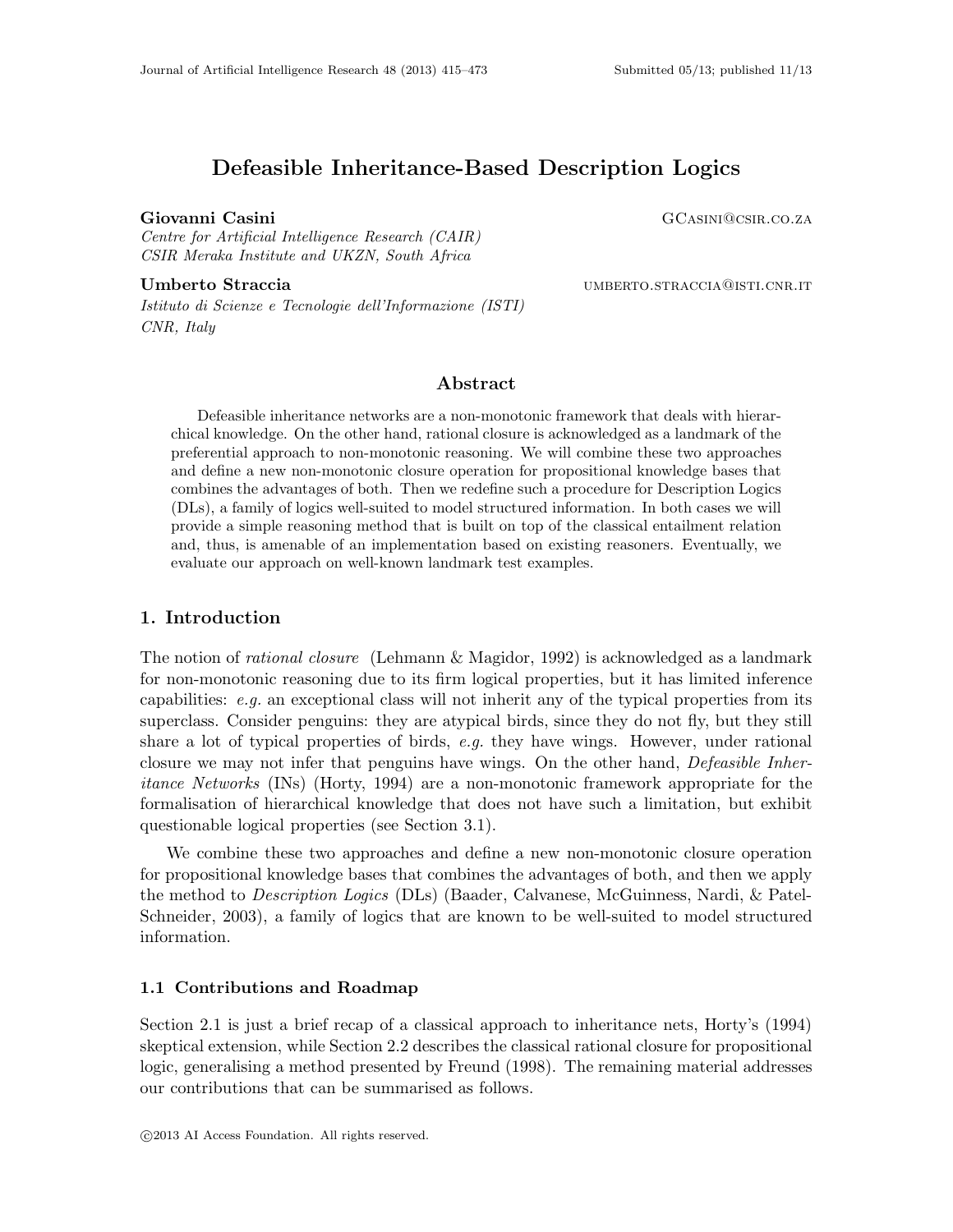- 1. In Section 3 we propose a new method to reason about INs that relies on the procedure for rational closure, and we present a Boolean extension of INs, called Boolean defeasible Inheritance Networks (BINs).
- 2. Using BINs, we develop in Section 4 a defeasible inheritance-based propositional closure that combines the advantages of both inheritance nets and rational closure.
- 3. Eventually, in Section 5 we apply the latter procedure to the case of defeasible inheritancebased description logics.

A major feature of the procedures we propose is that for propositional logic and DLs we still maintain all desired logical properties of rational closure, but with more inferential power with respect to exceptional classes. Moreover our method requires only the existence of a decision procedure for classical entailment and, thus, can be implemented on top of existing propositional SAT solvers and DL reasoners.

Please note that the present paper is a substantially revised and extended version of a previous work (Casini & Straccia, 2011). Specifically,

- 1. we provide an in-depth description of our reasoning model;
- 2. we extensively validate our approach w.r.t. to a series of landmark (test) examples illustrated by Horty (1994) and Sandewall (2010) (see Appendix A);
- 3. we provide computational complexity results related to our reasoning procedures; and
- 4. we include the proofs supporting out major claims (see Appendix B); due to the complexity of the notation, we add also a table summarising the meaning of the symbols we use more frequently (Appendix C).

# 1.2 Related Work

We refer to two main approaches to non-monotonic reasoning: *inheritance networks* on one hand and the *preferential approach* on the other.

Inheritance networks have been developed as a formalism for reasoning about taxonomic information. From the original ideas of Touretzky (1986), the approach has richly developed (Sandewall, 1986; Touretzky, Horty, & Thomason, 1987; Horty, Thomason, & Touretzky, 1987; Touretzky, Thomason, & Horty, 1991; Makinson, 1991; Simonet, 1996). See the works by Horty (1994) and Thomason (1992) for an overview, while Gabbay and Schlecta (2009) and Sandewall (2010) have more recently contributed to the field. In particular, in order to evaluate our proposal, we shall refer to the *skeptical* approach described by Horty (1987, 1994) as the landmark of the classical approach to inheritance networks.

On the other hand, Lehmann and Magidor's rational closure falls into the preferential approach to non-monotonic reasoning; such an approach, since the first formulation by Shoham (1988), has become a main representative of non-monotonic reasoning (Kraus, Lehmann, & Magidor, 1990; Lehmann & Magidor, 1992; Makinson, 1994, 2005; Freund, 1998; Bochman, 2001; Rott, 2001; Schlechta, 2004), particularly appreciated for the solid logical characterization of the consequence relation.

Eventually, our proposal shall be applied in the field of description logics (Baader et al., 2003). Several non-monotonic DLs exist (Baader & Hollunder, 1993; Bonatti, Faella, &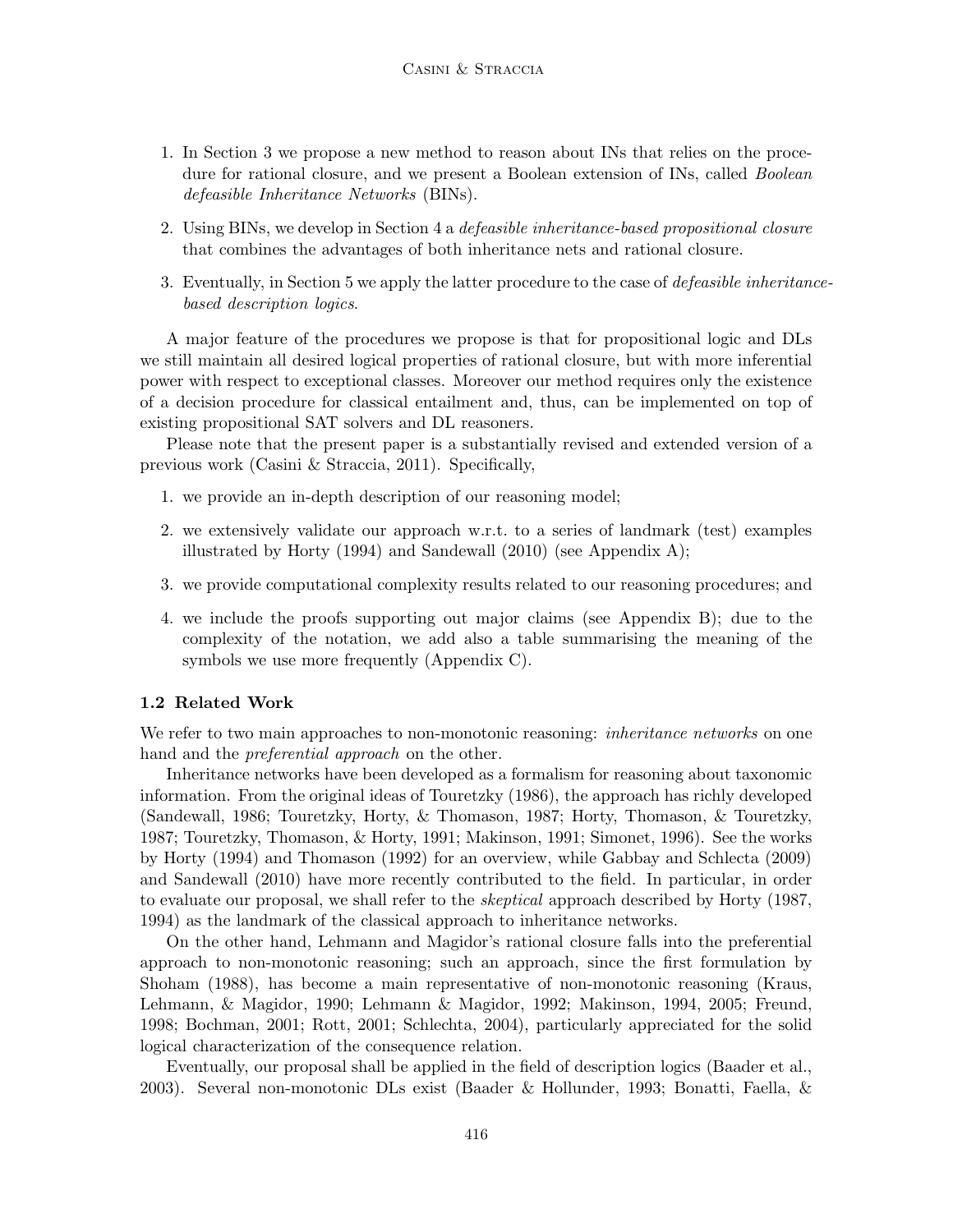Sauro, 2011c, 2011b; Brewka & Augustin, 1987; Britz, Heidema, & Meyer, 2008; Donini, Nardi, & Rosati, 2002; Giordano, Olivetti, Gliozzi, & Pozzato, 2009; Giordano, Gliozzi, Olivetti, & Pozzato, 2012b; Grimm & Hitzler, 2009; Knorr, Alferes, & Hitzler, 2011; Quantz & Royer, 1992; Straccia, 1993), which integrate several kinds of non-monotonic reasoning mechanism into DLs. Somewhat related to our proposal are the works by Britz et al. (2008) and Giordano et al. (2009, 2012b), as they address the application of the preferential methods into the DL framework, but they do not refer to rational closure. In a previous publication (Casini & Straccia, 2010) we present a procedure to apply rational closure to DLs, and such a procedure is at the basis of our actual proposal, but here we modify the approach in order to amplify its inferential power.

# 2. Preliminaries

For completeness, we start with the basic notions about INs and propositional rational closure we shall rely on.

# 2.1 Defeasible Inheritance Networks

In INs (Horty, 1994; Sandewall, 2010) there are classes (nodes), a strict subsumption relation and a defeasible subsumption relation among such classes (links). We shall indicate nodes by letters  $p, q, \ldots$ , and we shall describe an IN by a pair  $\mathcal{N} = \langle \mathcal{S}, \mathcal{U} \rangle$ , where S is a set of strict links, while U is a set of defeasible links. Every link in  $N$  is a direct link, and it can be strict or defeasible, positive or negative. Specifically,

- 1.  $p \Rightarrow q$ : class p is subsumed by class q [positive strict link];
- 2.  $p \notin q$ : class p and class q are disjoint [negative strict link];
- 3.  $p \rightarrow q$ : an element of the class p is usually an element of the class q [positive defeasible link];
- 4.  $p \nrightarrow q$ : an element of the class p is usually not an element of the class q [negative defeasible link].

**Example 2.1.** The typical 'penguin example' could be represented as  $\mathcal{N} = \{p \Rightarrow b\}, \{p \not\rightarrow c\}$  $f, b \rightarrow f, b \rightarrow w$ }, reading b as 'Bird', p as 'Penguin', f as 'Flying' and w as 'has Wings'.

In the presence of strict links only, the subsumption relation between the classes would correspond simply to a transitive closure of the links: if p is subsumed by q and q is subsumed by r, then  $p$  is subsumed by r. Instead, the presence of defeasible links implies the possibility of potential inconsistencies in the hierarchy of classes, as in the penguin example: a transitive closure of the subsumption relation would force us to conclude at the same time that penguins are flying and non-flying creatures. Hence reasoning with inheritance networks consists mainly in deciding which conclusions have to be considered valid when faced with potential contradictions. In most of the classical approaches such decisions are based on the notions of *potential path* and *preemption* (a procedure that, given two conflicting paths, allows to choose the one resting on more specific information, invalidating the other). Among the various proposals, we shall briefly present Horty's (1994)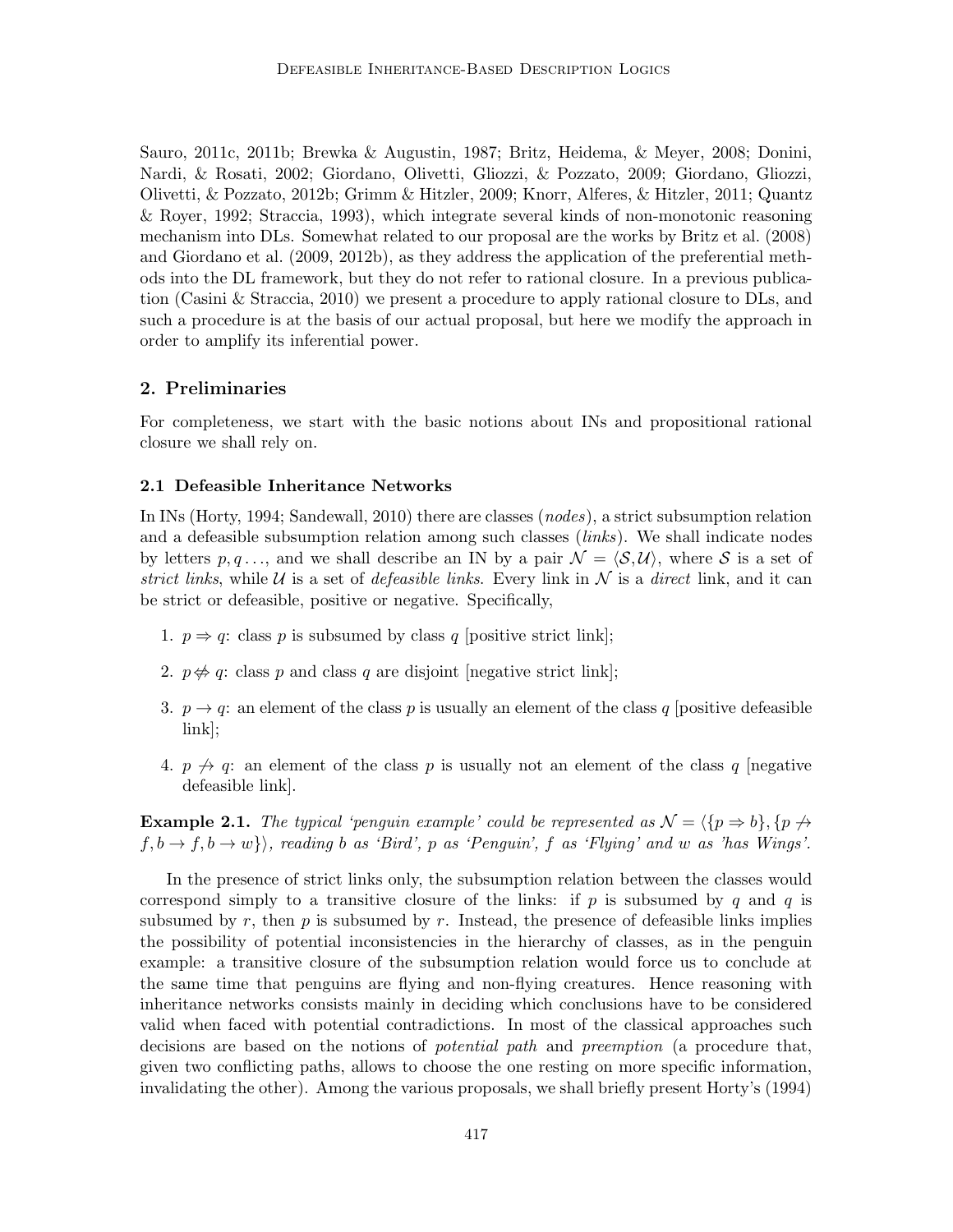classical approach, to which we shall refer as a landmark. First, we recall the notion of path that is shared by all the classical approaches to INs. We refer to the paths by means of Greek letters  $(\pi, \rho, \sigma, \phi, \psi, \ldots)$ , or with tuples indicating the sequence of the nodes involved. For example, the triple  $\pi = \langle p, \sigma, q \rangle$  indicates a path  $\pi$  that starts from the node p, passes through the path  $\sigma$ , and ends into the node q.

**Definition 2.1** (Potential Paths, Horty, 1994, p. 117). Given a net  $\mathcal{N} = \langle \mathcal{S}, \mathcal{U} \rangle$ , we can define iteratively its paths (where  $-\rightarrow \in \{\rightarrow, \Rightarrow\}$  and  $\rightarrow \rightarrow \in \{\nrightarrow, \nRightarrow\}$ )<sup>1</sup>:

- Every direct link in  $N$  is a simple path:
	- If  $p \rightarrow q \in S$ ,  $\langle p, q \rangle$  is a positive path. – If p- $\rightarrow$  q ∈ S,  $\langle p,q \rangle$  is a negative path.
- Assume a path  $\pi = \langle t, \sigma, p \rangle$ .
	- $-$  If  $\pi$  is positive,

 $∗$  If p  $-→ q ∈ S$ ,  $\langle π, q \rangle$  is a positive path.

- $\star$  If p- $\nvdash$  γ ∈ S,  $\langle \pi, q \rangle$  is a negative path.
- $-$  If  $\pi$  is negative.
	- $∗$  If  $q \Rightarrow p \in S$ ,  $\langle π, q \rangle$  is a negative path.

If a path is composed only by strict links, it is a strict path, otherwise it is a defeasible one.

A potential path represents a potential argumentation, and we have to decide if it is valid or not. If the path is strict, it is automatically considered as valid, otherwise, in case of potential conflicts between the conclusions of distinct defeasible paths, we have to choose which ones of them have to be considered as valid.

Using the notions of path and preemption, Horty defines an iterative construction of an extension of a net, that is, of the set of the paths considered valid in the net. Due to the complexity of the formal definition, we describe just roughly the procedure, referring to Horty's work (1994, sect. 3), for a better insight.

The inductive construction of the paths is based on a notion of *degree* of paths. Once we have identified the potential paths, we can define also a notion of *generalised path*. That is, a generalisation of defeasible paths that, given  $\star \in \{\Rightarrow, \nexists \phi, \Leftarrow, \rightarrow, \nexists \}$ , is defined as:

1. every direct link is a generalised path;

2. if  $\pi = \langle \sigma, p \rangle$  is a generalised path, and  $p \star q \in \mathcal{N}$ , then  $\langle \pi, q \rangle$  is a generalised path.

We associate to every defeasible path  $\langle p, \sigma, q \rangle$  a number that corresponds to the number of links in the longest generalised path between p and q, denoted as  $deg_N(\langle p, \sigma, q \rangle)$ .

In inheritance nets, the notion of contradiction corresponds to the notion of conflict: we say that a path is conflicted if there is another path with the same starting and end points, but opposite polarity (*i.e.*, we have two potential paths moving from a node  $p$  to a

<sup>1.</sup> We assume the link  $\#$  to be symmetric, that is, if  $p \notin q \in \mathcal{S}$ , then  $q \notin p \in \mathcal{S}$  too.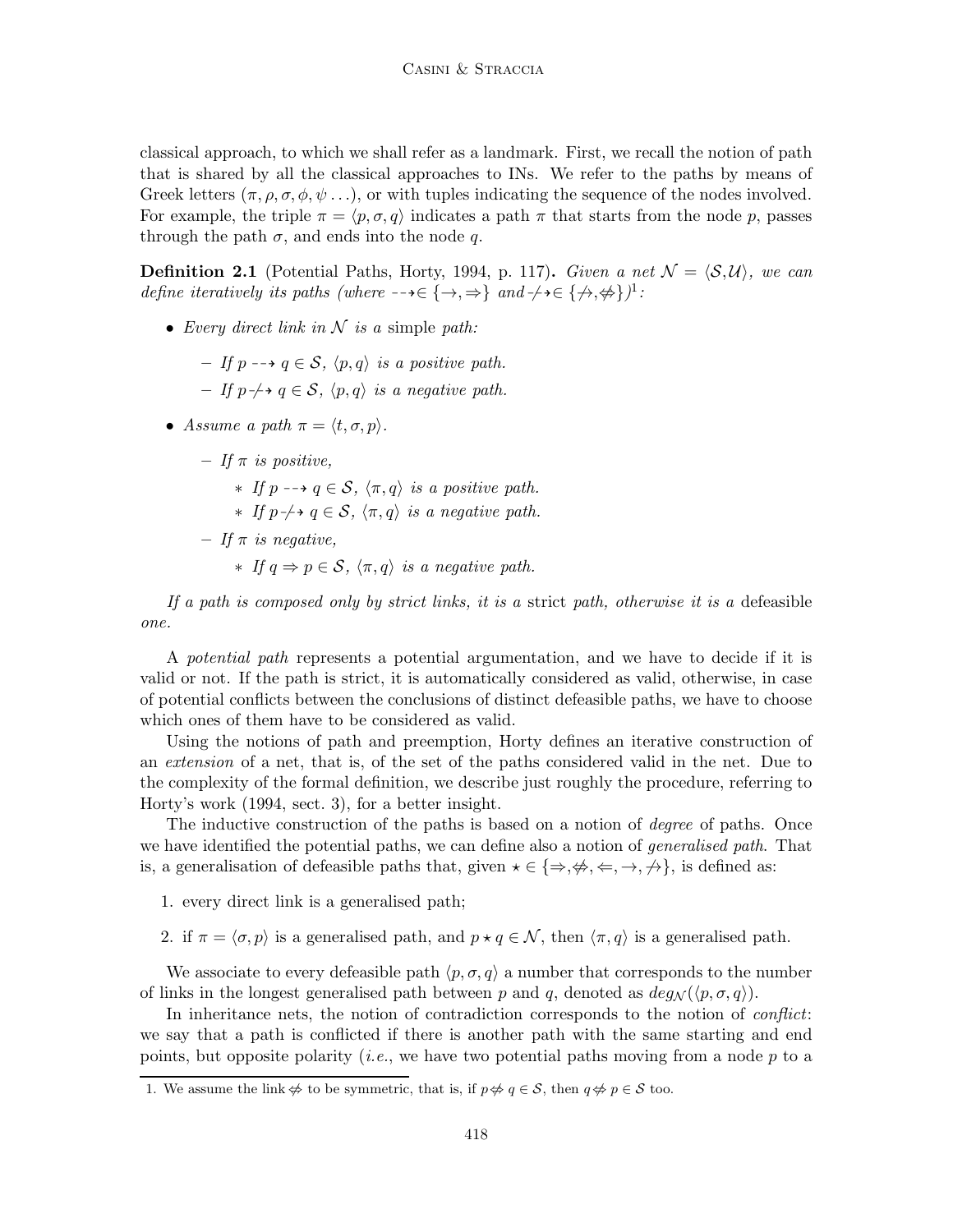node  $q$ , but one is positive while the other is negative). If we are dealing with strict paths, the presence of a conflict points out an actual contradiction, while, dealing with defeasible paths, the contradiction is just potential and could be resolved by the notion of preemption (Horty, 1994, Def. 3.2.2) that allows to prefer the path relying on more specific information. In the procedure defined by Horty we start with a net  $\mathcal N$ , and, working iteratively on the degree of the paths, we define a sequence of pairs  $\langle \mathcal{N}, \mathcal{P}_i \rangle$ , where  $\mathcal{P}_i$  is the set of the paths considered valid at the *i*-th step. In brief, given a net  $\mathcal{N} = \langle \mathcal{S}, \mathcal{U} \rangle$ , Horty's procedure results into the construction of a sequence of sets of valid paths  $\mathcal{P}_0, \mathcal{P}_1, \mathcal{P}_2, \ldots$  where:

- 1.  $\mathcal{P}_0 = \mathcal{N}$ ; and
- 2.  $\mathcal{P}_{n+1}$  is  $\mathcal{P}_n$  united with all the paths of degree  $n+1$  and that are the extension of a valid path of degree  $n$  and that preempt all the eventual conflicting paths.

The skeptical extension of a net N is defined by  $\bigcup_{n=1}^{\infty} \mathcal{P}_n$  (Horty, 1994, sect. 2.2.2 and 3.3.2). To indicate that a (positive or negative, strict or defeasible) connection between two nodes p and q is considered valid in Horty's skeptical extension we write  $\mathcal{N} \rightsquigarrow p \star q$ , with  $\star \in \{\Rightarrow, \nexists \phi, \rightarrow, \nexists \}$ .

Example 2.2. Consider example 2.1; following Horty's procedure we obtain a skeptical extension of the net composed of the valid paths  $p \Rightarrow b, p \not\rightarrow f, b \rightarrow f, b \rightarrow w, p \Rightarrow b \rightarrow w$ .

Consistency. A net is considered inconsistent iff we can validate two conflicting paths, that is, there is a pair of nodes  $p$  and  $q$  such that we can derive both a positive connection  $(N \leadsto p \rightarrow q \text{ or } \mathcal{N} \leadsto p \Rightarrow q)$  and a negative one  $(\mathcal{N} \leadsto p \not\rightarrow q \text{ or } \mathcal{N} \leadsto p \not\Rightarrow q)$  between them.

### 2.2 Propositional Rational Closure

Non-monotonic systems can be analysed from the point of view of the properties of the consequence relations they define (Makinson, 1994). From such a perspective INs do not satisfy some desirable logical properties, presented below, such as (CM) and (CT) (Makinson, 1994, pp. 56-57).

Even if the satisfaction of the structural properties we are going to present is not unanimously considered as a necessary condition for a formalization of defeasible reasoning, since most of the interesting nonmonotonic logics do not satisfy some of them, we still consider their satisfaction as a desiderata: such properties are intuitive and give back a strong logical characterization of the consequence relation, they have a solid semantic characterization based on preferential interpretation (Kraus et al., 1990; Lehmann & Magidor, 1992), and have strong connections to the classic AGM approach to belief revision (Alchourron, Gärdenfors,  $\&$  Makinson, 1985). Moreover the decision problem can be often reduced to a procedure based on the classical decision problem (as in the proposal we are going to present) allowing to implement the procedure on top of existing reasoners, and the systems based on the preferential approach rarely give back counter-intuitive results. The main problems are that the inferential power of such approaches is often too weak (we can often point out conclusions that we would like to obtain, but that the system is not able to derive), and that the preferential approach has been developed for propositional logics, and the attempts to extend it to first-order languages have turned out to be quite problematic.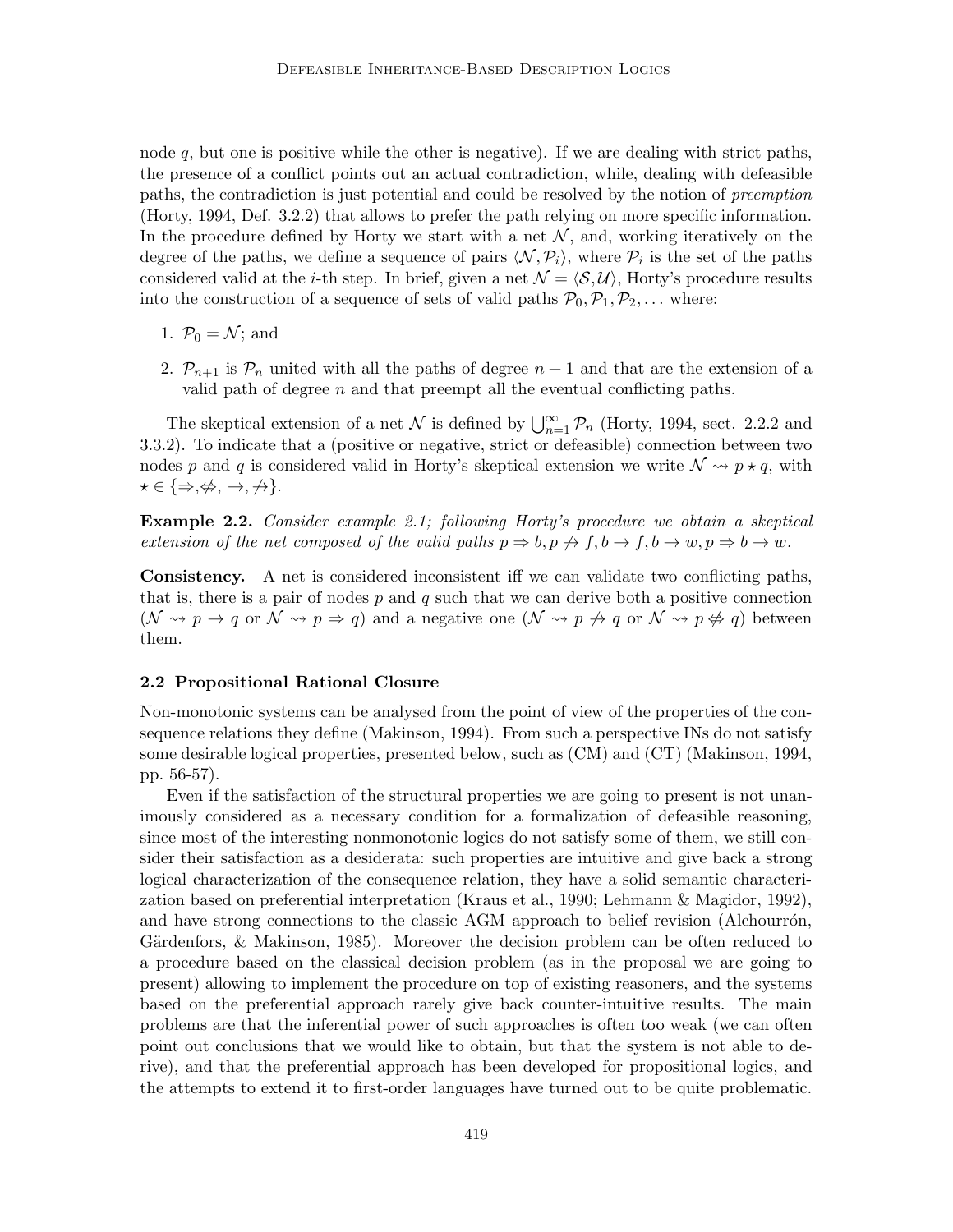The proposal we are going to present tries to overcome such inferential weaknesses, characteristic of the classical preferential approaches. After presenting it for the propositional languages, we readapt the procedure to the expressivity of DLs since, even if the preferential approach cannot be easily reformulated for first-order logics, it turns out to be still appropriate for fragments of first-order logic as DLs.

In what follows, we shall present a procedure for building the rational closure of a knowledge base using the *default-assumption approach* (Poole, 1988; Makinson, 2005); such an approach reduces the construction of the rational closure into a series of checks based on the classical consequence relations. The procedure we are presenting heavily relies on the one by Freund (1998).

Specifically, consider a classical propositional language built on a finite set of propositional letters  $P = \{p_1, \ldots, p_n\}$ , using the classical connectives  $\neg, \wedge, \vee, \supset, \equiv$ ; sentences will be denoted by capital letters  $C, D, E, \ldots$ , while sets of sentences by capital Greek letters  $\Gamma, \Delta, \ldots$ , and  $\top$  and  $\bot$  will have the usual meaning of "true" and "false"; in the knowledge bases, we shall indicate consequential information by means of  $C \vdash D$  and  $C \vdash D$ , respectively *strict* and *defeasible conditionals*, that have to be read respectively as 'If  $C$ , then always D' and 'If C, then typically  $D'$ .  $\models$  denotes the classical entailment relation, and, given a set of formulae  $\Phi$  or a set of strict conditionals T, we indicate by  $\vDash_{\Phi}$  and  $\vDash_{\mathcal{T}}$  the monotonic entailment relations obtained adding to  $\vDash$ , respectively, the set of propositional formulae  $\Phi$  or the set of conditionals  $\{C \models D \mid C \vdash D \in \mathcal{T}\}\$  as extra information; we shall use |∼ also to indicate a generic non-monotonic consequence relation.

The knowledge base (KB) of an agent can be represented by means of conditionals or by means of formulae; we call *conditional knowledge base* a pair  $\langle \mathcal{T}, \mathcal{D} \rangle$ , where  $\mathcal{T}$  is a finite set of strict conditionals and  $\mathcal D$  is a finite set of defeasible conditionals.

**Example 2.3.** The penguin example can be encoded as:  $K = \langle T, \mathcal{D} \rangle$  with  $\mathcal{T} = \{p \vdash b\}$  and  $\mathcal{D} = \{p \rightarrow f, b \rightarrow f, b \rightarrow w\}.$ 

Another way to formalize defeasible information may be based simply on formulae, using the default-assumption approach: a default-assumption knowledge base is a pair  $\langle \Phi, \Delta \rangle$ , where  $\Phi$  and  $\Delta$  are sets of formulae representing respectively what the agent considers as necessarily true and as typically true.

**Example 2.4.** The penguin example could be encoded as:  $\mathcal{K} = \langle \Phi, \Delta \rangle$  with  $\Phi = \{p \supset b\}$ and  $\Delta = \{b \supset f, p \supset \neg f, b \supset w\}.$ 

We shall use the Greek letter  $\delta$  to distinguish default-assumption formulae (*i.e.*, the members of  $\Delta$ ). We next show how to map a conditional knowledge base into a defaultassumption knowledge base (we will transform KBs of the kind of the one in Example 2.3 into KBs of the kind in Example 2.4), and then we show a simple procedure to reason within the latter, by relying only on a decision procedure for  $\models$ .

We proceed as follows: (i) we define the notions of rational consequence relation and rational closure, (ii) then, we describe a procedure to build a rational closure using a default-assumption knowledge base.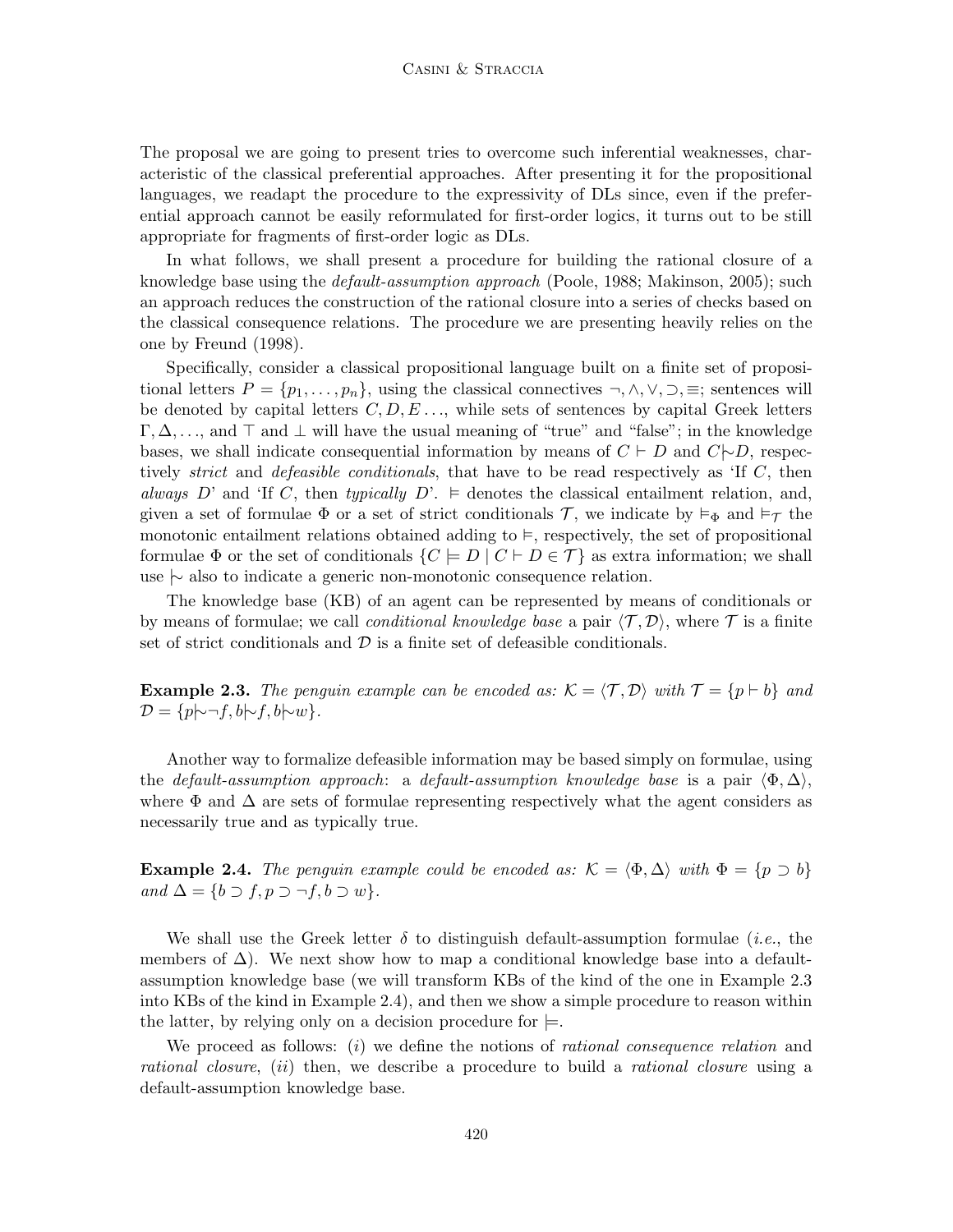A consequence relation  $\sim$  is *rational* iff it satisfies the following properties (Lehmann & Magidor, 1992):

- (REF)  $C\sim C$  for every C Reflexivity (CT)  $\frac{C|\sim D \quad C \land D|\sim F}{C|\sim F}$  Cut (Cumulative Transitivity) (CM)  $\frac{C|\sim D \quad C|\sim F}{C \land D|\sim F}$  Cautious Monotony (LLE)  $\frac{C|\neg F|}{D|\neg F} = C \equiv D$  Left Logical Equivalence
- (RW)  $\frac{C|\sim D \mid D \mid F}{C|\sim F}$  Right Weakening
- (OR)  $\frac{C|\neg F \quad D|\neg F}{C \lor D|\neg F}$  Left Disjunction

(RM) 
$$
\frac{C|\sim F \quad C|\sim \neg D}{C \land D|\sim F}
$$
 Rational Monotony

The first six properties,  $(REF)$ – $(OR)$ , characterise the class of the preferential consequence relations: that is, given a conditional base

$$
\mathcal{D} = \{C_1 | \negthinspace \sim \negthinspace E_1, \ldots, C_n | \negthinspace \sim \negthinspace E_n\},
$$

we say that a conditional  $C\rightarrow D$  is in the *preferential closure*  $\mathbb{P}(\mathcal{D})$  iff it is derivable from  $D$  using the rules (REF)–(OR) (Kraus et al., 1990). However, the preferential closure is generally considered inferentially too weak to be satisfactory, and so it is natural to look for stronger forms of closure.

The closure under the rule (RM) is considered, between the interesting rules, the strongest one. However, given the form of such a rule (we have a negated conditional between the premises), the rational extension of a conditional base  $\mathcal D$  is not unique. Indeed, we have multiple possibilities to close  $\mathcal D$  under such a condition: for example, if we have  $D = \{C \cup F\}$ , then neither  $C \wedge D \cup F$  nor  $C \cup D$  are in D and we can choose to add to  $\mathcal D$  either of them in order to satisfy (RM); moreover, as this simple example shows, it is possible that the consequence relation obtained from the intersection of different rational extensions of a knowledge base does not satisfy (RM) anymore (in this particular case, the intersection would not contain neither  $C \wedge D \vdash F$  nor  $C \vdash \neg D$ . Hence, to define a rational closure for a conditional base  $\mathcal{D}$ , we have to choose one between the possible rational extensions of D. Lehmann and Magidor have defined a rational closure operation  $\mathbb R$  that satisfies a set of desiderata (Lehmann & Magidor, 1992, sect. 5.1-5.3).

- 1.  $\mathbb{P}(\mathcal{D}) \subseteq \mathbb{R}(\mathcal{D})$ . That is, the conditional base  $\mathcal D$  and every conditional preferentially derivable from it should be in the rational closure of D.
- 2. For every conditional of form  $C\rightarrow\bot$ ,  $C\rightarrow\bot\in\mathbb{R}(\mathcal{D})$  iff  $C\rightarrow\bot\in\mathbb{P}(\mathcal{D})$ . Analogously, for every conditional of form  $\top \vdash C$ ,  $\top \vdash C \in \mathbb{R}(\mathcal{D})$  iff  $\top \vdash C \in \mathbb{P}(\mathcal{D})$ . The conditionals of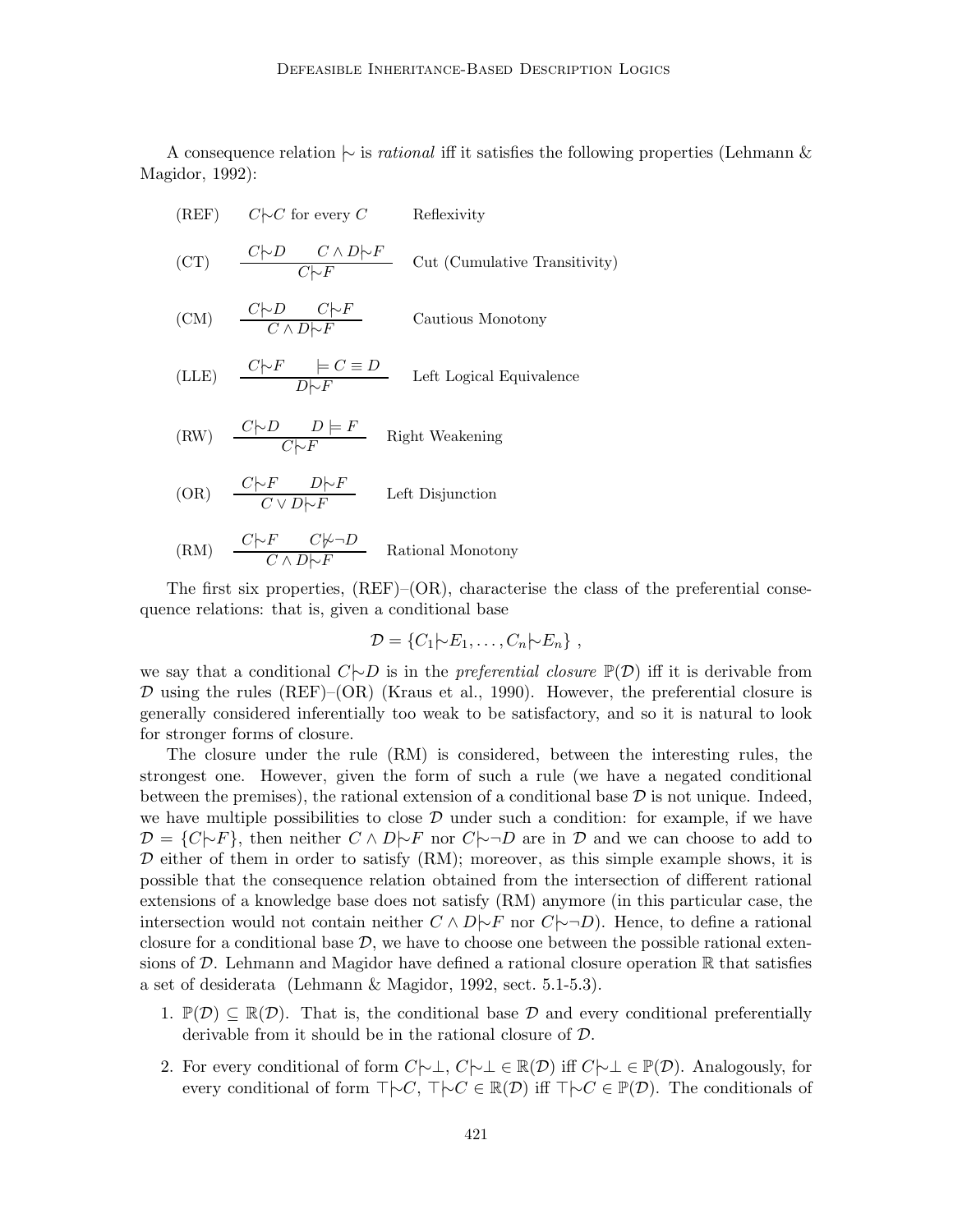form C|∼⊥ define what situations are simply considered impossible, while the conditionals of form ⊤|∼C indicate what is considered typical in general. Both such kinds of information are properly managed by the preferential closure.

3. If we have that  $C\rightarrow F \in \mathbb{P}(\mathcal{D}), C\rightarrow D, C\land D\rightarrow F \notin \mathbb{P}(\mathcal{D}),$  we prefer a closure operation adding  $C \wedge D\rightarrow F$  instead of  $C\rightarrow D$ : the sense of a rule as (RM) is to employ a constrained form of monotonicity (given  $C\rightarrow F$ , we add  $C \wedge D\rightarrow F$ ), not to arbitrarily add new defaults (the addition of  $C|\neg D|$ ; hence, whenever possible, given a conditional  $C\rightarrow F$  we want to consider its strengthening  $C \wedge D\rightarrow F$  instead of the unmotivated addition of a conditional  $C \sim D$ .

We shall not describe Lehmann and Magidor's rational closure by referring to the original formulation (Lehmann & Magidor, 1992). Instead, we shall directly refer to a correspondent construction, heavily relying on the procedure defined by Freund (1998), and based on the translation of a conditional KB into a default-assumption KB, which we illustrate next.

We start with a conditional KB  $\mathcal{K} = \langle \mathcal{T}, \mathcal{D} \rangle$ . The first steps (Steps 1-3) are to define an exceptionality ranking for all the conditionals in the KB, following the analogous procedure by Lehmann and Magidor (1992): such a ranking will permit to distinguish correctly the strict and the defeasible knowledge contained in the KB (Step 4), since part of the strict knowledge could be implicitly contained in  $\mathcal{D}$ . This will allow us to construct the correspondent default-assumption KB (Steps 5-6). Specifically:

**Step 1.** We translate the strict knowledge into defeasible conditionals, that is, we move from a KB  $\langle \mathcal{T}, \mathcal{D} \rangle$  to  $\langle \emptyset, \mathcal{D}^* \rangle$ , where

$$
\mathcal{D}^* = \mathcal{D} \cup \{ C \land \neg D \mid \perp \mid C \vdash D \in \mathcal{T} \} .
$$

Intuitively, in the preferential setting, saying that  $C \vdash D$  is valid is equivalent to saying that its negation is an absurdity  $(\neg(C \supset D) \rightarrow \bot)$  (Bochman, 2001, sect. 6.5).

**Step 2.** We define  $\overline{\mathcal{D}^*}$  as the set of the *materialisations* of the conditionals in  $\mathcal{D}^*$ , *i.e.*, the material implications corresponding to such conditionals:

$$
\overline{\mathcal{D}^*} = \{ C \supset D \mid C \sim D \in \mathcal{D}^* \} .
$$

Also, we indicate by  $\mathfrak{A}_{\mathcal{D}^*}$  the set of the antecedents of the conditionals in  $\mathcal{D}^*$ :

$$
\mathfrak{A}_{\mathcal{D}^*} = \{ C \mid C \mid D \in \mathcal{D}^* \}.
$$

Step 3. We define an *exceptionality ranking* of the conditionals in  $\mathcal{D}^*$  (Lehmann & Magidor, 1992, sect. 2.6). We build such a ranking on the following notion of exceptionality.

Given a set of conditionals  $\mathcal{D}$ , a formula C is exceptional for  $\mathcal D$  iff  $\mathcal D$  preferentially entails  $\top \sim \neg C$  (*i.e.*,  $\top \sim \neg C \in \mathbb{P}(\mathcal{D})$ ); recall that a conditional  $\top \sim C \in \mathbb{R}(\mathcal{D})$  iff  $\top \sim C \in$  $\mathbb{P}(\mathcal{D}).$ 

A conditional  $C \rightarrow D$  is said to be exceptional for D iff its antecedent C is exceptional for D. The exceptionality of a proposition can be decided based on  $\models$  only (Lehmann & Magidor, 1992, Corol. 5.22), as C is exceptional for a set of conditionals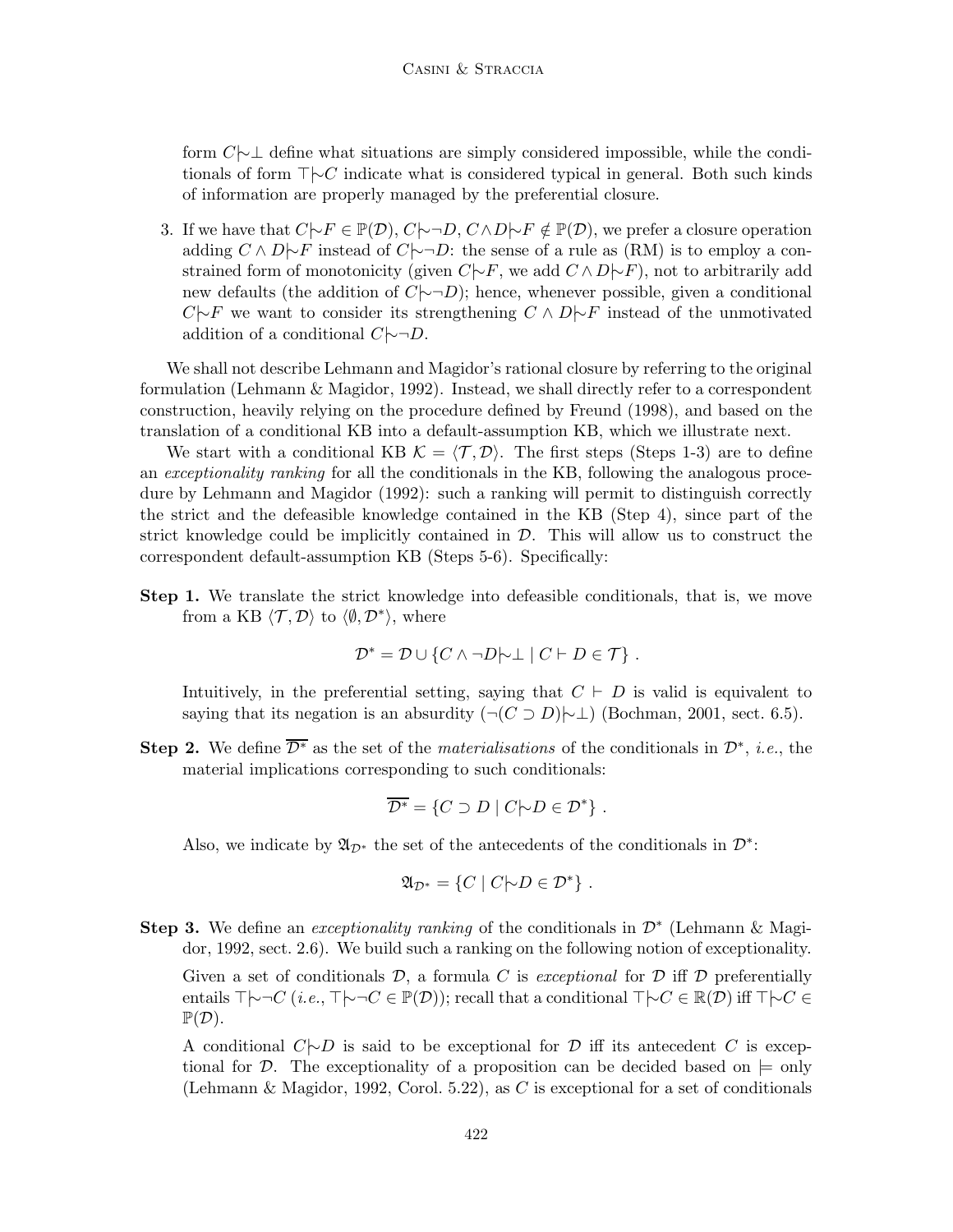$\mathcal{D}$  (*i.e.*,  $\top \rightarrowtail C \in \mathbb{P}(\mathcal{D})$ ) iff  $\overline{\mathcal{D}} \models \neg C$ , where  $\overline{\mathcal{D}}$  is the set of the materialisations of the conditionals in D.

Let  $E(\mathfrak{A}_{\mathcal{D}})$  indicate the set of the antecedents that result exceptional w.r.t.  $\mathcal{D}$ , that is

$$
E(\mathfrak{A}_{\mathcal{D}}) = \{ C \in \mathfrak{A}_{\mathcal{D}} \mid \overline{\mathcal{D}} \models \neg C \},
$$

and with  $E(D)$  the exceptional conditionals in  $D$ , *i.e.*,

$$
E(\mathcal{D}) = \{ C | \neg D \in \mathcal{D} \mid C \in E(\mathfrak{A}_{\mathcal{D}}) \}.
$$

Obviously, for every  $\mathcal{D}, E(\mathcal{D}) \subset \mathcal{D}$ .

Step 3.1. Taking under consideration the knowledge base  $\langle \emptyset, \mathcal{D}^* \rangle$ , we can construct iteratively a sequence  $\mathcal{E}_0, \mathcal{E}_1 \dots$  of subsets of the conditional base  $\mathcal{D}^*$  in the following way:

$$
\mathcal{E}_0 = \mathcal{D}^* \n\mathcal{E}_{i+1} = E(\mathcal{E}_i) .
$$

Since  $\mathcal{D}^*$  is a finite set, the construction will terminate with an (empty or nonempty) fixed point of  $E$ , *i.e.*, a set composed only of exceptional conditionals, which materialisations negate all their own antecedents.

**Step 3.2.** Using such a sequence, we define a ranking function  $\mathbf{r}$  that associates to every conditional in  $\mathcal{D}^*$  a number, representing its own level of exceptionality:

$$
\mathfrak{r}(C \mid D) = \begin{cases} i & \text{if } C \mid D \in \mathcal{E}_i \text{ and } C \mid D \notin \mathcal{E}_{i+1} \\ \infty & \text{if } C \mid D \in \mathcal{E}_i \text{ for every } i \end{cases}.
$$

- **Step 4.** In Step 3 we have defined the materialisation of  $\mathcal{D}^*$  and the rank of every conditional in it. Now,
	- Step 4.1. we can determine if  $\mathcal{D}^*$  is inconsistent. A conditional base  $\mathcal D$  is inconsistent if from it we can derive the conditional ⊤|∼⊥. We know from above that a conditional of the form  $\top \vdash C$  is in the rational closure of D iff it is in its preferential closure, that is, given the result recalled in Step 3.1, we can check the consistency of  $\mathcal{D}^*$  using  $\overline{\mathcal{D}^*}$ :  $\top \rightarrow \bot \in \mathbb{P}(\mathcal{D}^*)$  iff  $\overline{\mathcal{D}^*} \models \bot$ ;

**Step 4.2.** if  $\mathcal{D}^*$  is consistent, we define the background theory  $\widetilde{\mathcal{T}}$  of the agent as<sup>2</sup>

$$
\widetilde{\mathcal{T}} = \{ \top \vdash \neg C \mid C \mid D \in \mathcal{D}^* \text{ and } \mathfrak{r}(C \mid D) = \infty \} .
$$

Moreover, one may verify that for every conditional in  $\mathcal T$  there is a logically equivalent conditional in  $\mathcal{T}$ ;

<sup>2.</sup> One may easily verify the correctness of this definition referring to results in the work of Bochman (2001, sect. 7.5.3, Definition 7.5.1, the definition of clash on p.178, Corollary 7.5.7, Definition 7.5.2, and Lemma 7.5.5). It suffices to show that the set of the conditionals with  $\infty$  as ranking value represents the greatest clash of  $\mathcal D$  (the proof is quite immediate by the definition of the exceptionality ranking).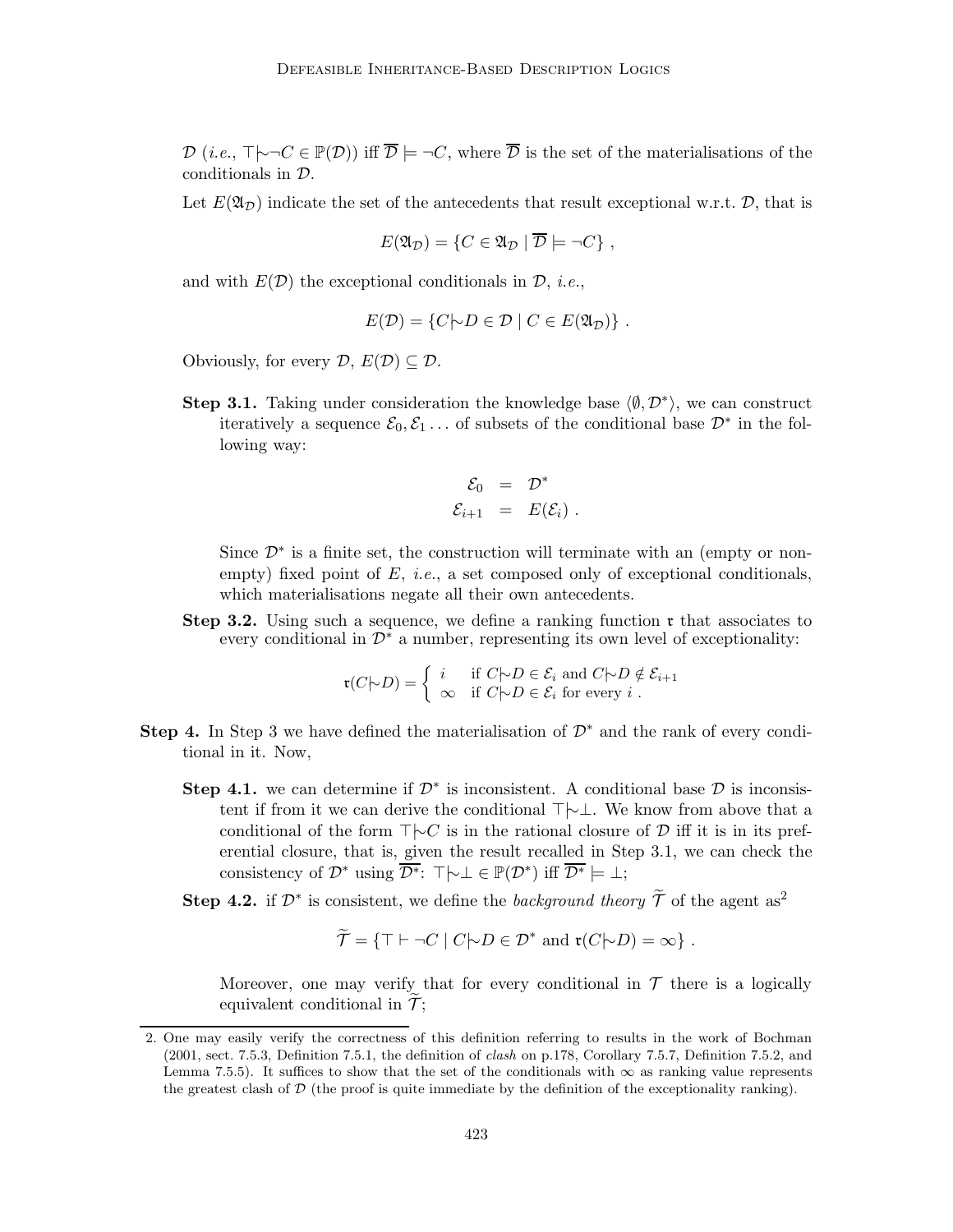**Step 4.3.** once we have  $\widetilde{\mathcal{T}}$ , we can also identify the set of conditionals  $\widetilde{\mathcal{D}}$ , *i.e.*, the defeasible part of the information contained in  $\mathcal{D}^*$ : *i.e.*,

$$
\widetilde{\mathcal{D}} = \{ C | \neg D \in \mathcal{D}^* \mid \mathfrak{r}(C | \neg D) < \infty \} \text{ (obviously, } \widetilde{\mathcal{D}} \subseteq \mathcal{D} \text{)}.
$$

Essentially, so far we have moved into  $\mathcal T$  the non-defeasible knowledge 'hidden' in  $\mathcal D$ , obtaining a new conditional base  $\langle \tilde{\mathcal{T}}, \tilde{\mathcal{D}} \rangle$ . Moreover, we have the ranking values of all the conditionals in  $\mathcal{D}$ .

Step 5. Now we build the default-assumption characterization of the rational closure of  $\langle \tilde{\mathcal{T}}, \tilde{\mathcal{D}} \rangle$ . To do so, we translate  $\tilde{\mathcal{T}}$  into a set of correspondent formulae  $\Phi$ , *i.e.*,

$$
\widetilde{\Phi} = \{ C \mid \top \vdash C \in \widetilde{\mathcal{T}} \},
$$

and  $\widetilde{\mathcal{D}}$  into a sequence of default-assumptions (*i.e.*, formulae)  $\widetilde{\Delta}$ . Specifically, given the rank value of the conditionals in  $\widetilde{\mathcal{D}}$ , we construct a sequence of default assumptions

$$
\widetilde{\Delta} = \langle \delta_0, \ldots, \delta_n \rangle ,
$$

where *n* is the highest rank-value in  $\widetilde{\mathcal{D}}$ , and

$$
\delta_i = \bigwedge \{ C \supset D \mid C \mid D \in \widetilde{D} \text{ and } \mathfrak{r}(C \mid D) \geq i \} . \tag{1}
$$

Defining the default-assumptions in this way, as presented by Freund (1998), we obtain a set of default formulae, each one associated with a rank value, s.t. every default formula is classically derivable from the preceding ones, that is,

$$
\delta_i \models \delta_{i+1} , \text{ for } 0 \leq i < n .
$$

**Step 6.** Given now the background theory  $\widetilde{\Phi}$  and the default-assumption set  $\widetilde{\Delta}$ , according to the steps defined so far, we associate to the agent the pair  $\langle \Phi, \Delta \rangle$ . Combining such steps with the main theorem in Freund's work (1998, Thm. 24), it can be shown that the default-assumption characterisation of the agent by means of the pair  $\langle \Phi, \Delta \rangle$  is equivalent to the rational closure of the pair  $\langle \mathcal{T}, \mathcal{D} \rangle$  defined by Lehmann and Magidor (1992). That is,

**Proposition 2.1.** Given a knowledge base  $K = \langle T, \mathcal{D} \rangle$ ,

$$
C\bigtriangledown D\in\mathbb{R}(\mathcal{K}) ,
$$

where  $\mathbb R$  is the rational closure operation defined by Lehmann and Magidor (1992), iff

$$
\{C\} \cup \Phi \cup \{\delta_i\} \models D,
$$

where  $\delta_i$  is the first formula in  $\langle \delta_0, \ldots, \delta_n \rangle$  consistent with  $\{C\} \cup \Phi$  (we indicate it by  $C\sim_{\langle \widetilde{\Phi},\widetilde{\Delta}\rangle}D$ ).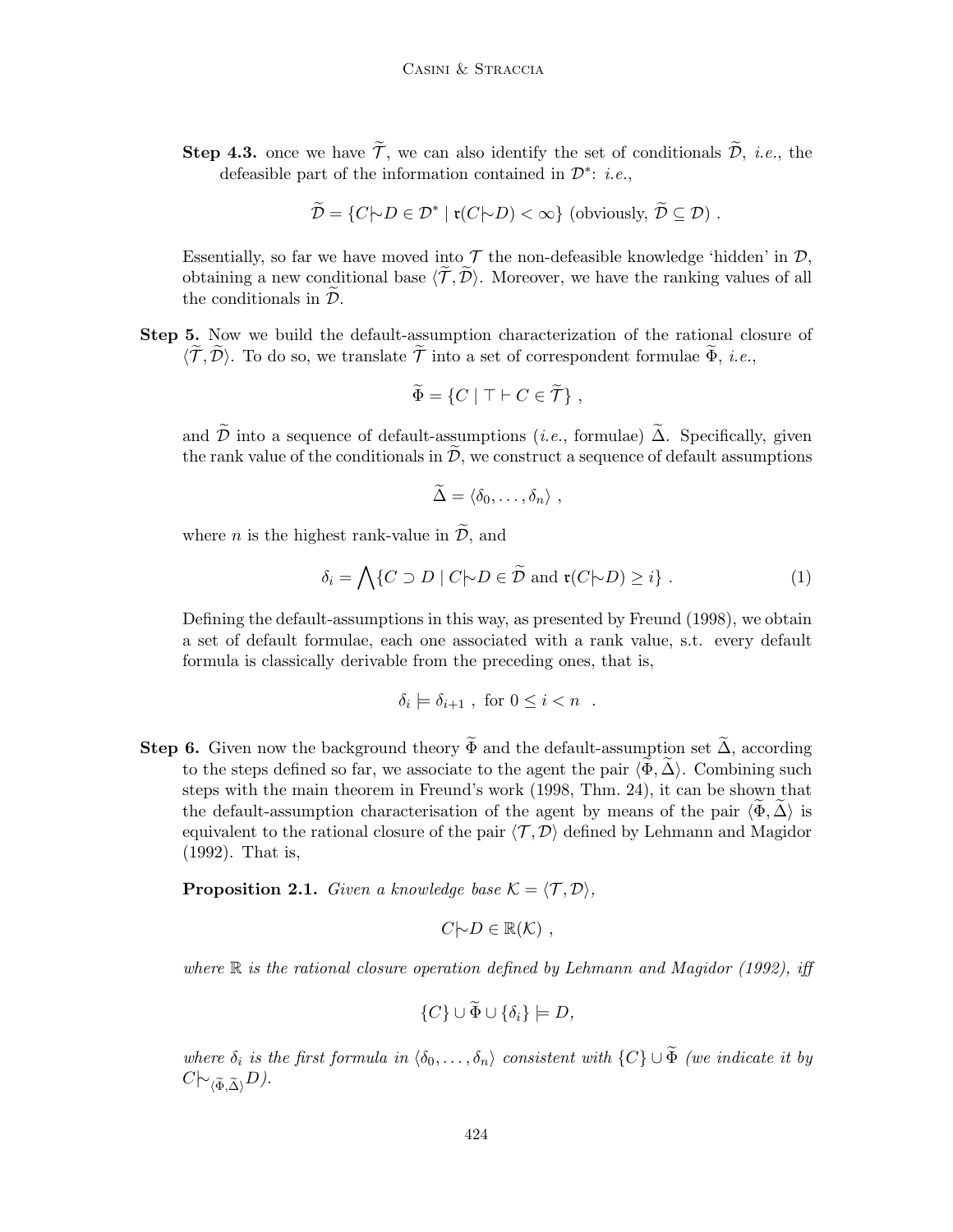As a consequence, using the following knowledge base transformations

$$
\langle \mathcal{T}, \mathcal{D} \rangle \rightsquigarrow \langle \emptyset, \mathcal{D}^* \rangle \rightsquigarrow \langle \widetilde{\mathcal{T}}, \widetilde{\mathcal{D}} \rangle \rightsquigarrow \langle \widetilde{\Phi}, \widetilde{\Delta} \rangle , \tag{**}
$$

we can characterise the rational closure of  $\langle \mathcal{T}, \mathcal{D} \rangle$  via  $\langle \widetilde{\Phi}, \widetilde{\Delta} \rangle$  by means of Proposition 2.1, i.e.,

$$
C\mathcal{h}D\in\mathbb{R}(\langle \mathcal{T},\mathcal{D}\rangle) \text{ iff } C\mathcal{h}_{\langle \widetilde{\Phi},\widetilde{\Delta}\rangle}D \ .
$$

So, we have a method to decide defeasible consequence under rational closure. Specifically, given a defeasible knowledge base  $\langle \mathcal{T}, \mathcal{D} \rangle$  and the propositions C and D,

- 1. once for all, apply to  $\langle \mathcal{T}, \mathcal{D} \rangle$  the transformations (\*\*) to obtain the defeasible knowledge base  $\langle \Phi, \Delta \rangle$ ;
- 2. given C, determine  $\delta_i$  as the first  $(\{C\} \cup \widetilde{\Phi})$ -consistent formula of the sequence  $\widetilde{\Delta}$  =  $\langle \delta_0, \ldots, \delta_n \rangle$ .
- 3. then decide if D follows under rational closure from C w.r.t.  $\langle \mathcal{T}, \mathcal{D} \rangle$  by determining whether  $\{C\} \cup \overline{\Phi} \cup \{\delta_i\} \models D$ .

**Example 2.5.** Consider again the case of the penguin, with the knowledge base of Example 2.3. First (**Step1**), we move the strict knowledge in  $\mathcal T$  into the defeasible part, obtaining

$$
\mathcal{D}^* = \{ p \wedge \neg b \mid \neg \bot, p \mid \neg f, b \mid \neg f, b \mid \neg w \} .
$$

Then  $(Step 2)$  we define the set of the materialisations

$$
\overline{\mathcal{D}^*} = \{ p \land \neg b \supset \bot, p \supset \neg f, b \supset f, b \supset w \},
$$

and the correspondent set of antecedents

$$
\mathfrak{A}_{\mathcal{D}^*} = \{p \wedge \neg b, b, p\}.
$$

We use the set of materialisations  $\overline{\mathcal{D}^*}$  to determine the ranking value of the formulae in  $\mathfrak{A}_{\mathcal{D}^*}$  and the conditionals in  $\mathcal{D}^*$  (**Step3**), obtaining

$$
0 = \mathfrak{r}(b) = \mathfrak{r}(b \mid \neg f) = \mathfrak{r}(b \mid \neg w)
$$
  
\n
$$
1 = \mathfrak{r}(p) = \mathfrak{r}(p \mid \neg f)
$$
  
\n
$$
\infty = \mathfrak{r}(p \land \neg b) = \mathfrak{r}(p \land \neg b \mid \neg \bot).
$$

So (Step4), we define a conditional base

$$
\widetilde{\mathcal{K}}=\langle\widetilde{\mathcal{T}},\widetilde{\mathcal{D}}\rangle\ ,
$$

with

$$
\widetilde{\mathcal{T}} = \{ \top \vdash \neg p \lor b \} \n\widetilde{\mathcal{D}} = \{ p \downarrow \neg f, b \mid \neg f, b \mid \neg w \}
$$

(since in this case the strict and the defeasible part of the conditional base were correctly separated already in the initial base K, we obtain that  $\widetilde{K}$  is the same as K).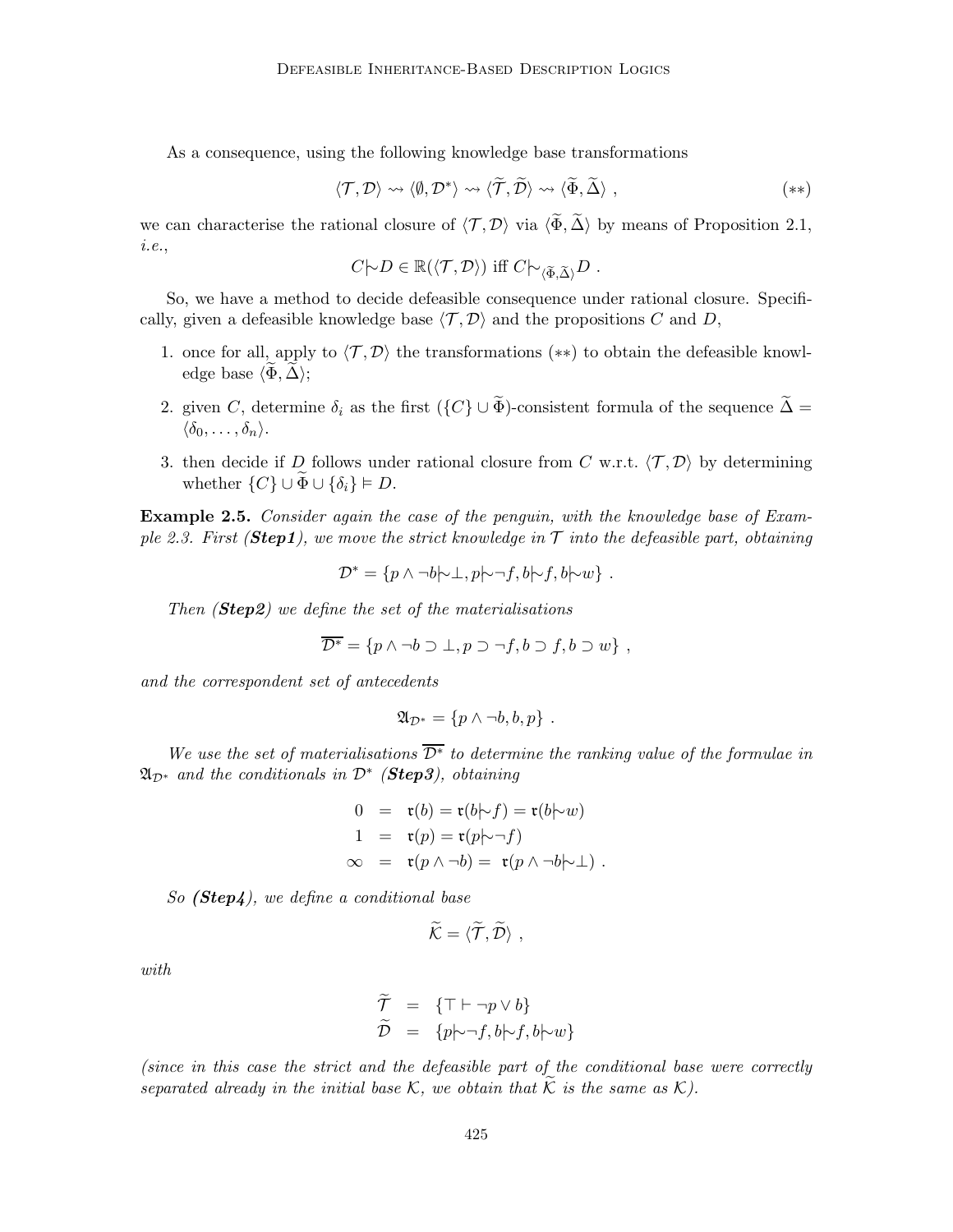Such a conditional base is translated into a knowledge base

 $\langle \widetilde{\Phi}, \widetilde{\Delta} \rangle$ 

 $(Step 5)$ , with

$$
\begin{array}{rcl}\n\widetilde{\Phi} & = & \{\neg p \vee b\} \\
\widetilde{\Delta} & = & \{\delta_0, \delta_1\} \, ,\n\end{array}
$$

where

$$
\begin{array}{rcl}\n\delta_0 & = & (p \supset \neg f) \land (b \supset f) \land (b \supset w) \\
\delta_1 & = & p \supset \neg f \,.\n\end{array}
$$

Using such default information, we conclude ( $Step 6$ ) that penguins do not fly, birds fly and birds have wings.

**Remark 1.** Considering Example 2.5, it would be intuitive also to conclude that penguins have wings (p $\sim w$ ), but in the rational closure a category that is recognized as atypical, as the category of penguins in the present case (they are birds, but they don't fly, and consequently  $\mathfrak{r}(p) = 1$ , cannot inherit any of the typical characteristics of their super classes. Hence we are not allowed to conclude that, presumably, penguins have wings. Such a weak inferential power is generally considered the main limit of the rational closure. On the other hand, as we are going to see in the next section, INs manage successfully this kind of problems.

This procedure to determine the rational closure maintains the same computational complexity as the classical decision procedure, since it is easily verified that all the transformations in (\*\*) require at most  $\mathcal{O}(|\mathcal{K}|)$  entailment tests and, given also proposition 2.1 and the fact that the strict part can encode any (monotone) propositional theory, we have that

**Proposition 2.2.** Deciding propositional defeasible consequence under rational closure ( $\vdash_{\Phi,\Delta}$ ) is coNP-complete.

Lehmann and Magidor (1992) specify also a semantic characterization of the propositional rational closure, and an alternative correspondent construction has been recently presented by Giordano et al. (2012a). If we move from propositional logic to DLs, a version of rational closure for the language  $\cal{ALC}$  has previously been proposed (Casini & Straccia, 2010), and such a procedure can be semantically characterized by means of preferential DL interpretations (Britz, Casini, Meyer, Moodley, & Varzinczak, 2013).

As seen above, rational closure defines a non-monotonic consequence relation with an intuitive behaviour and strong logical properties; however, as by Remark 1, it is also somewhat weak, as often there are conclusions about exceptional situations that, despite intuitive, we cannot derive. Such a behaviour is due to the fact that the procedure associates to a set of premises only those conditionals that are at least as exceptional.

Next, we are going to refine rational closure in order to avoid such a loss of inferential power w.r.t. exceptional premises. Our proposal is based on a modification of the initial knowledge base: we add new conditionals that give information about exceptional cases that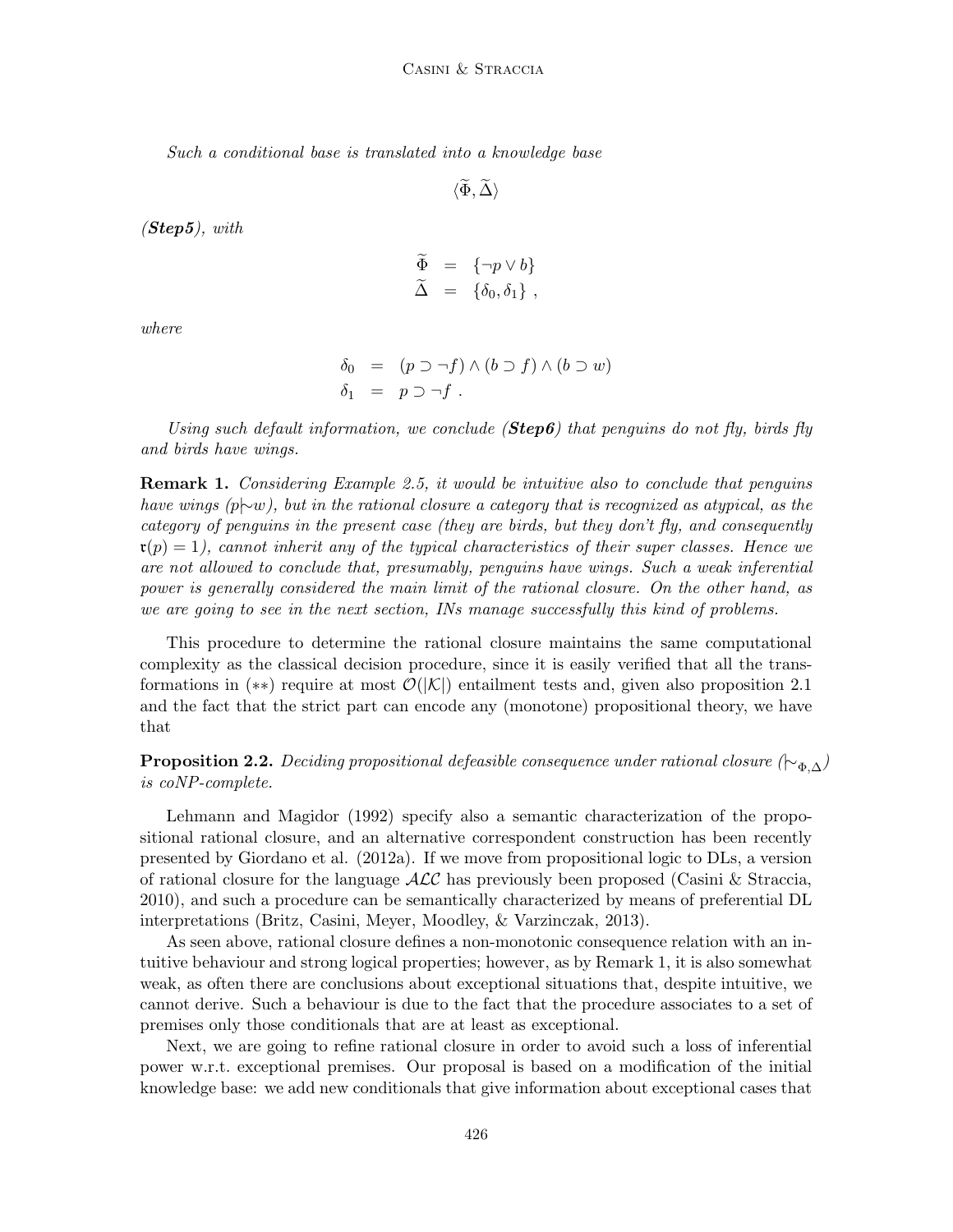would be lost in the rational closure procedure. Such a refinement is obtained using again the ranking procedure, but applying it 'locally', that is, in order to decide if a conditional  $C\rightarrow D$  has to be added to our KB we apply the same procedure as in rational closure, but we consider only the information that is relevant to the inferential connection between C and D. For example, assume a knowledge base composed only of the set of conditionals  $\mathcal{D} = \{p|\sim q, q|\sim r, q|\sim t, p|\sim \neg t\}$ ; now, following the procedure for rational closure we obtain that p is an exceptional proposition, the only one, and so we cannot derive neither  $p\vert \sim r$  nor p $\uparrow \sim t$ . But, while we do not want to derive p $\downarrow \sim t$ , as we already have p $\downarrow \sim t$ , intuitively we do not have any reason to avoid the conclusion  $p \rightarrow r$ . In fact, such a conclusion would be desirable, since p is a q, and p being an r does not generate any conflict with the rest of the information in the knowledge base.

So, our aim is to specify a way to decide which information in the KB is relevant w.r.t. a particular connection (in the above case,  $p\rightarrow r$ ). In order to determine such a 'local' relatedness we are going to consider INs: we use their 'graphical' characterisation in order to identify the relevant information w.r.t. the connection we want to investigate, and then we apply the ranking procedure to the pieces of information recognised as relevant.

## 3. Boolean Defeasible Inheritance Networks

Here we present a new decision procedures for INs, based on classical propositional decisions, that, in addition to being a main step in the nonmonotonic construction we are going to present later on, turns out to be an interesting IN decision procedure per se.

In the following, we proceed as follows. At first, we define a procedure for INs, and then we map it into propositional logic, obtaining the desired refinement of rational closure.

# 3.1 Exceptionality Levels in Inheritance Nets

Our first aim is to apply to INs a modified version of the decision procedure for rational closure; we do this in order to define a method for deciding validity in INs that rely on propositional calculus so to allow easily (i) to extend such a method in order to include into the language also the propositional connectives  $\neg, \wedge, \vee$ , and  $(ii)$  to integrate it with rational closure, in order to extend the inferential power of rational closure without compromising its logical properties. A non-negligible side product is that it is a propositional SAT-based reasoning procedure.

We shall briefly review the case of purely strict nets showing that this case is easily manageable using propositional calculus, and then we shall focus on mixed nets.

#### 3.1.1 STRICT NETS

For the strict part of the nets we want to obtain the same valid connections as in all classical proposals. If a net is composed only of strict links, *i.e.*,  $\mathcal{N} = \langle \mathcal{S}, \emptyset \rangle$ , its valid connections and its consistency can be easily checked using propositional calculus. Indeed, define a classical propositional language  $\ell$  using the nodes in N as propositional letters (call  $P_N$  such a set of propositional letters), and  $\supset$  and  $\neg$  as connectives, and translate the set of links S into the set of the corresponding propositional implications

$$
\Phi = \{ p \supset q \mid p \Rightarrow q \in \mathcal{S} \} \cup \{ p \supset \neg q \mid p \nleftrightarrow q \in \mathcal{S} \} .
$$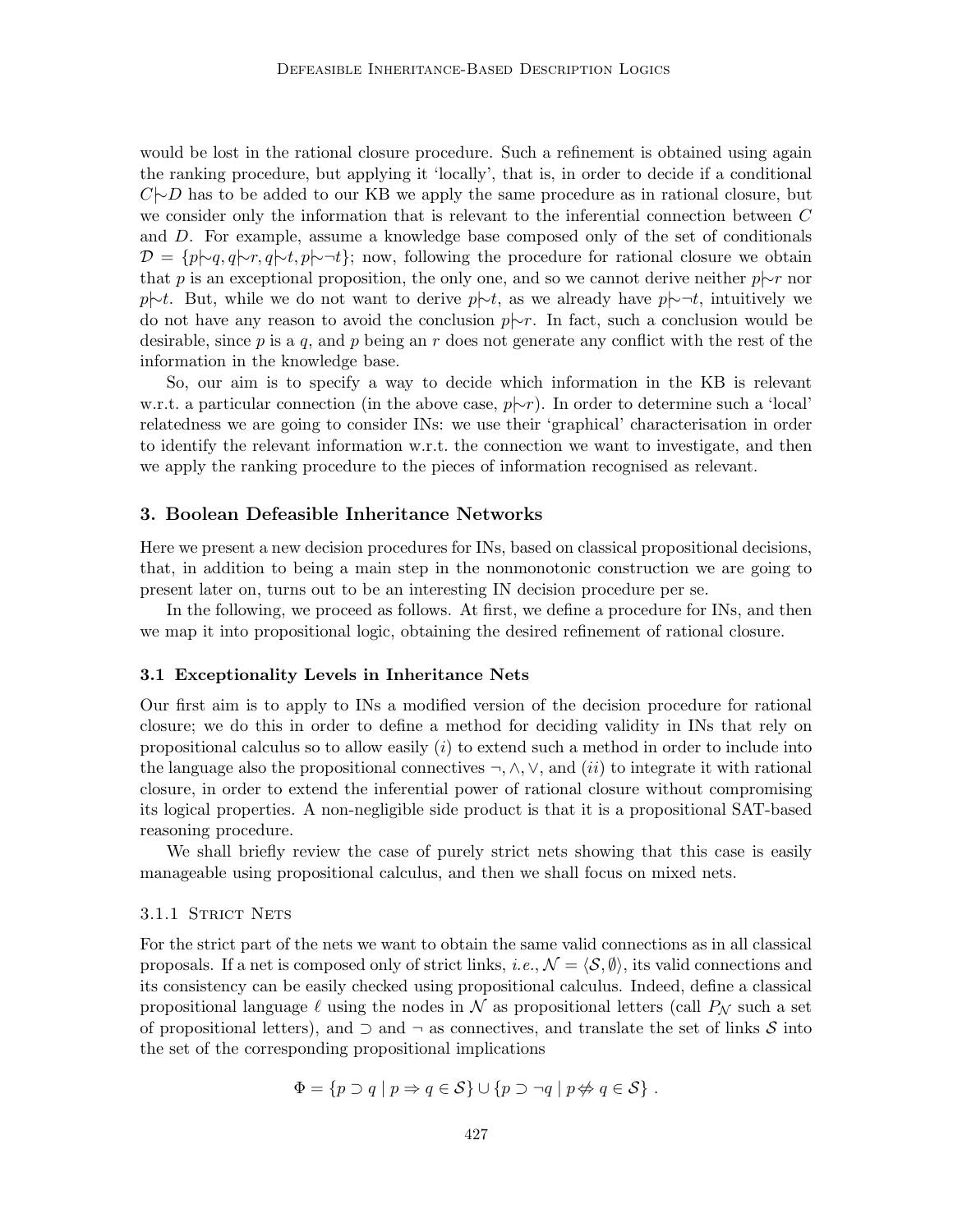We indicate by l a literal in  $\ell$  (being a literal a propositional letter or its negation), and we define  $\mathfrak{A}_{\Phi}$  as the set of the antecedents of the implications in  $\Phi$ , that is

$$
\mathfrak{A}_{\Phi} = \{ p \mid p \supset l \in \Phi \} .
$$

Then we can derive the valid paths using  $\Phi$  and classical consequence relation  $\models$ <sup>3</sup>.

**Proposition 3.1.** Consider a net  $\mathcal{N} = \langle \mathcal{S}, \emptyset \rangle$  and translate it into a set of propositional implications  $\Phi$ . The following properties hold:

- 1. If N is a consistent net, there is a valid strict positive (resp., negative) path  $\langle p, \sigma, q \rangle$ from p to q, that is  $\mathcal{N} \rightsquigarrow p \Rightarrow q$  (resp.,  $\mathcal{N} \rightsquigarrow p \Leftrightarrow q$ ), iff  $\Phi \models p \supset q$  (resp.,  $\Phi \models p \supset \neg q$ ).
- 2. N is inconsistent iff  $\Phi \models \neg p$  for some  $p \in \mathfrak{A}_{\Phi}$ .
- 3. Deciding strict consequence can be done in polynomial time.

So we can treat the decision problem in strict nets by means of classical propositional calculus, obtaining exactly the same valid strict paths as in the classical approaches to nets.

Note that there is a difference in the notion of inconsistency between INs and propositional logic. As seen in Section 2.1, a net is considered inconsistent if there is a node  $p$ that, simultaneously, is positively and negatively connected to another node  $q: p$  is and is not, simultaneously, a subclass of  $q$ . In the inheritance nets, such a situation is interpreted as a contradiction, while in the propositional logic the correspondent situation  $(\Phi \models (p \supset q) \wedge (p \supset \neg q))$  would just force the negation of the propositional letter (*i.e.*, node)  $p \ (\Phi \models \neg p)$ , that would correspond to saying that no individual can fall under the class p.

#### 3.1.2 MIXED NETS

Now we consider nets with both strict and defeasible links. In what follows we will assume that the strict part of a net  $\mathcal{N} = \langle \mathcal{S}, \mathcal{U} \rangle$  is inferentially closed, that is, if  $\mathcal{N} \rightsquigarrow p \Rightarrow q$  (resp., if  $\mathcal{N} \rightsquigarrow p \notin q$ ) then  $p \Rightarrow q \in \mathcal{S}$  (resp.  $p \notin q \in \mathcal{S}$ ).

Our procedure differs from the classical approaches to INs mainly because it is not based on the notion of potential path; instead, we translate the net's links into propositional formulae, and then we build an exceptionality ranking using a procedure that is similar to the one defined for rational closure. The main difference with the procedure defined for rational closure lays on the 'local' characterization of the exceptionality rankings: to check if there is a valid connection between a pair of nodes  $p$  and  $q$  we proceed in defining an exceptionality ranking of the nodes; however, we do not consider all the nodes in the net, but only those 'related' to  $p$  and  $q$ . Such a relation is determined by means of the notion of course, that is a generalisation of the potential path.

Roughly, courses are simply routes on the net following the direction of the arrows, without considering if each of them is a positive or a negative arrow.

**Definition 3.1** (Course). Courses are defined as follows (where  $\star \in \{\Rightarrow, \nexists, \rightarrow, \rightarrow\}$ ):

<sup>3.</sup> Note that strict links can be encoded as 2-CNF formulae, also called Krom formulae, and that the propositional 2-SAT problem is in P.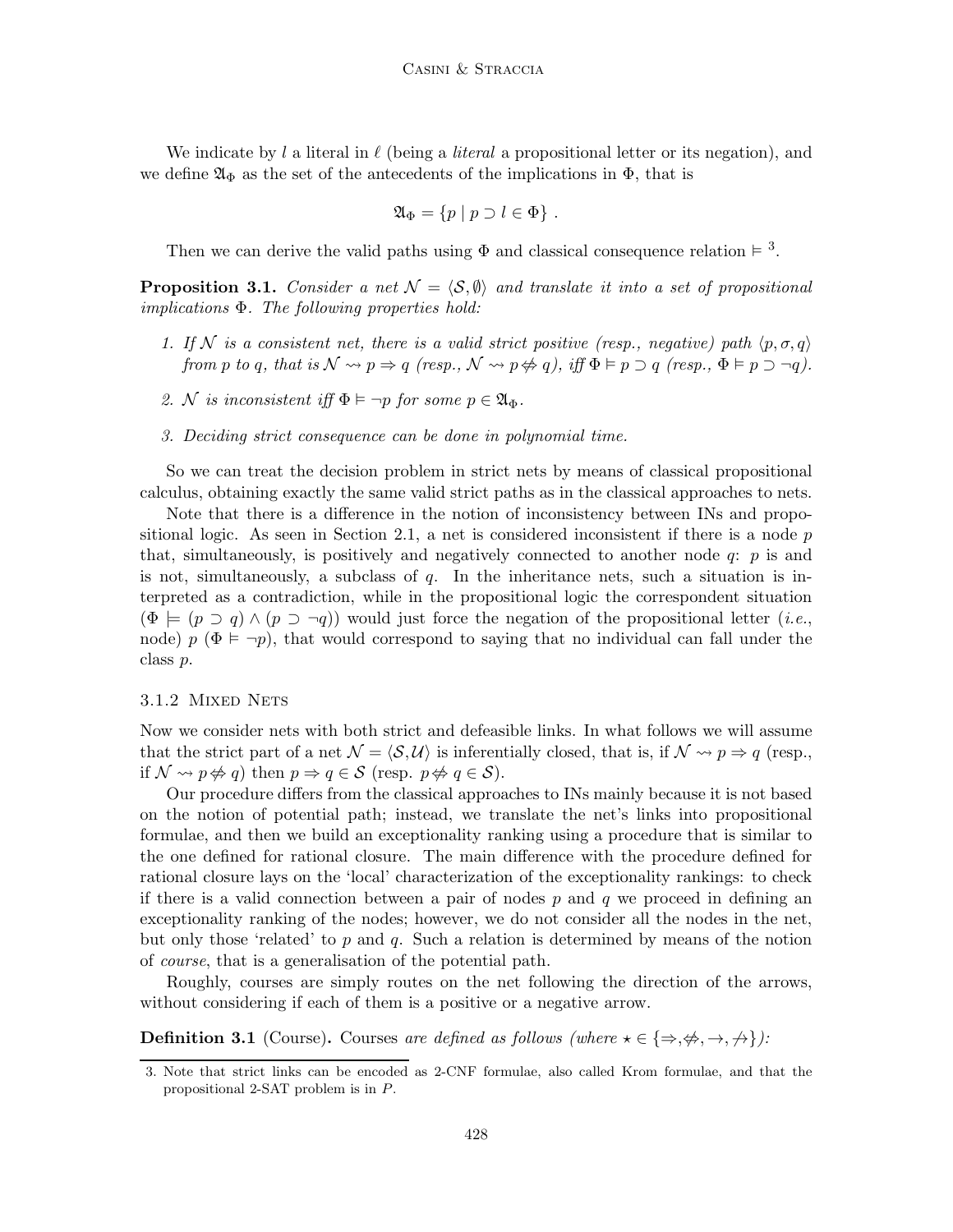- 1. every link  $p \star q$  in N is a course  $\pi = \langle p, q \rangle$  in N; and
- 2. if  $\pi = \langle \sigma, q \rangle$  is a course and  $q \star r$  is a link in N that does not already appear in  $\pi$ , then  $\pi' = \langle \pi, r \rangle$  is a course in N.

The omission of repetitions in courses is needed to guarantee the finiteness of courses even if the net contains cycles. So, given a net  $\mathcal N$  defined by a finite number of links, there is only a finite set  $C^{\mathcal{N}}$  of courses, that, in turn, are finite sequences of nodes. We denote with  $C_{p,q}^{\mathcal{N}}$  the set of all the courses in  $\mathcal N$  going from node p to the node q, *i.e.*,

$$
C_{p,q}^{\mathcal{N}} = \{ \sigma \in C^{\mathcal{N}} \mid \sigma = \langle p, \sigma', q \rangle \text{ for some } \sigma' \}.
$$

We next provide a procedure that defines the validity of a defeasible connection between two nodes p and q, via a mapping into propositional logic. Given a net  $\mathcal{N} = \langle \mathcal{S}, \mathcal{U} \rangle$ , we define a correspondent knowledge base

$$
\mathcal{K}_{\mathcal{N}} = \langle \Phi_{\mathcal{N}}, \Delta_{\mathcal{N}} \rangle \ ,
$$

where

$$
\Phi_{\mathcal{N}} = \{ p \supset q \mid p \Rightarrow q \in \mathcal{S} \} \cup \{ p \supset \neg q \mid p \nleftrightarrow q \in \mathcal{S} \}
$$

and

$$
\Delta_{\mathcal{N}} = \{ p \supset q \mid p \to q \in \mathcal{U} \} \cup \{ p \supset \neg q \mid p \nrightarrow q \in \mathcal{U} \} .
$$

In the following, we may omit  $\mathcal N$  if it is clear from the context.

We define an 'exceptionality ranking' of the nodes, that depends on the decision problem with respect to p and q only.<sup>4</sup>

So, let

$$
\Delta_{p,q} = \{ r \supset t \mid r \to t \in \sigma, \sigma \in C_{p,q} \} \cup
$$
  

$$
\{ r \supset \neg t \mid r \nleftrightarrow t \in \sigma, \sigma \in C_{p,q} \},
$$

and consider the set of relative antecedents (l being a literal)

$$
\mathfrak{A}_{p,q} = \{ a \mid a \supset l \in \Phi_{\mathcal{N}} \cup \Delta_{p,q} \} .
$$

In the following,  $\vDash_{\Phi_{\mathcal{N}}}$  will denote the supra classical entailment relation obtained adding to  $\vdash$  the set of propositional formulae  $\Phi_{\mathcal{N}}$  as extra axioms. For the strict part of the net, if  $p \vDash_{\Phi_{\mathcal{N}}} q$  (resp.,  $p \vDash_{\Phi_{\mathcal{N}}} \neg q$ ), then we say that q (resp.,  $\neg q$ ) follows strictly from p in N, and we indicate it by  $p \vdash_{\mathcal{N}} q$  (resp.,  $p \vdash_{\mathcal{N}} \neg q$ ).

On the other hand,  $\sim_{\mathcal{N}}$  will indicate the inference relation for the defeasible part, that is,  $p\sim_{\mathcal{N}} q$  has to be read as 'a member of the class p is typically also a member of the class q' in N. Analogously for  $p \nvert \sim \sqrt{q}$  in the negative case.

<sup>4.</sup> This is the main difference w.r.t. the procedure for propositional rational closure: while there we rank all the information in the  $KB$  at once, here we rank only the information related to the connection we are interested in, between p and q.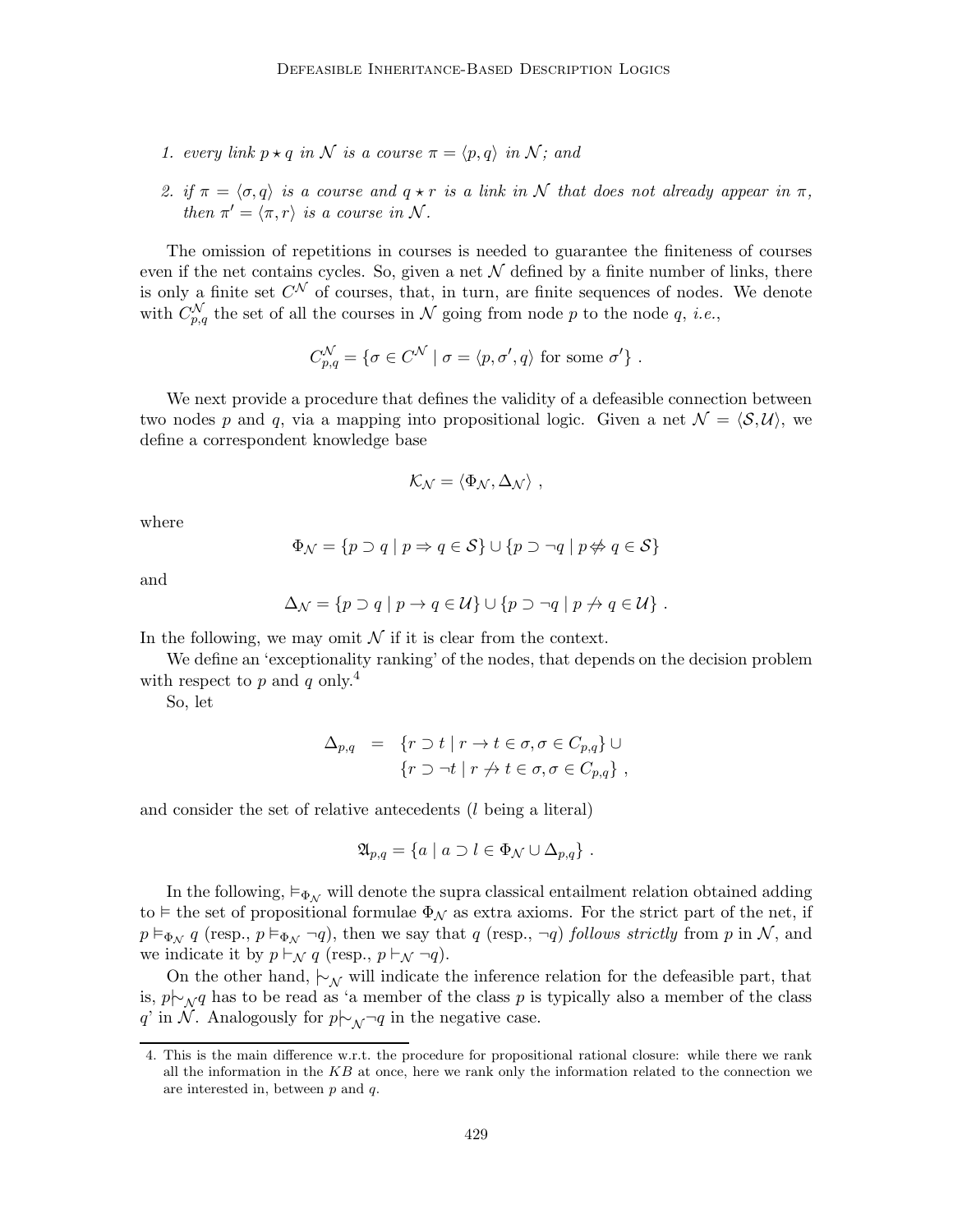Now, we use  $\Phi_{\mathcal{N}}$  and  $\Delta_{p,q}$  to determine the exceptionality level. If we are investigating the connection between p and q, a node in  $\mathfrak{A}_{p,q}$  is exceptional if it is negated by the information contained in  $\Phi$  and  $\Delta_{p,q}$  (compare with Step 3.2 in Section 2.2):

$$
E(\mathfrak{A}_{p,q}) = \{ a \in \mathfrak{A}_{p,q} \mid \Delta_{p,q} \vDash_{\Phi_{\mathcal{N}}} \neg a \}
$$
  

$$
E(\Delta_{p,q}) = \{ a \supset b \in \Delta_{p,q} \mid a \in E(\mathfrak{A}_{p,q}) \}.
$$

Therefore, like Step 3.3 of Section 2.2, we build a sequence

$$
\alpha_0 = \mathfrak{A}_{p,q} \n\alpha_i = E(\alpha_{i-1}),
$$

and the corresponding sequence

$$
\begin{array}{rcl} \mathcal{E}_0 &=& \Delta_{p,q} \\ \mathcal{E}_i &=& E(\mathcal{E}_{i-1}) \ . \end{array}
$$

Since  $\mathfrak{A}_{p,q}$  and  $\Delta_{p,q}$  are finite, and for every  $i \alpha_i \subseteq \alpha_{i+1}$  and  $\mathcal{E}_{i+1} \subseteq \mathcal{E}_i$ , the sequences terminate with an (empty or non-empty) fixed point of the function  $E$ , as in Section 2.2.

Define now a ranking function (like Step  $3.4$ ) r that associates to every implication in  $\Delta_{p,q}$  a number, representing its level of exceptionality:

$$
\mathfrak{r}_{p,q}(a) = i \text{ if } a \in \alpha_i \text{ and } a \notin \alpha_{i+1}
$$
\n
$$
\mathfrak{r}_{p,q}(a) = \infty \text{ if } a \in \alpha_i \text{ for all } i
$$
\n
$$
\mathfrak{r}_{p,q}(a \supset b) = i \text{ if } (a \supset b) \in \mathcal{E}_i \text{ and } (a \supset b) \notin \mathcal{E}_{i+1}
$$
\n
$$
\mathfrak{r}_{p,q}(a \supset b) = \infty \text{ if } (a \supset b) \in \mathcal{E}_i \text{ for all } i.
$$

Clearly,  $\mathfrak{r}(a \supset b) = \mathfrak{r}(a)$  for every  $a \supset b \in \Delta_{p,q}$ . In the following, we assume that we do not obtain any node with a ranking value of  $\infty$  (that is, the function E terminates with an empty set). We will see later on (Proposition 3.6) that in this latter case the net is inconsistent.

We now consider the set  $\widehat{\Delta}_{p,q}$  of the implications  $a \supset b \in \Delta_{p,q}$  that are at least as exceptional as p,

$$
\widehat{\Delta}_{p,q} = \{ a \supset b \in \Delta_{p,q} \mid \mathfrak{r}(a \supset b) \geq \mathfrak{r}(p) \},
$$

and eventually define

$$
p \nmid_{\mathcal{N}} q \quad \text{iff} \quad \widehat{\Delta}_{p,q} \vDash_{\Phi_{\mathcal{N}}} p \supset q
$$
\n
$$
p \nmid_{\mathcal{N}} \neg q \quad \text{iff} \quad \widehat{\Delta}_{p,q} \vDash_{\Phi_{\mathcal{N}}} p \supset \neg q \ .
$$

In the language of the nets, we indicate the inference relation generated by such a procedure by the symbol  $\rightsquigarrow'$ . That is,

$$
\mathcal{N} \rightsquigarrow' p \Rightarrow q \quad \text{iff} \quad p \vdash_{\mathcal{N}} q
$$
\n
$$
\mathcal{N} \rightsquigarrow' p \nleftrightarrow q \quad \text{iff} \quad p \vdash_{\mathcal{N}} \neg q
$$
\n
$$
\mathcal{N} \rightsquigarrow' p \rightarrow q \quad \text{iff} \quad p \vdash_{\mathcal{N}} q
$$
\n
$$
\mathcal{N} \rightsquigarrow' p \nleftrightarrow q \quad \text{iff} \quad p \vdash_{\mathcal{N}} \neg q
$$

So, given  $\mathcal{N} = \langle \mathcal{S}, \mathcal{U} \rangle$  and a pair of nodes  $\langle p, q \rangle$ , our inference procedure for INs can be summarised as follows: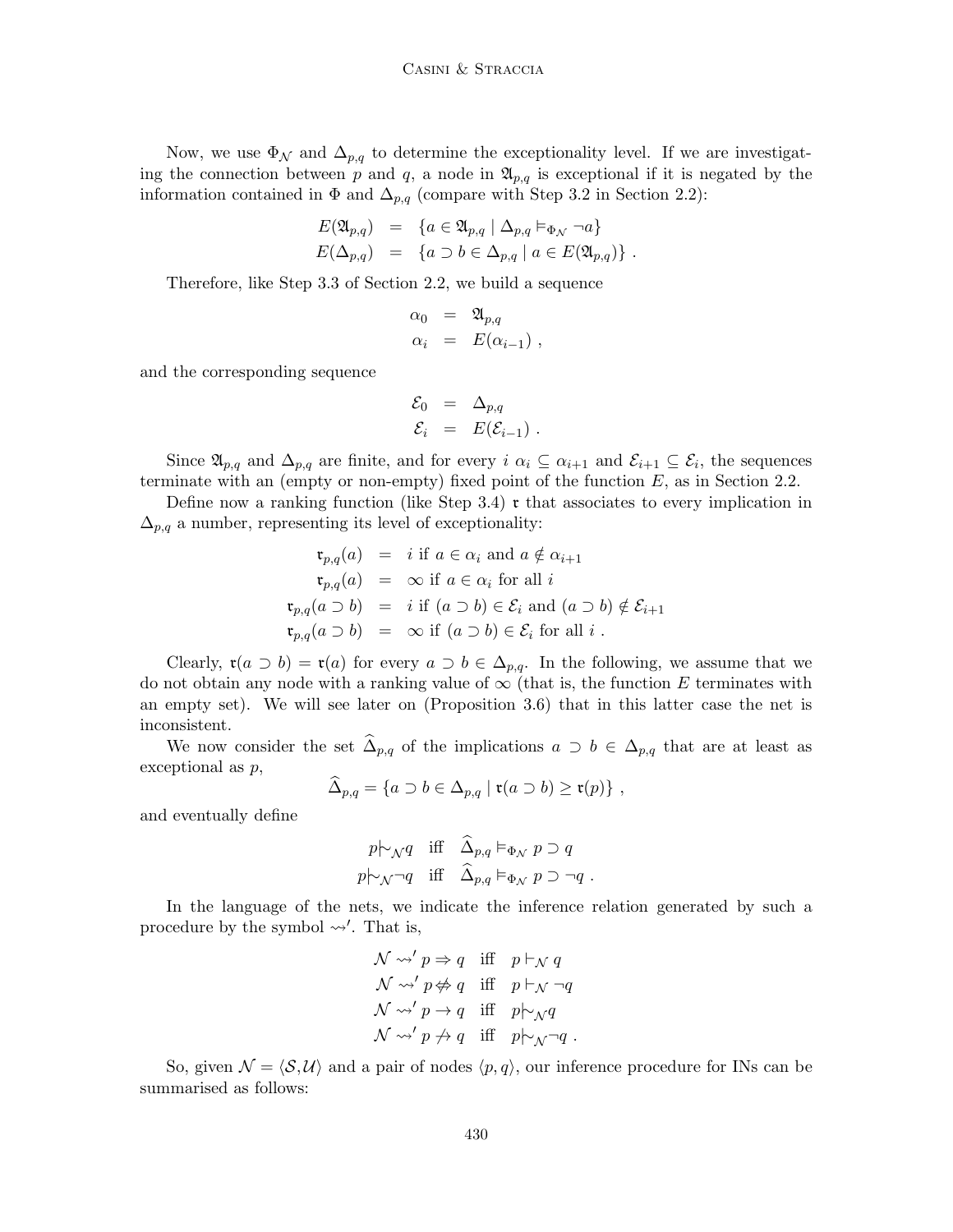- 1. Close  $S$  under strict validity.
- 2. Check if there is a direct (and hence valid) link in  $N$  connecting p to q. If there is, the connection is valid. Otherwise, proceed.
- 3. Determine the set  $C_{p,q}$  of the courses in N connecting p to q, map the links in S and  $C_{p,q}$  into the sets of implications  $\Phi$  and  $\Delta_{p,q}$ , define the set  $\mathfrak{A}_{p,q}$  of the antecedents of the implications in  $\Phi \cup \Delta_{p,q}$ .
- 4. Determine the ranking value of every proposition in  $\mathfrak{A}_{p,q}$  and every implication in  $\Delta_{p,q}$ .
- 5. Define the set  $\widehat{\Delta}_{p,q}$  of the implications that are at least as exceptional as p.
- 6. Then decide  $\mathcal{N} \rightsquigarrow' p \rightarrow q \ (\mathcal{N} \rightsquigarrow' p \not\rightarrow q)$  by determining whether  $\widehat{\Delta}_{p,q} \models_{\Phi} p \supset q$  $(\widehat{\Delta}_{p,q} \vDash_{\Phi} p \supset \neg q).$

Please note again that we rely on a decision procedure for  $\models$  only. The examples below illustrate the behaviour of our method.

**Example 3.1.** Consider Example 2.1 with additional links  $t \Rightarrow b$  and  $t \Rightarrow p$  (read t as 'tweety').



Figure 1: Example 3.1

We translate the net into the following knowledge base

$$
\mathcal{K} = \langle \Phi, \Delta \rangle ,
$$

where

$$
\Phi = \{ t \supset b, t \supset p, p \supset b \}
$$

and

$$
\Delta = \{p \supset \neg f, b \supset f, b \supset w\} .
$$

Suppose now, we want to decide if t is connected to f (i.e., Tweety flies). Since the link  $b \to w$  does not appear in any course from t to f, we have

$$
\Delta_{t,f} = \{ p \supset \neg f, b \supset f \}
$$
  

$$
\mathfrak{A}_{t,f} = \{ t, b, p \},
$$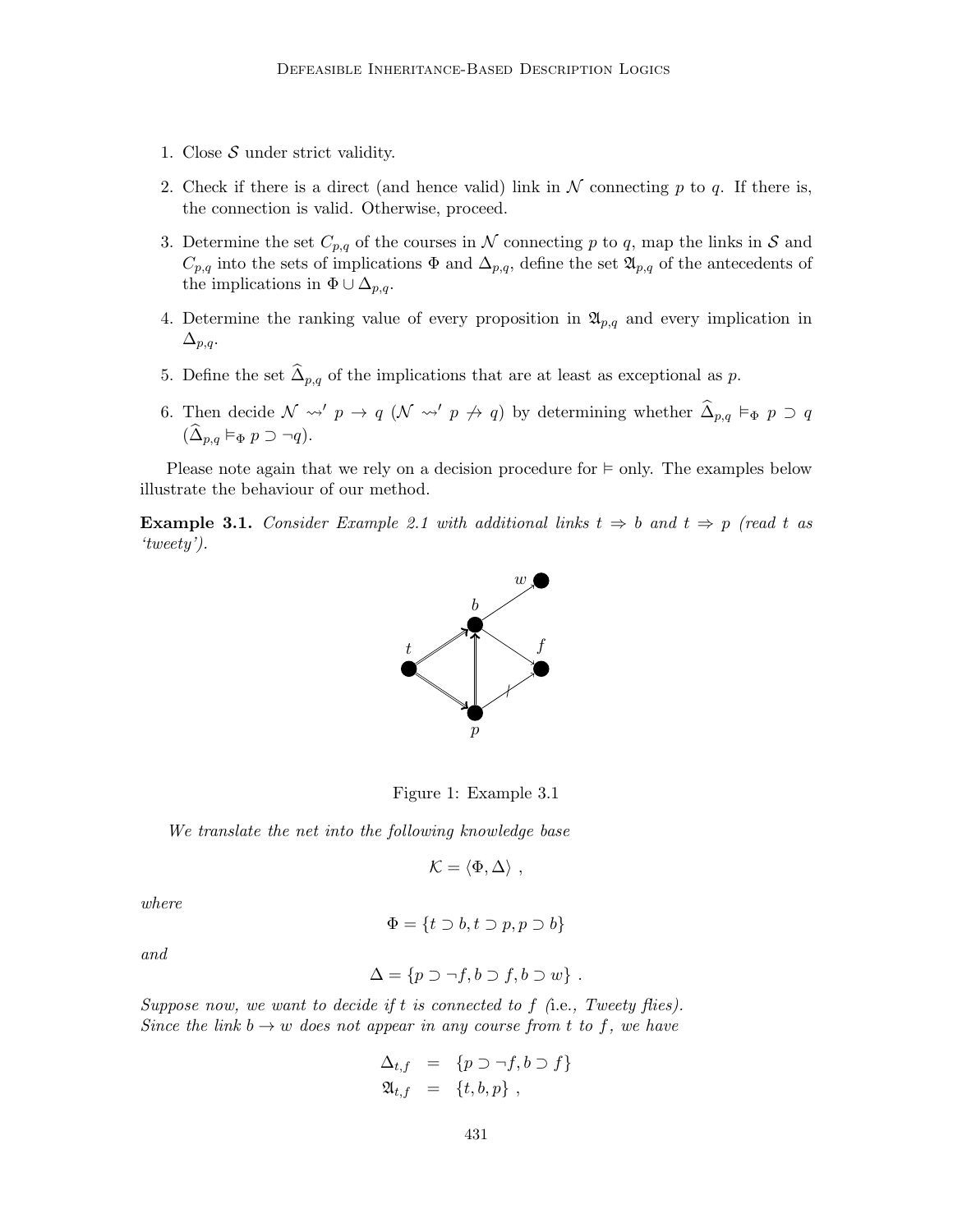and so we obtain

 $\Delta_{t,f} \vDash_{\Phi} \neg p \text{ and } \Delta_{t,f} \vDash_{\Phi} \neg t.$ 

Thus,

$$
0 = \mathfrak{r}(b) = \mathfrak{r}(b \supset f)
$$
  

$$
1 = \mathfrak{r}(t) = \mathfrak{r}(p) = \mathfrak{r}(p \supset \neg f)
$$

So,

$$
\widehat{\Delta}_{t,f} = \{ p \supset \neg f \}
$$

and, as  $\widehat{\Delta}_{t,f} \vDash_{\Phi} t \supset \neg f$ , we have

 $t\mapsto$ N  $\neg$ f,

as expected.

As next, we ask if t is connected to w (i.e., Tweety has wings). Now, we have

$$
\Delta_{t,w} = \{b \supset w\}
$$
  

$$
\mathfrak{A}_{t,w} = \{t, b, p\}.
$$

As  $\Delta_{t,w}$  does not imply the negation of any of the members of  $\mathfrak{A}_{t,w}$ , we have

$$
0 = \mathfrak{r}(t) = \mathfrak{r}(p) = \mathfrak{r}(b) = \mathfrak{r}(b \supset w)
$$

and

as expected.

$$
\widehat{\Delta}_{t,w} = \Delta_{t,w} .
$$

 $t\vdash_{\mathcal{N}} w$ ,

As  $\widehat{\Delta}_{t,w} \vDash_{\Phi} t \supset w$ , we have

**Example 3.2.** Consider the Nixon Diamond (see Figure 2), where n is 'Nixon', r is 'republican', q is 'quaker', and p is 'pacifist'; it is another classical problem in nonmonotonic reasoning, that is similar to the previous one but we are not informed if a path is more specific of the other (while above the link  $p \Rightarrow b$  tells us that the information about the penguins is more specific than the information about the birds). So, we do not want neither  $n \rightarrow p$  nor  $n \not\rightarrow p$  validated.



Figure 2: Nixon diamond.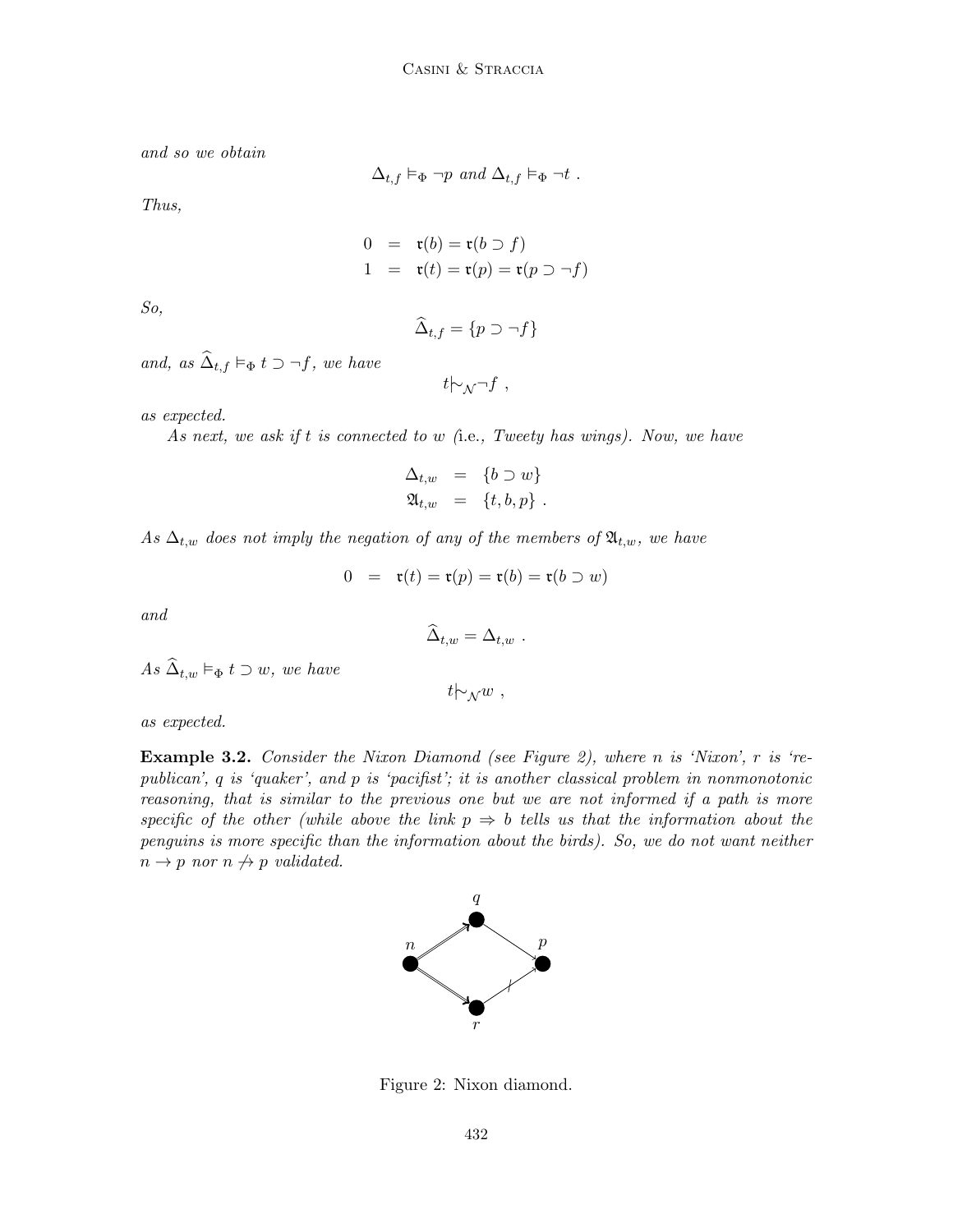The knowledge base  $K$  corresponding to the net is composed of

$$
\Phi = \{ n \supset r, n \supset q \} \n\Delta = \{ r \supset \neg p, q \supset p \} .
$$

We want to check if n is connected to p. So,  $\Delta_{n,p} = \Delta$ , and the only negated antecedent is n  $(\Delta_{n,p} \models_{\Phi} \neg n)$ :  $\mathfrak{r}(q \supset p) = \mathfrak{r}(r \supset \neg p) = 0$  while  $\mathfrak{r}(n) = 1$ , i.e.,  $\hat{\Delta}_{n,p} = \emptyset$ . Since  $\hat{\Delta}_{n,p} \not\models_{\Phi} n \supset p$ and  $\hat{\Delta}_{n,p} \not\models_{\Phi} n \supset \neg p$ , we conclude that

n 6 |∼<sup>N</sup> p n 6 |∼<sup>N</sup> ¬p .

The two following examples illustrate that our procedure and Horty's skeptical closure, notwithstanding they often manifest similar results, do not always give back the same results, nor one is included in the other.

Example 3.3. Consider the net in Figure 3.



Figure 3: Example 3.3

We want to investigate if there is a valid connection between a and p. According to Horty's skeptical closure, we cannot conclude anything about a and  $p \ (\mathcal{N} \nrightarrow a \rightarrow p)$ . Instead, with our approach we obtain  $a \rvert \rvert_{\mathcal{KP}}$  ( $\mathcal{N} \rvert_{\mathcal{AP}}$  a → p), since we have  $\mathfrak{r}(a) = \mathfrak{r}(f) = \mathfrak{r}(g) = \mathfrak{r}(g)$  $\mathfrak{r}(x) = 1.$ 

**Example 3.4.** Consider the net in Figure 4.



Figure 4: Example 3.4

We want to investigate if there is a valid connection between p and b. According to Horty (1994) we conclude  $\mathcal{N} \rightarrow p \not\rightarrow b$ , while with our approach we cannot conclude anything.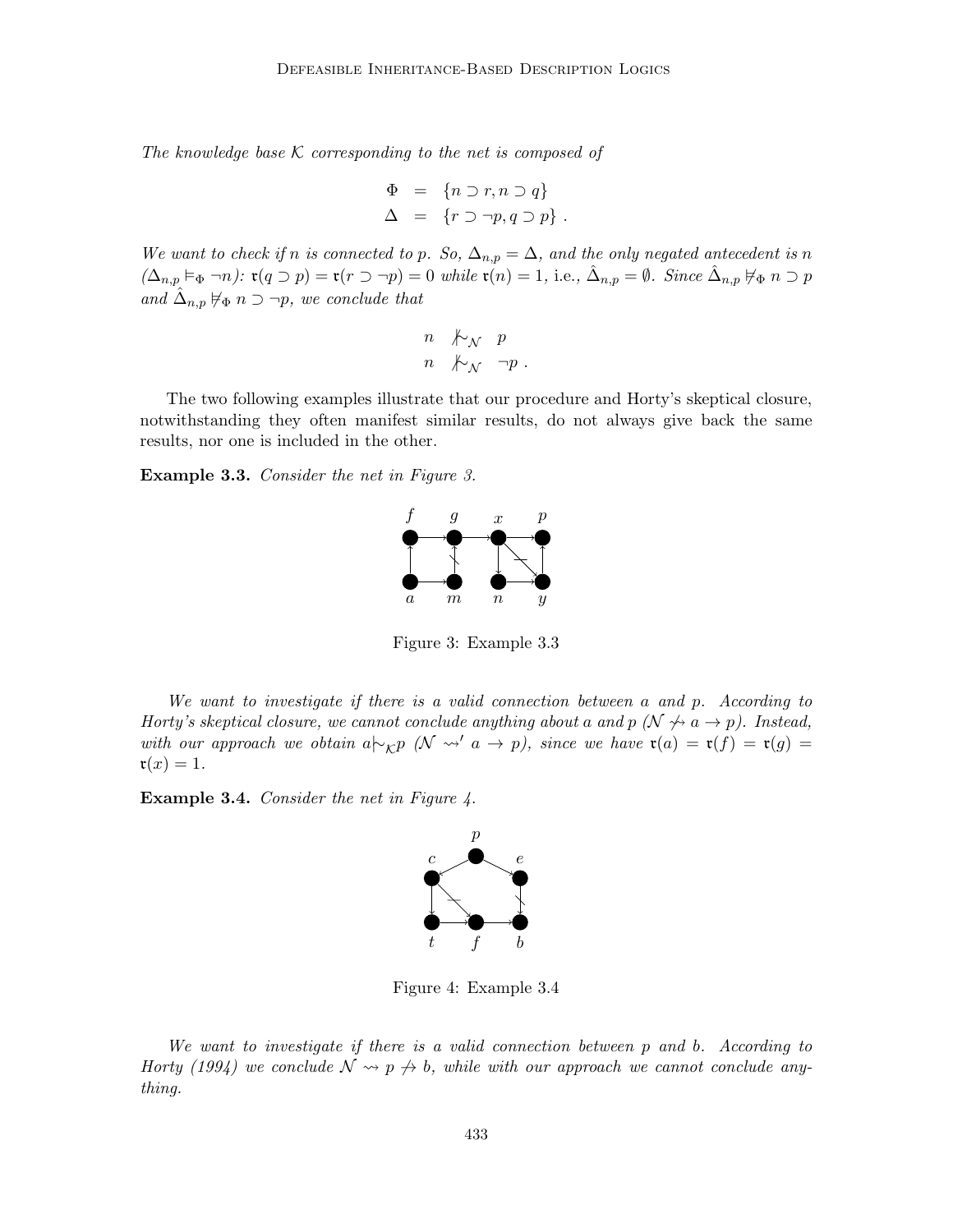So, even if in many situations the results of the two approaches are the same, we can obtain different results with them. Such different outcomes are mainly due to a difference in how conflicts are interpreted. Consider Example 3.4, where we have an unresolved conflict between two paths from  $p$  to  $f$ , that is, no one of the two paths preempts the other, and so none of them can be considered as valid, both in Horty's and in our approach. In Horty's interpretation, such a conflict prevents also the construction of paths starting at  $p$  and passing through  $f$ : in order to be constructible a path has to be built augmenting a valid shorter path, and thus we cannot construct any path starting from  $p$  and passing through f (Horty, 1994, Def. 2.1.1). So, an unresolved conflict totally eliminates the possibility to consider such paths in more ample argumentations, where they could play some role. On the other hand, in our approach we are not so radical about conflicts: the fact that we cannot conclude neither  $p \to f$  nor  $p \not\to f$  does not eliminate the possibility that in the actual world one of such connections is true; simply we do not have enough information to decide. The possibility of  $p \to f$  to be effectively valid invites us to take under consideration such a potential argumentation in moving from  $p$  to  $b$ . So, looking for a connection between p and b in Example 3.4, while Horty cannot consider the path  $\langle p, c, t, f, b \rangle$ , avoiding the rise of a conflict with the path  $\langle p, e, b \rangle$ , in our approach we still consider the possibility for  $\langle p, c, t, f \rangle$  to be effectively true, allowing the path  $\langle p, c, t, f, b \rangle$  to play a role in deciding whether there is a valid connection between  $p$  and  $b$ . In such a way we have a potential conflict with  $\langle p, e, b \rangle$  that prevents the validity of the latter. For other significant examples of our approach see Appendix A.

Notice that, even if it is built on the notion of courses, our procedure 'respects' the classical notion of potential path, that is, every valid connection corresponds to a potential path on the net (Definition 2.1).

**Proposition 3.2.** Consider a net N. For every connection p $\vdash_{\mathcal{N}} q$  (resp., p $\vdash_{\mathcal{N}} \neg q$ ) validated by our procedure, there is a corresponding positive (resp., negative) potential path from p to q in the net  $\mathcal N$ .

#### 3.1.3 Inference Relation

Talking about nets, the structural properties characterizing rational consequence relations,  $REF, CT, CM, and RM, take the following form<sup>5</sup>:$ 

(REF) 
$$
\begin{array}{ll}\n\mathcal{N} \rightsquigarrow p \star q \text{ for every } p \star q \in \mathcal{N} \\
(CT) & \frac{\mathcal{N} \rightsquigarrow p \star q & \mathcal{N}, p \star q \rightsquigarrow r \star s}{\mathcal{N} \rightsquigarrow r \star s} \\
(CM) & \frac{\mathcal{N} \rightsquigarrow p \star q & \mathcal{N} \rightsquigarrow r \star s}{\mathcal{N}, p \star q \rightsquigarrow r \star s}\n\end{array}
$$

(RM) 
$$
\frac{\mathcal{N} \rightsquigarrow r * s \mathcal{N} \not\rightsquigarrow p * q}{\mathcal{N}, p \nmid q \rightsquigarrow r * s}
$$

The meaning of the properties is still the same as the propositional case, simply readapted to the expressivity of the INs: the net represents the information at our disposal, the premises of the derivation, and the links are the informational atoms of our language.

<sup>5.</sup> with  $\star, \star \in \{\to, \to\}$ ; 'N,  $a \star b'$  in the premises indicates the addition of the direct link  $a \star b$  to the net N;  $\star$  indicates the opposite arrow of  $\star$  (e.g.  $\star$  is  $\to$  iff  $\star$  is  $\to$ )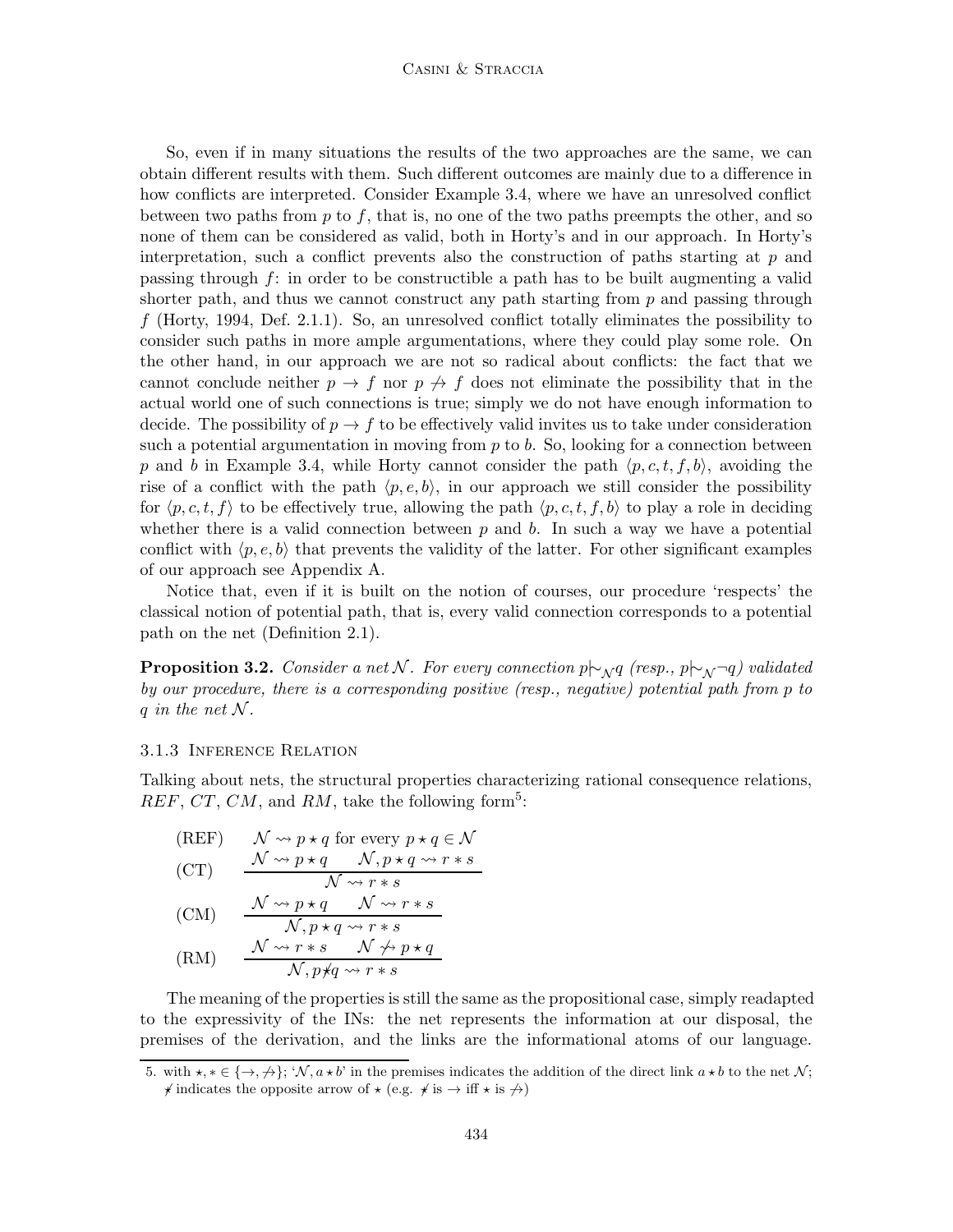Hence, the sense of the rules is the same as before. (REF) indicates that whatever piece of information (link) is in the premises, it appears also in the conclusions. (CT) is a cut condition, that states that if the validity of a link can be derived from the links in the rest of the net, such a link can be eliminated without affecting the set of the conclusions derivable from the net. (CM) is a form of constrained monotony, opposite to (CT), that states that whatever conclusion can be derived from the net, it can be added to the premises without affecting the other conclusions. (CT) and (CM) have an intuitive appeal, and from the logical point of view characterize  $\sim$  as a closure operation. The translation of (RM) is less intuitive, since we do not have in INs a classical notion of negation, but we have only a notion of conflict; hence the sense of the rule is that, if  $p \to q$  is not a consequence of N, then the addition of information conflicting with  $p \to q$ , *i.e.*,  $p \nrightarrow q$ , should not affect the defeasible consequences of the net  $\mathcal N$ . The fact that INs do not share with classical logic the notions of contradiction and negation makes this formulation of (RM) less intuitive and interesting.

The proprieties (REF), (CT) and (CM) are often considered proprieties that a nonmonotonic consequence relation should satisfy (Kraus et al., 1990; Makinson, 1994), and so it is interesting to check if they are satisfied in the IN formalism. We know that the classical approaches to inheritance nets do not satisfy (CT) and (CM) (Makinson, 1994, pp. 56-57), while our approach is logically more appealing.

Proposition 3.3.  $\rightsquigarrow'$  satisfies (REF), (CT) and (CM).

While (RM) is not satisfied.

**Proposition 3.4.**  $\rightsquigarrow'$  does not satisfy (RM).

The following example proves the proposition

**Example 3.5.** Consider the net in Figure 5. The net is composed of the links  $p \rightarrow f$ ,  $f \to b$ , and  $p \to t$ . We have  $\mathcal{N} \leadsto p \to b$  and  $\mathcal{N} \not\leadsto t \to b$ , but  $\mathcal{N}, t \not\to b \not\leadsto p \to b$ .



Figure 5: Counterexample to RM.

This example actually shows that, dealing with the notion of negation and consistency that characterize INs, (RM) does not look as a desirable property anymore, since the addition of  $t \nightharpoonup b$  to the net creates a *Nixon Diamond* from which we do not want to derive  $p \rightarrow b$  (see Example 3.2).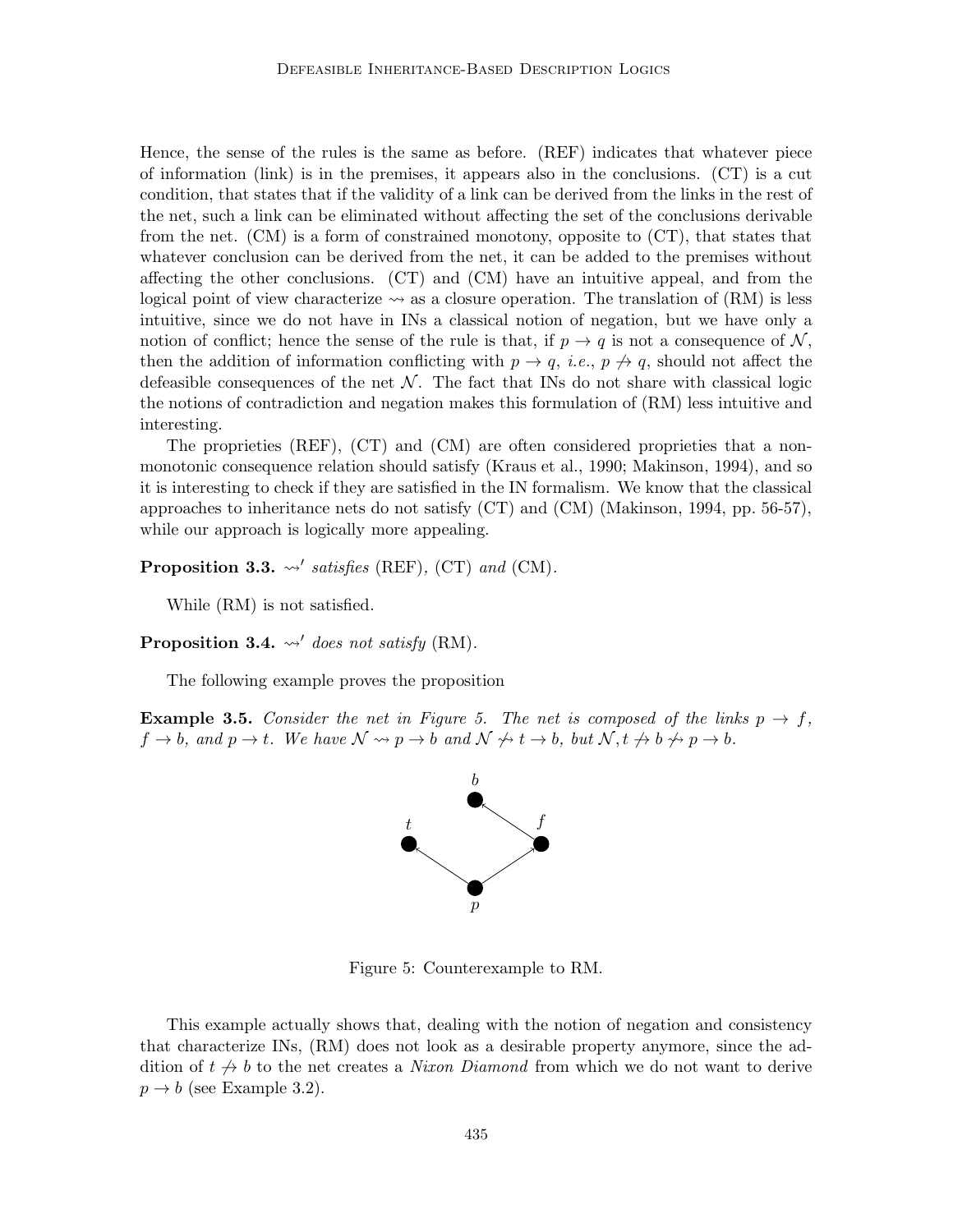Other properties of logical consequence relations, left equivalence and right weakening, have an analogous in the following properties:

$$
\begin{array}{lll}\n\text{(LE)} & \frac{\mathcal{N} \rightsquigarrow p \star q & \mathcal{N} \rightsquigarrow p \Rightarrow r & \mathcal{N} \rightsquigarrow r \Rightarrow p}{\mathcal{N} \rightsquigarrow r \star q} \\
\text{(RW)} & \frac{\mathcal{N} \rightsquigarrow p \rightarrow q & \mathcal{N} \rightsquigarrow q \Rightarrow r}{\mathcal{N} \rightsquigarrow p \rightarrow r}\n\end{array}
$$

We also introduce a property that corresponds to the logical property of *supra classicality* (if  $C \models D$ , then  $C \sim D$ ), a rule satisfied by most non-monotonic consequence relations:

(Sup) 
$$
\frac{\mathcal{N} \rightsquigarrow p \Rightarrow q}{\mathcal{N} \rightsquigarrow p \rightarrow q} \frac{\mathcal{N} \rightsquigarrow p \nleftrightarrow q}{\mathcal{N} \rightsquigarrow p \nleftrightarrow q}
$$

Proposition 3.5.  $\rightsquigarrow$  satisfies (LE), (RW), and (Sup).

#### 3.1.4 Consistency

As indicated at the end of Section 2.1, a net is considered inconsistent if we are forced to conclude for some pair of nodes  $p, q$  that p and q are both positively and negatively connected. Since, as seen above,  $\rightsquigarrow$ ' satisfies  $(Sup)$ , we can say that a mixed net is consistent iff we cannot conclude both  $\mathcal{N} \rightsquigarrow' p \rightarrow q$  and  $\mathcal{N} \rightsquigarrow' p \not\rightarrow q$  for any pair of nodes p, q.

Now we are going to see that in order to check the consistency of a mixed net we can use the ranking procedure: it is sufficient to apply it to the whole net. As for the propositional case (see Section 2.2), the ranking procedures defined on the nodes of a net terminates, after a finite number of steps, into either an empty set  $\alpha_n$  or a fixed point of the function  $E, i.e.,$  the set of the nodes that result always exceptional. In such a case, we say that such nodes have an infinite ranking value  $(\mathfrak{r}(p) = \infty)$ . If we want to check whether a net N is consistent, it is sufficient to apply the ranking procedure to the entire net, and see if there are nodes with infinite ranking.

**Proposition 3.6.** A net N is consistent iff we do not have a node p with  $\mathfrak{r}(p) = \infty$ , that is, we do not conclude both  $\mathcal{N} \rightsquigarrow' p \rightarrow q$  and  $\mathcal{N} \rightsquigarrow' p \not\rightarrow q$  for any pair p,q.

Example 3.6. The net in Figure 6 is an example of an inconsistent net, from which we would conclude both  $\mathcal{N} \rightsquigarrow' t \rightarrow f$  and  $\mathcal{N} \rightsquigarrow' t \not\rightarrow f$ . Such a net is translated into the



Figure 6: An example of inconsistent net.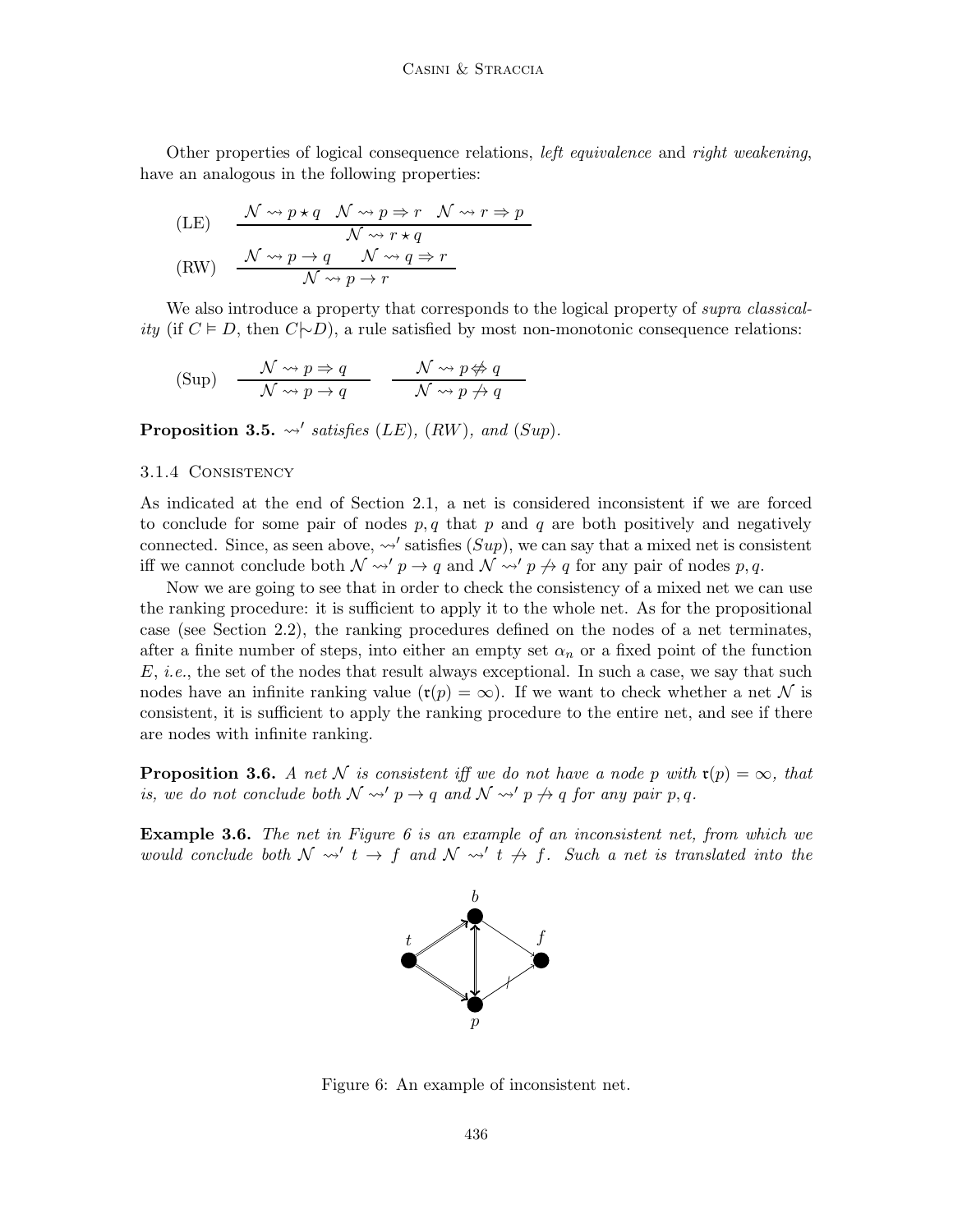knowledge base

$$
\Phi = \{t \supset b, t \supset p, p \supset b, b \supset p\}
$$
  

$$
\Delta = \{p \supset \neg f, b \supset f\}.
$$

We proceed the ranking of the entire net, and we obtain that  $\Delta \vDash_{\Phi} \neg p$ ,  $\Delta \vDash_{\Phi} \neg b$  and  $\Delta \vDash_{\Phi} \neg t$ , that is,  $\mathcal{E}_1 = \Delta$ . Hence,  $\Delta$  is a fixed-point of the exceptionality ranking function, and p, b, t have  $\infty$  as ranking value.

#### 3.1.5 Properties

In the field of inheritance networks, a taxonomy of the different approaches has been developed on the basis of some relevant properties (Horty, 1994). We briefly check which of them are satisfied by our approach.

- Purely defeasible / mixed nets. Cyclic / acyclic nets. Our procedure deals easily with two properties that often create problems in the traditional approaches: the presence of both strict and defeasible links (mixed nets), and the presence of cycles (cyclic nets).
- Credulous / skeptical / directly skeptical approaches. Our approach corresponds to a directly skeptical approach: given a net, we obtain a unique set of valid connections in it (vs. the credulous approach, that allows for different sets of valid paths, possibly in conflict with each other), and such a unique set is not obtained from the intersection of different possible extensions (as in some skeptical approaches), but it is obtained from a single closure operation.
- Upward / downward chaining. For the definition of valid paths, we do not use any form of induction on their length, neither starting from the initial node toward the terminal node (*upward chaining*), nor in the reverse direction (*downward chaining*); hence, no form of chaining is used in our procedure.
- On-path / off-path preemption. Off-path preemption is the classical form of preemption, used also by Horty (1994, Def. 3.2.2), while on-path preemption is more binding, requiring the preempting node to lie on the initial segment of the path it preempts (Horty, 1994, sect. 4.2.4). We do not exactly formalise a form of preemption, since we do not confront directly the different paths between two nodes. However, our procedure has a behaviour that is analogous to the use of off-path preemption.

#### 3.1.6 Computational Complexity

To define the overall complexity of our decision procedure over the nets, we have to consider the complexity of the course-identification procedure, that is, given a net  $\mathcal{N} = \langle \mathcal{S}, \mathcal{U} \rangle$  and two nodes s, t in N, which is the computational cost to identify  $\Delta_{s,t}$  (note that  $\Phi$  can easily be computed in polynomial time), whose size is bounded polynomially by the size of  $\mathcal N$ . Given that the construction of courses is independent from the nature of the links (either they are positive or negative, defeasible or strict), we can analyse the problem using simple directed graphs. Given a net  $\mathcal{N} = \langle \mathcal{S}, \mathcal{U} \rangle$ , it is sufficient to define the correspondent directed graph  $G = \langle V, E \rangle$  in the following way: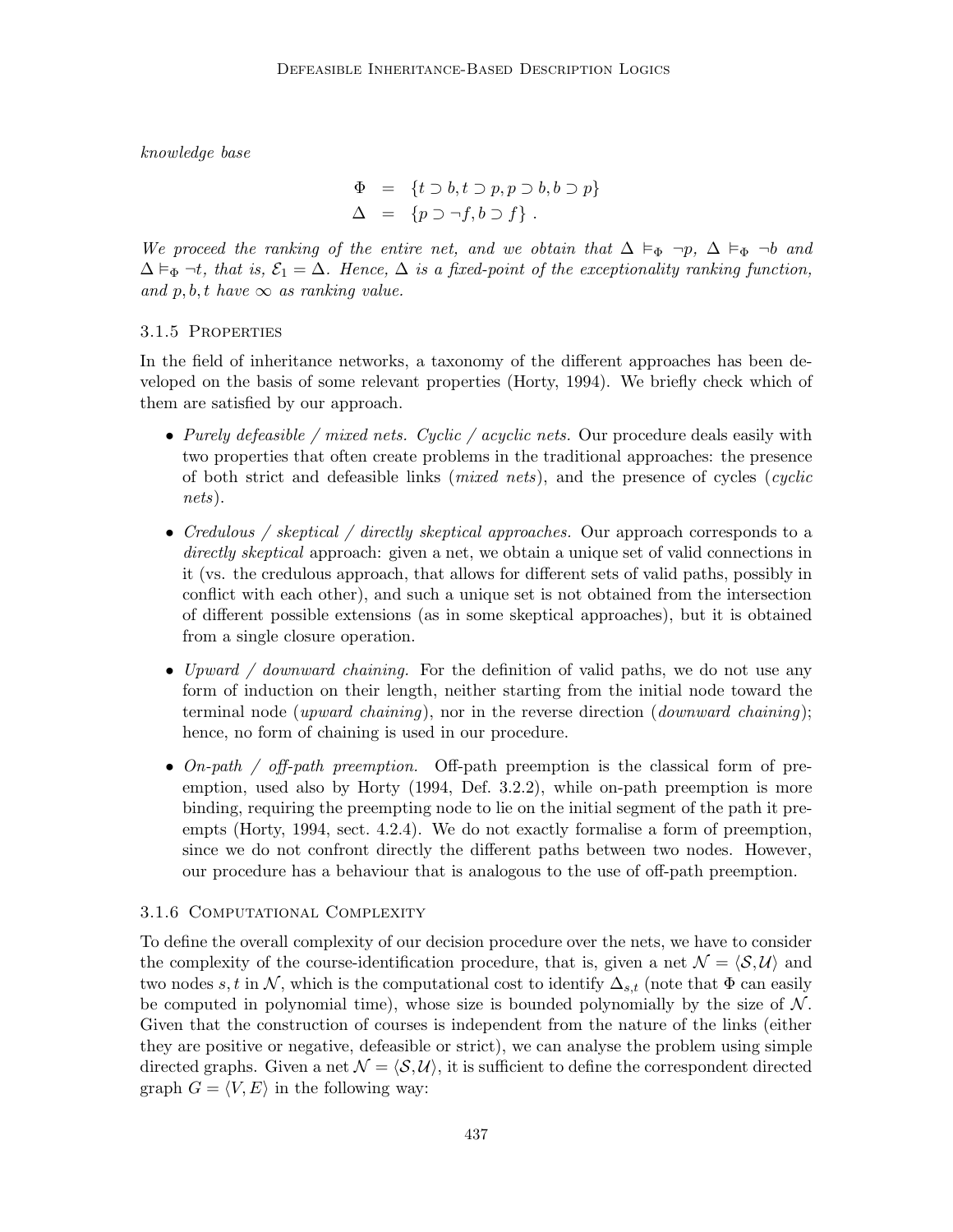- $V$  is the set of nodes in  $N$ .
- E is a set of directed links  $\langle a, b \rangle$ , with  $a, b \in V$ , s.t.  $\langle a, b \rangle \in E$  iff one of the following holds:

 $a \Rightarrow b \in S$ ,  $a \not\Leftrightarrow b \in S$ ,  $a \rightarrow b \in U$ ,  $a \not\rightarrow b \in U$ .

Recall that we have stated the presence of  $a \notin b$  in S implies that  $b \notin a$  is in S too. So, for  $a \notin b \in \mathcal{S}$  we have both  $\langle a, b \rangle$  and  $\langle b, a \rangle$  in E.

Once we have defined G, let us recall a well-known result in graph theory saying that in a directed graph, given two nodes p and q, determining if there is a path from p to q can be determined in time  $\mathcal{O}(|V| + |E|)$ , e.g. using BFS (Breadth First Search) (Cormen, Stein, Rivest, & Leiserson, 2001). Now, the following argument shows that indeed  $\Delta_{s,t}$  can be determined in polynomial time  $6$ . At first, we check if there is a path between s and t. If not, then  $\Delta_{s,t} = \emptyset$ . Otherwise, we call the procedure **Delta**(s) below:

**Delta**(s): for each outgoing edge  $\langle s, x \rangle$  of s, such that both  $\langle s, x \rangle$  and x are not marked, do: if there is a path between x and t then mark both  $\langle s, x \rangle$  and x, and recursively, call  $\textbf{Delta}(x)$ .

Once finished,  $\Delta_{s,t}$  can immediately be build from the marked edges. Note that each edge is marked once and each node is marked  $(i.e.,$  explored) once and, thus, the algorithm is bounded polynomially by the size of the graph.

Once we have found the set  $\Delta_{s,t}$  and  $\Phi$ , we have to apply the decision procedure based on the propositional rational closure to decide if there is a valid connection between  $p$  and  $q$  (as for Section 2.2, the number of entailment tests is polynomially bounded by the size of the net). As all formulae are 2-CNF, like Proposition 3.1, we obtain that the decision procedure w.r.t. the net respects the complexity costs of the related propositional calculus.

**Proposition 3.7.** Deciding defeasible consequence under inheritance networks  $(\leadsto')$  can be done in polynomial time.

Eventually, if we want to determine all the valid links in the net  $\mathcal N$  we have to consider all the pairs of nodes in the net N. So, obtained the graph  $G = \langle V, E \rangle$  we have to repeat the procedure for all the elements of the set of the pairs of nodes in the graph, whose cardinality is  $|V|(|V|-1)$ . Hence, again

**Proposition 3.8.** Computing all the valid connections in a net can be done in polynomial time.

## 3.2 Boolean Inheritance Nets

We next extend INs by introducing in them the classical propositional connectives  $\neg, \wedge, \vee$ . Despite such an extension has been felt as desirable, we are aware of just an attempt in this direction (Horty & Thomason, 1990).

<sup>6.</sup> We are not interested here in figuring out a tight bound.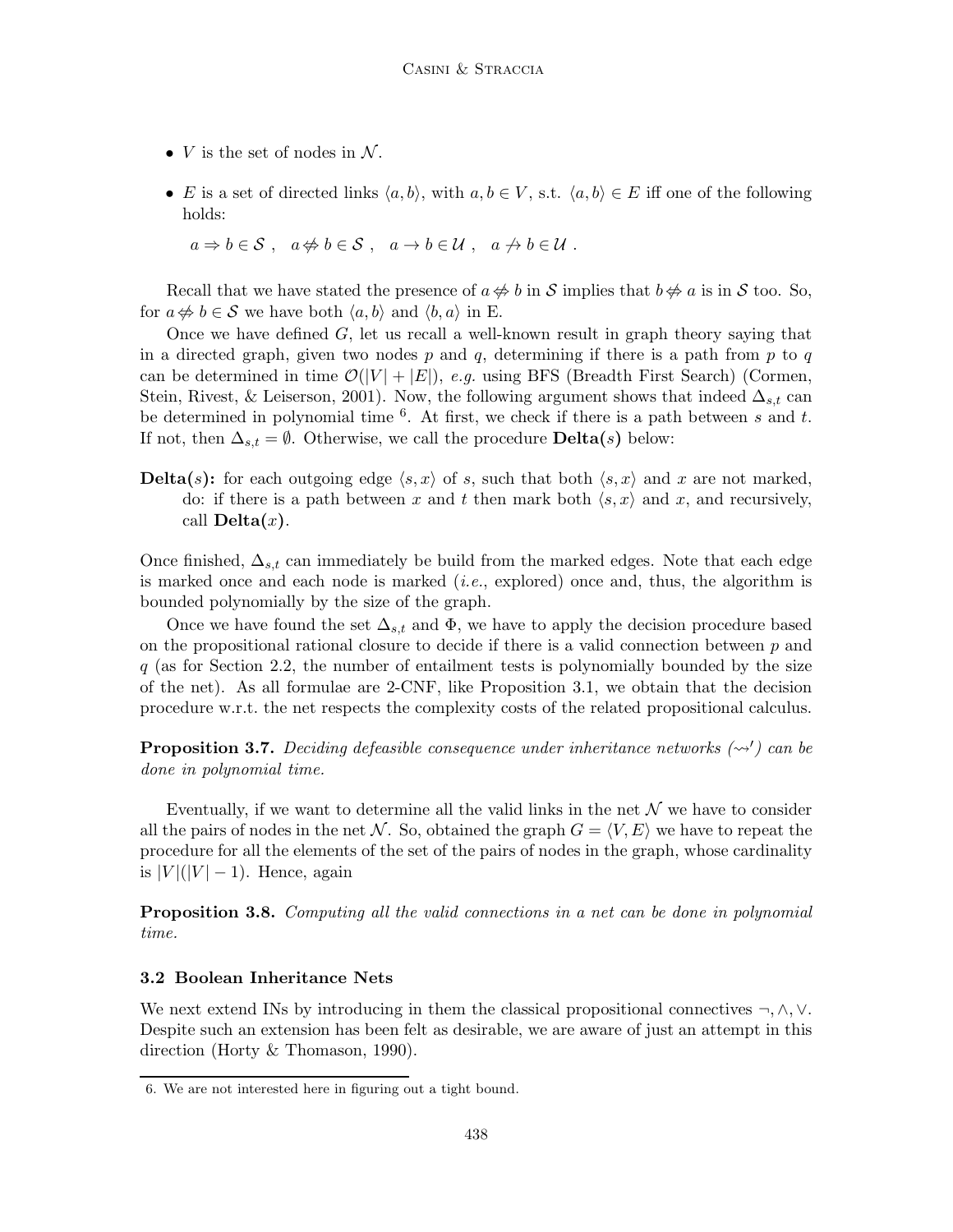

Figure 7: Disjunction

Figure 8: Conjunction

## 3.2.1 NEGATION

So far, we have used the link  $\phi$  to indicate that two classes are disjoint:  $p \notin q$  has  $p \supset \neg q$ as logical meaning. We change the notation and substitute  $\phi$  with  $\Leftrightarrow$ , indicating with  $p \Leftrightarrow \neg q$  that 'class p and class q are complementary' (*i.e.*,  $p \equiv \neg q$ ), and in general we will indicate the complementary class of a class p with  $\bar{p}$ . Hence, we can substitute every link  $p \nleftrightarrow q$  in a net with four links:  $p \Leftrightarrow \overline{p}$ ,  $q \Leftrightarrow \overline{q}$ ,  $p \Rightarrow \overline{q}$ , and  $q \Rightarrow \overline{p}$ . Moreover, we can eliminate the negative defeasible links, since  $p \nrightarrow q$  can be expressed as  $p \rightarrow \bar{q} \Leftrightarrow q$ . So, we can transform an IN into a net using only the arrows  $\rightarrow$ ,  $\Rightarrow$ , and  $\Leftrightarrow$ . We shall continue to use  $\Leftrightarrow$  as a macro indicating the valid negative strict connections obtained from the composition of  $\iff$  and  $\Rightarrow$ , that is, we indicate with  $p \notin q$  the presence of a path

$$
p \underbrace{\Rightarrow a \Rightarrow \dots \Rightarrow b}_{n \text{ arrows}} \Leftrightarrow^{\neg} \underbrace{c \Leftarrow \dots d \Leftarrow q}_{m \text{ arrows}} q ,
$$

with  $n, m \geq 0$ .

#### 3.2.2 Conjunction and Disjunction

Next, we extend inheritance nets to support conjunction and disjunction as well, by allowing links  $a, b \Leftrightarrow^{\wedge} c$  (conjunction of a and b is equivalent to c) and  $c \Leftrightarrow^{\vee} a, b$  (disjunction of a and b is equivalent to c). We will assume that inheritance nets containing such kind of links are closed according to the following rule: if there is  $a, b \Leftrightarrow^{\wedge} c$  (resp.,  $a, b \Leftrightarrow^{\vee} c$ ) in a net, then there are also  $c \Rightarrow a$  and  $c \Rightarrow b$  (resp.,  $a \Rightarrow c$  and  $b \Rightarrow c$ ) in the net. We call these nets *Boolean Defeasible Inheritance Networks* (BINs). We shall use  $a \otimes b$  and  $a \oplus b$ to indicate, respectively, that a node represents the conjunction or the disjunction of a and b. Graphically, we indicate disjunctive and conjunctive links as in Figure 7 and Figure 8, respectively.

We extend now our reasoning method to BINs. To do so, we need to amplify the notion of course, introducing the notion of duct: we consider not only 'linear' routes from one point to another, but also 'parallel' routes, in order to model the introduction of the conjunction in the consequent and the introduction of the disjunction in the antecedent. Roughly,

$$
\pi=\langle s,\frac{\sigma}{\sigma'},t\rangle
$$

will indicate a duct  $\pi$  that starts at node s and develops through the ducts  $\sigma$  and  $\sigma'$ , both reaching the node t.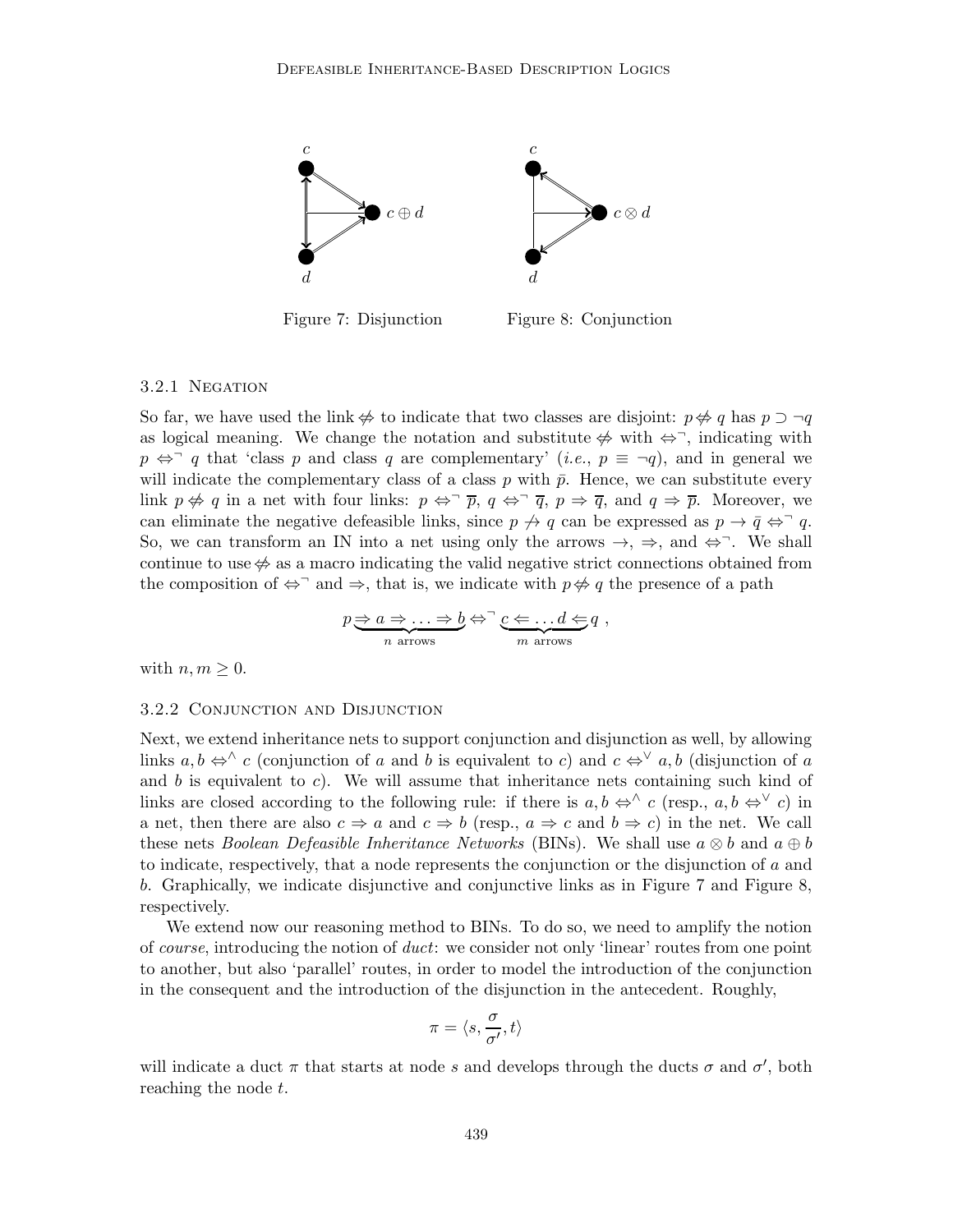**Definition 3.2** (Duct). Ducts are defined as follows (where  $\star \in \{\Rightarrow, \nexists, \rightarrow, \rightarrow\}$ ):

- 1. every link  $p \star q$  in N is a duct  $\pi = \langle p, q \rangle$  in N;
- 2. if  $\pi = \langle \sigma, q \rangle$  is a duct and  $q \star r$  is a link in N that does not already appear in  $\pi$ , then  $\pi' = \langle \pi, r \rangle$  is a duct in N;
- 3. if  $\pi = \langle q, \sigma \rangle$  is a duct and  $r \star q$  is a link in N that does not already appear in  $\pi$ , then  $\pi' = \langle r, \pi \rangle$  is a duct in N;
- 4. if  $\langle t, \sigma, p \rangle$  and  $\langle r, \sigma', p \rangle$  are ducts, then for  $s \Leftrightarrow^{\vee} t, r \in S$ ,  $\langle s, \frac{t, \sigma}{r, \sigma'}, p \rangle$  is a duct; and
- 5. if  $\langle p, \sigma, t \rangle$  and  $\langle p, \sigma', r \rangle$  are ducts, then for  $t, r \Leftrightarrow \land s \in S$ ,  $\langle p, \frac{\sigma, t}{\sigma', r}, s \rangle$  is a duct.

Now our reasoning method for BINs is as follows. Given a net  $\mathcal{N} = \langle \mathcal{S}, \mathcal{U} \rangle$ , we can define a correspondent knowledge base  $\mathcal{K} = \langle \Phi, \Delta \rangle$ , where

$$
\Phi = \{p \supset q \mid p \Rightarrow q \in \mathcal{S}\}
$$
  
\n
$$
\cup \{p \equiv \neg q \mid p \Leftrightarrow \neg q \in \mathcal{S}\}
$$
  
\n
$$
\cup \{p \equiv q \land r \mid q, r \Leftrightarrow \neg p \in \mathcal{S}\}
$$
  
\n
$$
\cup \{p \equiv q \lor r \mid p \Leftrightarrow \neg q, r \in \mathcal{S}\}
$$
  
\n
$$
\cup \{p \supset \neg q \mid p \nLeftrightarrow q \in \mathcal{S}\}
$$

$$
\Delta = \{ p \supset q \mid p \to q \in \mathcal{U} \} .
$$

Now, we may proceed to the definition of  $\vdash_{\mathcal{N}}$  as in Section 3.1, simply considering  $\mathcal{C}^{\mathcal{N}}$  as the set of the ducts in N, and  $\mathcal{C}_{p,q}^{\mathcal{N}}$  (or simply  $\mathcal{C}_{p,q}$ ) as the set of the ducts from p to q.

**Example 3.7.** Consider the net N illustrated in Figure 9. The net N is mapped into the



Figure 9: Example 3.7

 $KB \mathcal{K} = \langle \Phi, \Delta \rangle$ , where <sup>7</sup>

$$
\begin{array}{rcl}\n\Phi & = & \{c \land d \equiv g, f \equiv \neg g\} \\
\Delta & = & \{a \supset b, b \supset c, b \supset d, b \supset e, a \supset f\} \n\end{array}.
$$

<sup>7.</sup> To ease the reading, we have omitted the redundant implications such as  $g \supset c$ , obtained from  $c, d \Leftrightarrow \wedge$  $q, q \Rightarrow c \in \mathcal{N}$ .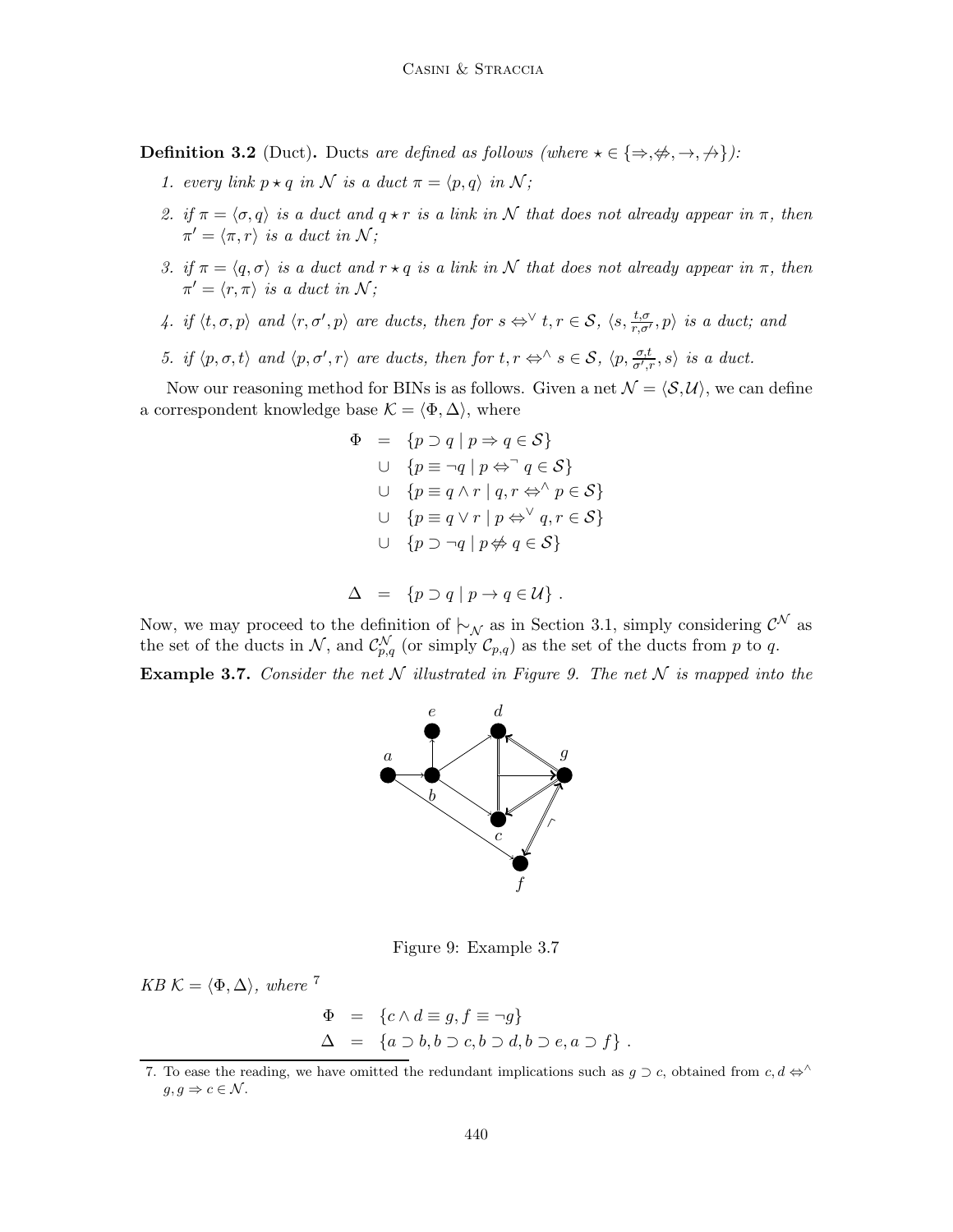Now, we ask whether a is connected to c. It can be verified that

$$
\Delta_{a,c} = \{a \supset b, b \supset c, b \supset d, a \supset f\}.
$$

Note that  $b \supset d \in \Delta_{a,c}$ , as there is a duct from a to c that passes through c and d in order to reach g, and then back towards c. Now, the only negated antecedent is a  $(\Delta_{a,c} \vDash_{\Phi} \neg a)$ and, thus,

$$
\widehat{\Delta}_{a,c} = \{a \supset b, a \supset f\} .
$$

Since  $\widehat{\Delta}_{a,c} \nvDash_{\Phi} a \supset c$  and  $\widehat{\Delta}_{a,c} \nvDash_{\Phi} a \supset \neg c$ , we have

$$
a\not\sim_{\mathcal{N}} c
$$
 and  $a\not\sim_{\mathcal{N}}\neg c$ .

In a similar way, we may show that  $a\overline{\varphi}_N d$  and  $a\overline{\varphi}_N \neg d$ . This is the desirable result: since  $a \to f$  is a direct link, we have that  $a| \sim \pi f$  (i.e.,  $a| \sim \pi f(c \wedge d)$ ), and hence we know that we cannot conclude both a $\vdash_{\mathcal{N}} c$  and a $\vdash_{\mathcal{N}} d$ . But, since we have no evidence whether one of such conclusions has to be preferred to the other, we do not conclude either of them. The result of our 'skeptical' approach is that a $\forall y \in A$ ,  $\forall y \in A$ ,  $\forall y \in A$ , and a $\forall y \in A$ . On the other hand, since the only duct connecting a to e is  $\langle a, b, e \rangle$  (that is, the nodes c, d, g, and f do not play any role in any possible argumentation connecting a to e), we can conclude a $\vdash_{\mathcal{N}} e$ .

#### 3.2.3 Properties

We call  $\sim_{\text{BIN}}$  the inference relation defined by the just defined closure operation over BINs and we have:

$$
\begin{aligned}\n\mathcal{N} &\leadsto_{\mathsf{BIN}} p \Rightarrow q &\text{iff} &p \vDash_{\Phi} q \\
\mathcal{N} &\leadsto_{\mathsf{BIN}} p \not\Leftrightarrow q &\text{iff} &p \vDash_{\Phi} \neg q \\
\mathcal{N} &\leadsto_{\mathsf{BIN}} p \rightarrow q &\text{iff} &p \vDash_{\mathcal{N}} q \\
\mathcal{N} &\leadsto_{\mathsf{BIN}} p \not\to q &\text{iff} &p \vDash_{\mathcal{N}} \neg q\n\end{aligned}
$$

BINs inherit the same structural properties of our INs, that is,  $(REF)$ ,  $(CM)$ , and  $(CT)$ . Analogously,  $(LE)$ ,  $(RW)$ , and  $(Sup)$  are still valid.

**Proposition 3.9.**  $\rightsquigarrow$ <sub>BIN</sub> satisfies (REF), (CM), and (CT).

**Proposition 3.10.**  $\rightsquigarrow_{\text{BIN}}$  satisfies (LE), (RW), and (Sup).

Since the procedure defined in Section 3.1 is simply a special case of the procedure for BINs, (RM) is falsified also for BINs by the same counter-example of proposition 3.4. Moreover, introduced conjunction and disjunction, we can express the analogous of the rules of disjunction in the premises (OR) and conjunction in the consequent (AND):

$$
\text{(OR)} \qquad \frac{\mathcal{N} \rightsquigarrow_{\text{BIN}} p \star q \quad \mathcal{N} \rightsquigarrow_{\text{BIN}} s \star q \quad \mathcal{N} \rightsquigarrow_{\text{BIN}} t \Leftrightarrow^{\vee} p, s}{\mathcal{N} \rightsquigarrow_{\text{BIN}} t \star q}
$$

$$
(AND) \quad \frac{\mathcal{N} \rightsquigarrow_{\text{BIN}} p \rightarrow q \quad \mathcal{N} \rightsquigarrow_{\text{BIN}} p \rightarrow s \quad \mathcal{N} \rightsquigarrow_{\text{BIN}} q, s \Leftrightarrow^{\wedge} t}{\mathcal{N} \rightsquigarrow_{\text{BIN}} p \rightarrow t}
$$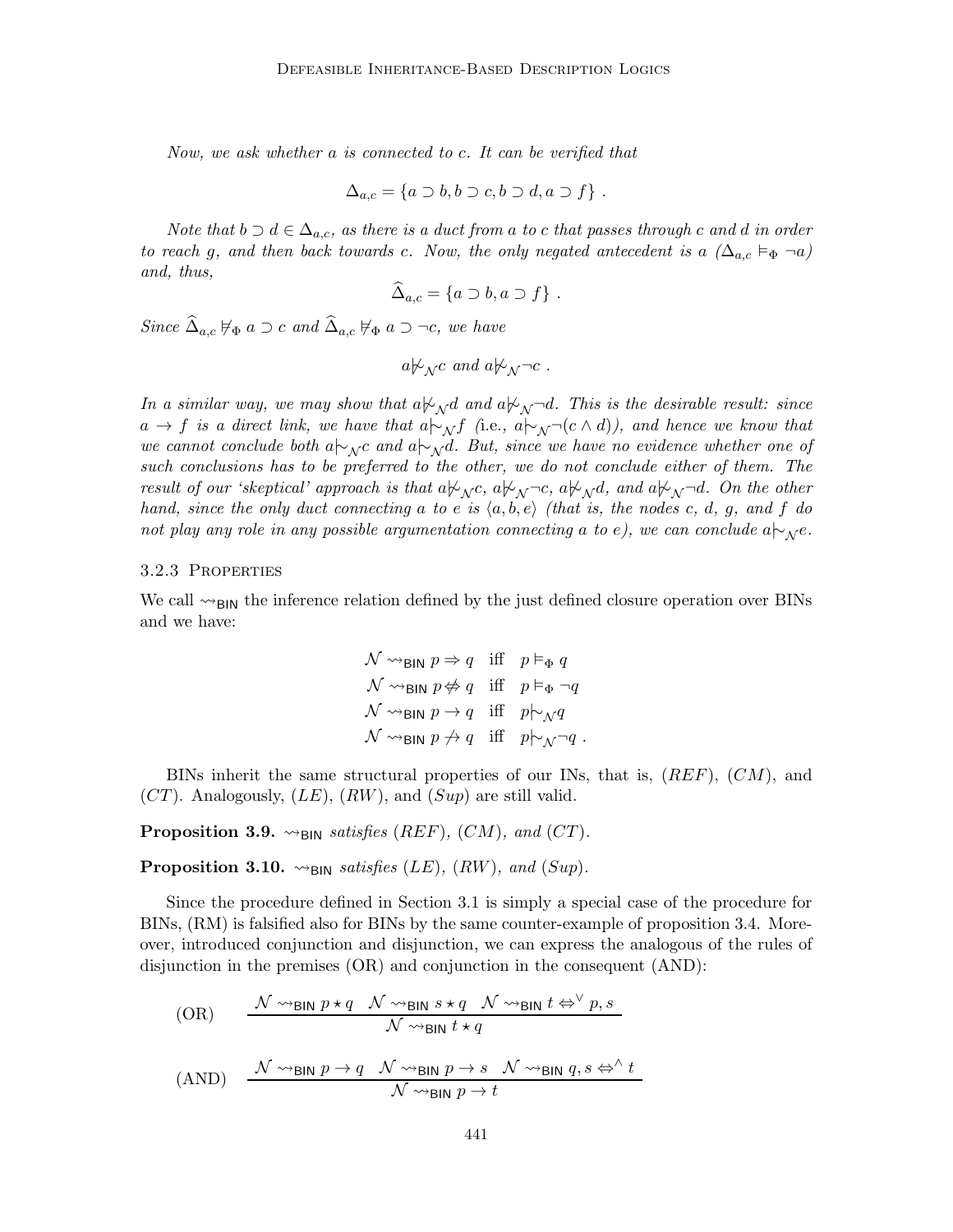The sense is the same as in the propositional case, and it remains intuitive also in the BIN environment: (OR) represents the validity of reasoning by cases, while (AND) represents that the conjunction of distinct conclusions is still a valid conclusion from the net.

**Proposition 3.11.**  $\rightsquigarrow_{\text{BIN}}$  satisfies (OR) and (AND).

## 3.2.4 Consistency

Also w.r.t. consistency, we obtain the same result as for INs, *i.e.*, the net is consistent if the ranking procedure terminates into an empty set.

**Proposition 3.12.** A BIN N is consistent iff we do not have any node p with  $\mathfrak{r}(p) = \infty$ , that is, we cannot conclude both  $p \rightarrow q$  and  $p \not\rightarrow q$  for any pair p, q.

**Remark 2.** As seen in Section 3.1.4 the notion of consistency in inheritance nets is different from the notion of consistency for propositional logic. Using our procedure a net is inconsistent if, applying the ranking function to the entire net, we obtain a node with  $\infty$  as ranking value (see Proposition 3.6). Up to this point, if we find that a net is inconsistent, we simply stop our decision procedure.

In what follows we are going to work with BINs in the framework of propositional logic. So, in order to assimilate the notion of consistency with the one of propositional logic, from now on we shall consider a modified version of our procedure for BINs. Suppose we have to decide the validity of the connection between two nodes p, q in a net  $\mathcal{N}$ . If  $\mathcal{N}$  results consistent, then we proceed as above, otherwise, if our net results inconsistent (some node has infinite ranking value) we do not simply stop, but, in case  $\mathfrak{r}(p) < \infty$ , we still apply our procedure. Otherwise, if p itself has infinite ranking value  $(\mathfrak{r}(p) = \infty)$ , we do not proceed further.

#### 3.2.5 Computational Complexity

As for INs, we have to determine  $\Delta_{s,t}$  (computing  $\Phi$  is again immediate) from the ducts in a BIN. Now, it is not difficult to see that a recursive BFS graph travelling procedure as the one devised for INs can be worked out for BINs as well. By illustration, refer to Figure 9 and assume we are processing node b. Since from b, both d and c are reachable and  $d, c \Leftrightarrow^{\vee} g \in \mathcal{S}$ , and, recursively, there is a path from g to c, we can mark  $\langle b, c \rangle$  and  $\langle b, d \rangle$ , and mark the "conjunction"  $d, c \Leftrightarrow^{\vee} g \in \mathcal{S}$  as visited. Again, all nodes and "aggregated" nodes" are visited at most ones, guaranteeing polynomial cost for computing  $\Delta_{s,t}$ .

Now, while  $\Delta_{s,t}$  and  $\Phi$  can be determined in polynomial time, and as for Section 2.2, the number of entailment tests is polynomially bounded by the size of the net, the strict part may encode any propositional formula and, thus, unlike the case of INs, we have:

**Proposition 3.13.** Deciding defeasible consequence for BINs  $(\leadsto_{\text{BIN}})$  is a coNP-complete problem.

# 4. Defeasible Inheritance in Propositional Logic

Now, we depart from BINs and apply a similar reasoning procedure in the framework of propositional logic, and show how to obtain a kind of closure of a knowledge base that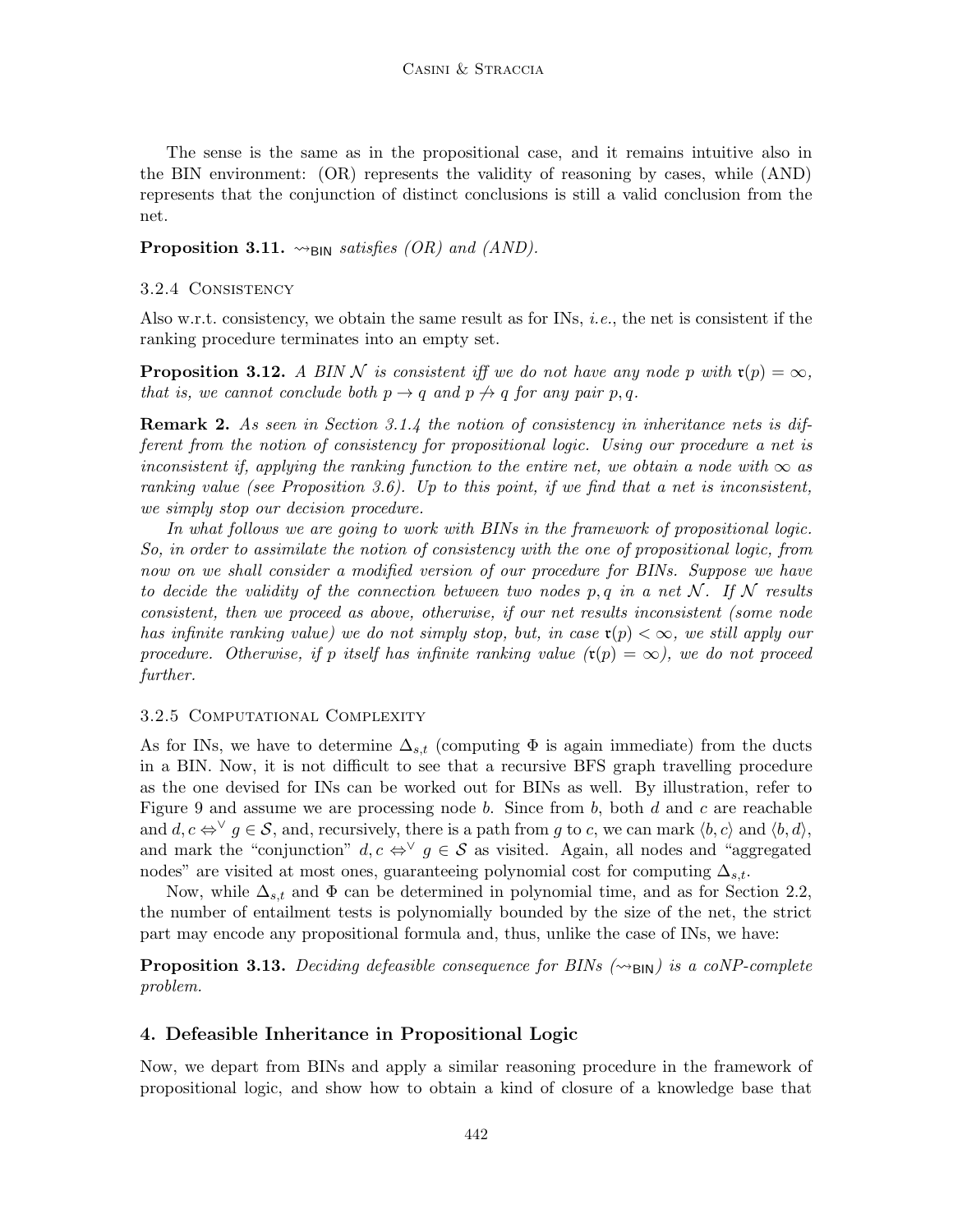results to be a rational consequence relation, but that is more informative than the classical rational closure (Lehmann & Magidor, 1992).

We consider a propositional language with only  $\neg, \vee, \wedge$  as connectives. So, we start with a conditional KB  $\mathcal{K} = \langle \mathcal{T}, \mathcal{D} \rangle$  (see Section 2.2), with  $\mathcal{T} = \{C_1 \vdash D_1, \ldots, C_n \vdash D_n\}$  and  $\mathcal{D} = \{E_1 | \negthickspace \sim F_1, \ldots, E_m | \negthickspace \sim F_m\}.$ 

- **Step 1.** Given a conditional base  $K = \langle T, \mathcal{D} \rangle$ , check if K is preferentially consistent (that is, check if its materialisation is consistent; Section 2.2, Step 4.1). If it is consistent, we define a BIN from K, *i.e.*, a net  $\mathcal{N}_{\mathcal{K}} = \langle \mathcal{S}_{\mathcal{K}}, \mathcal{U}_{\mathcal{K}} \rangle$ , modelling the information in K in the following way:
	- (i) we consider every formula  $C$  that appears as antecedent or as succedent in the conditionals in  $K$ , and we create a node  $C$  representing each of them, modulo logical equivalence (that is, a node  $C$  represents the class of the formulae logically equivalent to  $C$ ).
	- (ii) for each node we add also, if not already present, the complementary node (the node representing its negation), and we link them by  $\Leftrightarrow$ ;
	- (iii) we add the strict links: if  $C \vdash D \in \mathcal{T}$  we add the strict link  $C \Rightarrow D$  to the net; we also add to  $\mathcal{S}_{\mathcal{K}}$  all the strict links that correspond to the logical dependencies between the formulae represented by the nodes w.r.t. the consequence relation  $\models$ . If  $\top$  appears in a conditional, we add to the net a correspondent node  $\top$ , and, for every other node n in the net, we add a strict node  $n \Rightarrow \top$ . Analogously, for  $\bot$  we add  $\bot \Rightarrow n$  for every node n in the net.
	- (iv) eventually, for  $C\rightarrow D \in \mathcal{D}$ , we add a defeasible link  $\rightarrow$  from node C to node D.
- **Step 2.** We apply the reasoning procedure for BINs to  $\mathcal{N}_{\mathcal{K}}$  (Section 3.2) to identify all valid defeasible connections  $C\sim_N D$  and we add them as  $C\sim D$  to the conditional base K to obtain a new conditional base  $\mathcal{K}' = \langle \mathcal{T}, \mathcal{D}' \rangle$ <sup>8</sup>.
- Step 3. Finally, we apply to  $K'$  its rational closure (Section 2.2) and we define a nonmonotonic consequence relation  $\vdash_{\mathcal{K}}$  by

$$
C\big| \sim_{\mathcal{K}} D \text{ iff } C\big| \sim D \in \mathbb{R}(\mathcal{K}') .
$$

Now, we can show that

**Proposition 4.1.**  $\vdash_{\mathcal{K}}$  is a rational consequence relation containing K.

**Example 4.1.** Consider again the penguin example. We modify it slightly in order to consider also the use of the connectives. While birds (b) typically fly, live on trees, and have wings (f, t, w), penguins do not fly and do not live on trees  $(\neg f \wedge \neg t)$ . So, our knowledge base  $K = \langle \mathcal{T}, \mathcal{D} \rangle$  will be:

$$
\begin{array}{rcl}\n\mathcal{T} & = & \{p \vdash b\} \\
\mathcal{D} & = & \{b \uparrow f, \ b \uparrow t, \ b \uparrow w, \ p \uparrow \neg f \land \neg t\} \ .\end{array}
$$

<sup>8.</sup> We do not modify  $\mathcal T$ , since all the strict connections valid in the net are classically derivable from  $\mathcal T$ .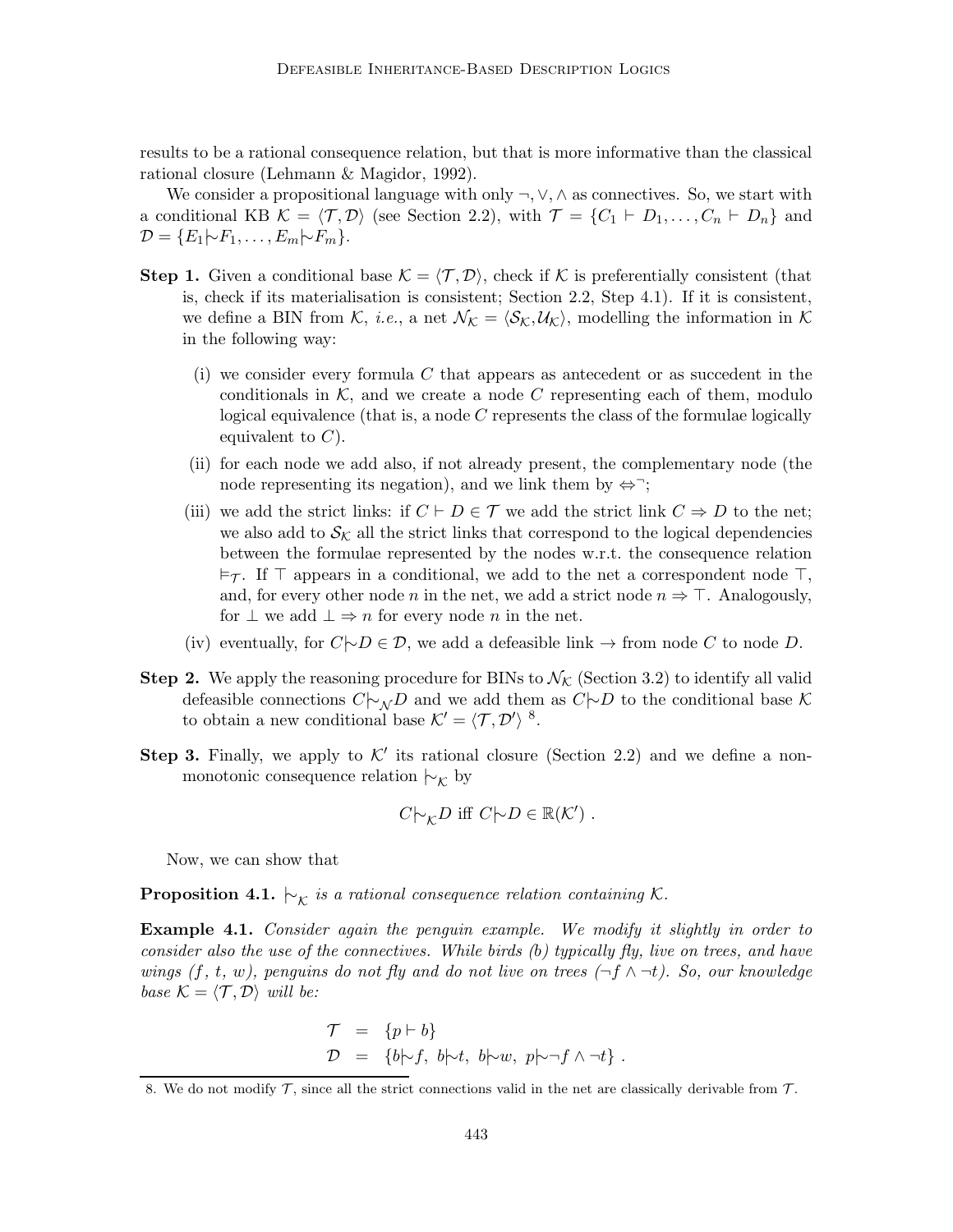Notwithstanding penguins' atypicality as birds, penguins have wings, and we would like to be able to derive it from the information at our disposal, that is, we would like to conclude p|∼w. Please note that this is not possible using classical preferential approaches, but we can obtain such a conclusion passing trough the first step of our closure operation, that is, defining the corresponding net.

Specifically, from the knowledge base K we define the net in Figure 10 (the dashed arrows are the strict arrows that are not explicit in the conditional base, but that are logically valid and that are added to  $S_K$  in the construction of the net  $\mathcal{N_K}$ ).



Figure 10: Example 4.1

Using the procedure defined for BINs, from such a net we obtain a new knowledge base

$$
\mathcal{K}' = \langle \mathcal{T}, \mathcal{D}' \rangle \ ,
$$

with

$$
\mathcal{D}' = \{b \mid \neg f, b \mid \neg t, b \mid \neg y, p \mid \neg f \land \neg t, p \mid \neg y, p \mid \neg f, p \mid \neg t, b \mid \neg f \lor t\}.
$$

Note that, while the new conditionals

$$
p \rightarrow f
$$
,  $p \rightarrow t$ ,  $b \rightarrow f \lor t$ 

would be present also in the simple rational closure of  $K$  (we obtain them by Right Weakening), we have obtained also the conditional

 $p\rightarrow w$ ,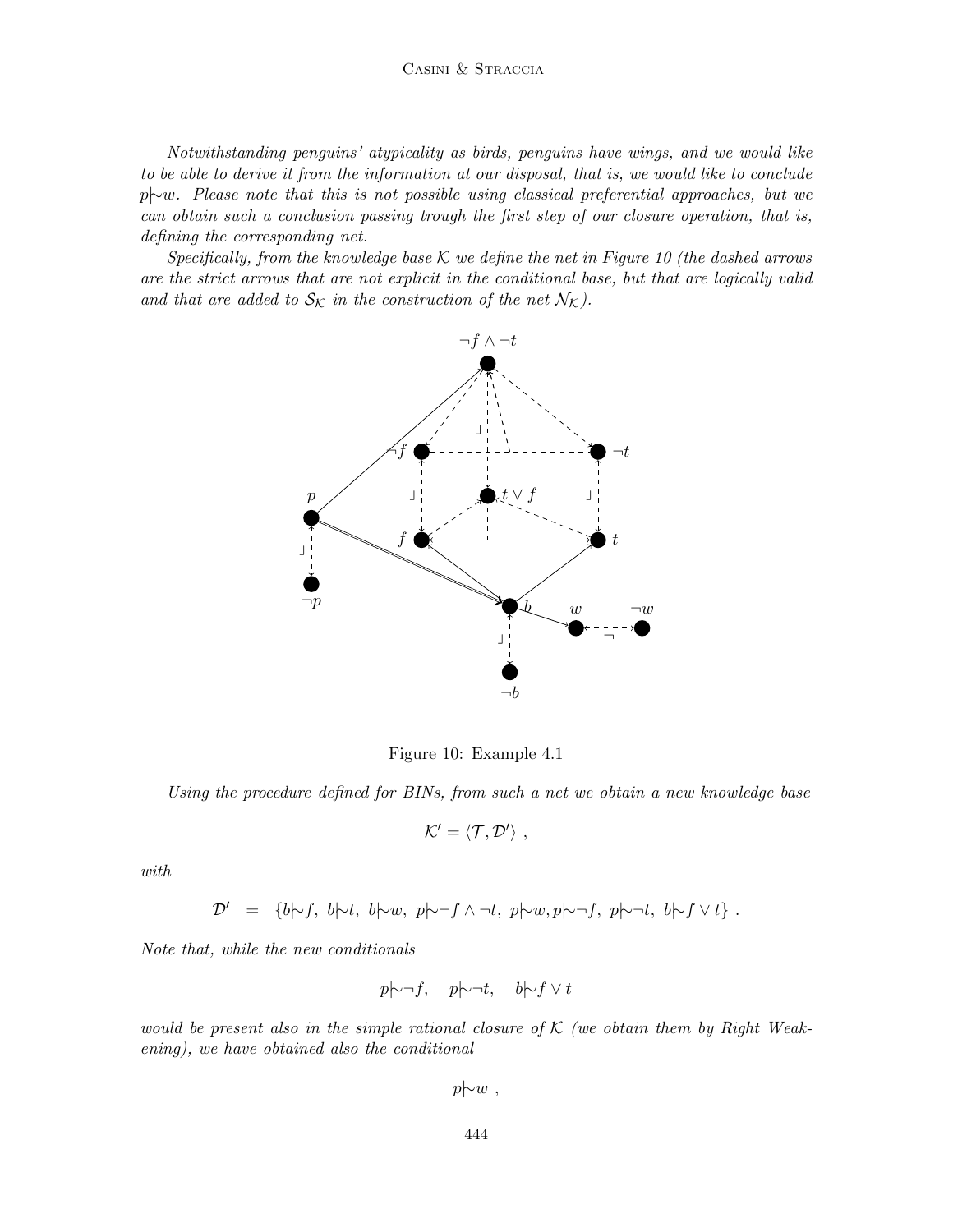that would not be present in the rational closure of  $K$  (see Remark 1).

Now, following the procedure defined in Section 2.2, we compute the rational closure of the new knowledge base  $K'$ , obtaining a rational consequence relation that contains the original K.

Please note that, if we were using only BINs, we could have not derived anything else, since our vocabulary would be limited to the propositions expressed by the nodes; however, by relying on the rational closure of propositional knowledge bases, we can reason using the full expressivity of a propositional language, deriving new conditionals as, for example,

$$
b \wedge green \rightarrow f
$$
,

which can not be derived using BINs as green does not appear in the net.

The next example shows another characteristic of this approach. In the preferential approach typicality is an 'absolute' property of a proposition w.r.t. the agent's knowledge base, that is, if a class results atypical w.r.t. some other class (as penguins w.r.t. birds), it results atypical w.r.t. the entire knowledge base. In our approach instead, typicality is a comparative notion: we can consider a class as exceptional with respect to a superclass, but absolutely typical with respect to another.

**Example 4.2.** Consider a red fish  $(r)$ . It is both a fish  $(f)$  and a pet  $(p)$ . Typically, a fish has gills (g) and scales (s), while pets are docile (d) and play with kids (k). Red fishes are not typical pets, since they do not play with kids. So, the  $K = \langle T, D \rangle$  is

$$
\begin{array}{rcl}\n\mathcal{T} & = & \{r \vdash f, r \vdash p\} \\
\mathcal{D} & = & \{r \uparrow \neg k, \ p \uparrow \neg k, \ p \uparrow \neg k, \ f \uparrow \neg g, \ f \uparrow \neg s\} \ .\n\end{array}
$$

In the rational closure red fishes, since they are atypical pets (they do not play with kids), result atypical in general, and they cannot inherit any of the typical properties of all their super classes.

Instead, we want red fishes to inherit, besides the properties of pets that are compatible with them  $(d)$ , also all the typical properties of fishes  $(q$  and s), since we consider them typical fishes.

To do so, we translate our knowledge base into the net in Figure 11. From such a net we obtain a new knowledge base  $\mathcal{K}' = \langle \mathcal{T}, \mathcal{D}' \rangle$ , with

$$
\mathcal{D}' = \{r \mid \neg k, \ p \mid \neg k, \ p \mid \neg d, \ f \mid \neg g, \ f \mid \neg s, \ r \mid \neg d, \ r \mid \neg g, \ r \mid \neg s\}
$$

and so we have derived exactly the desired conditionals.

Next, we compute the rational closure of  $K'$ , following the procedure defined in Section 2.2, and we obtain a rational consequence relation containing K and more information about red fishes, information that, as intuitive as it is, we would not be able to derive from the simple rational closure of K.

Therefore, we have defined a new rational consequence relation for K that extends  $\mathcal{K}$ , as  $\mathcal{K} \subset \mathbb{R}(\mathcal{K}')$ , and that contains intuitive conditionals not in the rational closure of  $\mathcal{K}$ .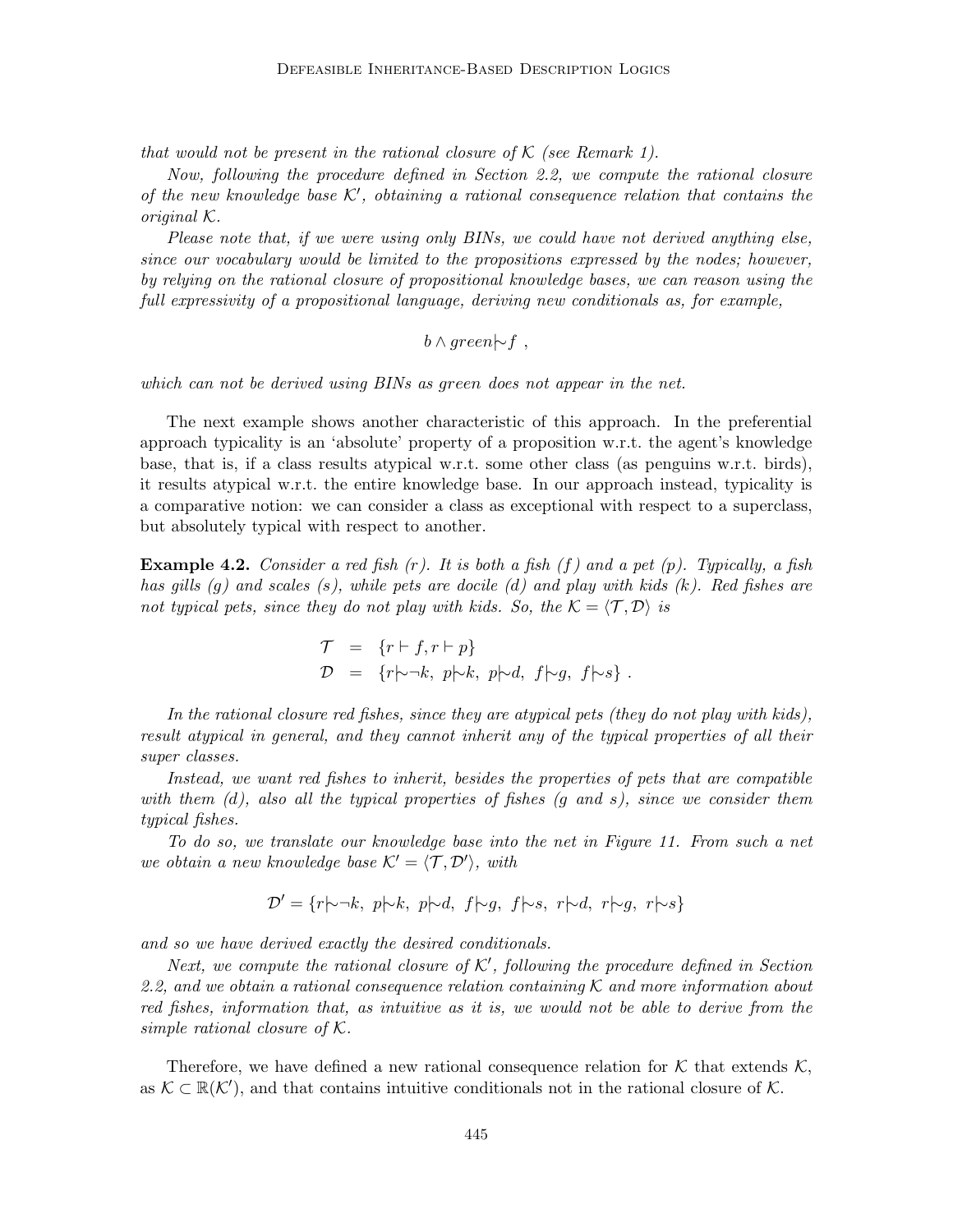

Figure 11: Example 4.2

**Consistency.** Defined some inference procedure, a conditional base  $K$  is consistent iff we cannot derive ⊤|∼⊥. We have seen (Section 2.2) that for rational closure a conditional base is consistent iff its preferential closure is consistent (⊤ $\vdash\bot \in \mathbb{R}(\mathcal{K})$  iff  $\top\vdash\bot \in \mathbb{P}(\mathcal{K})$ ). Here, given a base K, we obtain that our procedure preserves the preferential consistency of K: as seen in Section 2.2,  $K$  is preferentially consistent iff its rational closure is consistent (*i.e.*,  $\top \not\vdash^{rc}_\mathcal{K} \bot)$  , and we can prove the following.

**Proposition 4.2.** Given a conditional base K,  $\top \vdash_k \bot$  iff  $\top \vdash \bot \in \mathbb{R}(K)$ .

By the results in Section 2.2, this corresponds to saying that  $\top \vdash_k \bot$  iff  $\overline{K} \models \bot$  (assuming  $\mathcal{K} = \langle \mathcal{T}, \mathcal{D} \rangle, \overline{\mathcal{K}} = \overline{\mathcal{T}} \cup \overline{\mathcal{D}}).$ 

Computational Complexity. Considering the procedures defined for the BINs, we can conclude that the defined procedure has the same complexity of the rational closure, as it is the composition of the procedure defined for BINs (Proposition 3.13) and a final rational closure operation (Proposition 2.2).

**Proposition 4.3.** For a propositional conditional base K, deciding  $C|_{\gamma K}D$  is a coNPcomplete problem.

#### 5. Defeasible Inheritance in DLs

Next, we apply our method to a significant DL representative, namely  $\mathcal{ALC}$  (Baader et al., 2003, ch. 2).  $\text{ALC}$  corresponds to a fragment of first order logic, using monadic predicates, called concepts, and dyadic ones, called roles.

In order to stress the parallel between the procedure presented in Section 2.2 and the proposal in  $ALC$ , we are going to use the same notation for the components playing an analogous role in the two construction: we use  $p, q, r, \ldots$  for *concept names*, and  $C, D, E, \ldots$ to indicate concepts in general, instead, respectively, of atomic propositions and propositions, and  $\models$  and  $\succ$  to indicate, respectively, the classical consequence relation of  $\mathcal{ALC}$  and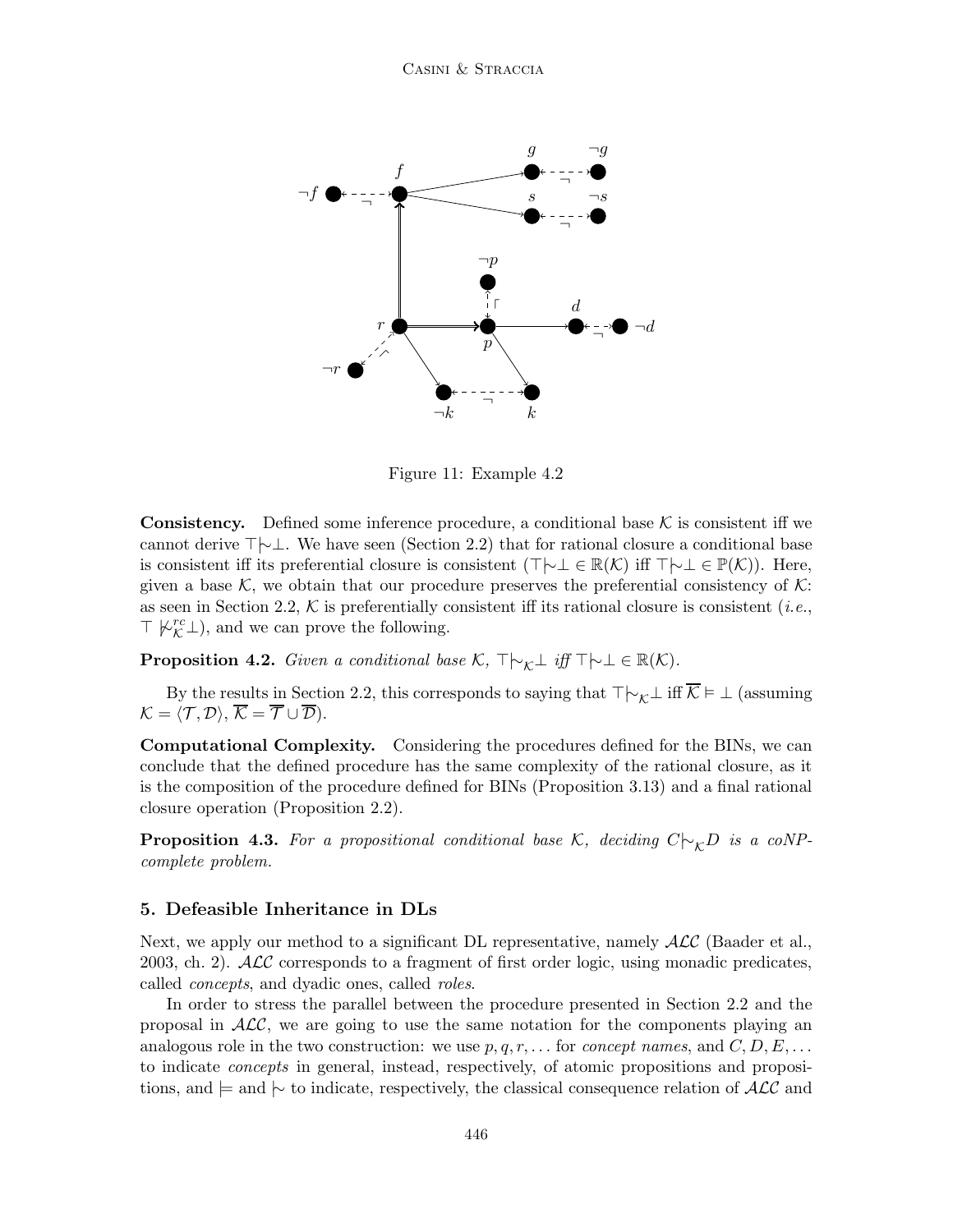a non-monotonic consequence relation in  $ALC$ .  $\delta$  will indicate a *default concept*, that is, a concept that we assume as applying to every individual, if not informed of the contrary.

We have a finite set of *concept names*  $\mathcal{C} = \{p, q, r, \ldots\}$ , a finite set of *role names*  $\mathcal{R} =$  $\{R, S, T, \ldots\}$  and the set L of ALC-concepts is defined inductively as follows: (i)  $C \subset \mathcal{L}$ ;  $(iii)$   $\top, \bot \in \mathcal{L}$ ;  $(iii)$   $C, D \in \mathcal{L} \Rightarrow C \sqcap D, C \sqcup D, \neg C \in \mathcal{L}$ ; and  $(iv)$   $C \in \mathcal{L}, R \in \mathcal{R} \Rightarrow C \sqcap D, C \sqcup D, C \sqcap C \in \mathcal{L}$  $\exists R.C, \forall R.C \in \mathcal{L}$ . Concept  $C \supset D$  is used as a shortcut of  $\neg C \sqcup D$ . The symbols  $\sqcap$  and  $\sqcup$ correspond, respectively, to the conjunction  $\wedge$  and the disjunction  $\vee$  of classical logic.

Given a set of *individuals*  $\mathcal{O}$ , indicated by bold letters  $\mathbf{a}, \mathbf{b}, \mathbf{c}, \ldots$ , an *assertion* is of the form  $a:C(C \in \mathcal{L})$  or of the form  $(a, b):R(R \in \mathcal{R})$ , respectively indicating that the individual  $a$  is an instance of concept  $C$ , and that the individuals  $a$  and  $b$  are connected by the role R.

A general inclusion axiom (GCI) is of the form  $C \subseteq D$   $(C, D \in \mathcal{L})$  and indicates that any instance of C is also an instance of D. We use  $C = D$  as a shortcut of the pair of  $C \sqsubseteq D$  and  $D \sqsubseteq C$ .

From a FOL point of view, assertions and inclusion axioms can easily be mapped in FOL by the following transformation:

 $\tau(\mathbf{a}:C) = \tau(\mathbf{a}, C),$   $\tau((\mathbf{a}, \mathbf{b}):R) = R(\mathbf{a}, \mathbf{b}),$  $\tau(C \sqsubseteq D) = \forall x.(\tau(x,C) \rightarrow \tau(x,D)), \tau(x,\top) = \top(x), \tau(x,\bot) = \bot(x),$  $\tau(x, A) = A(x),$   $\tau(x, \neg C) = \neg \tau(x, C),$  $\tau(x, C \sqcap D) = \tau(x, C) \wedge \tau(x, D), \qquad \tau(x, C \sqcup D) = \tau(x, C) \vee \tau(x, D),$  $\tau(x,\exists R.C) = \exists y.(R(x,y) \land \tau(y,C))$  where y is a new variable,  $\tau(x, \forall R.C) = \forall y.(R(x, y) \rightarrow \tau(y, C))$  where y is a new variable.

Now, a classical knowledge base is defined by a pair  $\mathcal{K} = \langle \mathcal{A}, \mathcal{T} \rangle$ , where  $\mathcal T$  is a finite set of GCIs (the  $TBox$ ) and  $A$  is a finite set of assertions (the  $ABox$ ), whereas a *defeasible* knowledge base is represented by a triple  $\mathcal{K} = \langle \mathcal{A}, \mathcal{T}, \mathcal{D} \rangle$ , where additionally D is a finite set of conditionals  $C \subsetneq D$  ('an instance of a concept  $C$  is typically an instance of a concept D'), with  $C, D \in \mathcal{L}^9$ .

**Example 5.1.** Consider again the penguin example. Just add a role Prey in the vocabulary, where a role instantiation  $(a, b)$ : Prey is read as 'a preys on b', and add also two more concepts, i (insect) and  $fi$  (fish). An example of defeasible KB is

$$
\mathcal{K} = \langle \mathcal{A}, \mathcal{T}, \mathcal{D} \rangle
$$

with

$$
\mathcal{A} = \{ \mathbf{a}.p, \mathbf{b}.b, (\mathbf{a}, \mathbf{c}).Prey, (\mathbf{b}, \mathbf{c}).Prey \}
$$
  
\n
$$
\mathcal{T} = \{ p \sqsubseteq b, i \sqsubseteq \neg fi \}
$$
  
\n
$$
\mathcal{D} = \{ p \sqsubseteq \neg f, b \sqsubseteq f, p \sqsubseteq \forall Prey. fi, b \sqsubseteq \forall Prey. i \}.
$$

The particular structure of a defeasible KB allows for the 'isolation' of the pair  $\langle \mathcal{T}, \mathcal{D} \rangle$ , that we could call the conceptual system of the agent, from the information about the individuals (formalized in  $\mathcal{A}$ ).

<sup>9.</sup> Since for the monotonic part we substitute the meta-linguistic conditionals  $C \vdash D$  with formulae  $C \sqsubseteq D$ , we substitute also for the defeasible part of the knowledge base the conditionals C $\forall ∞D$  with conditional formulae  $C \subseteq D$ , that we could call *defeasible inclusion axioms*.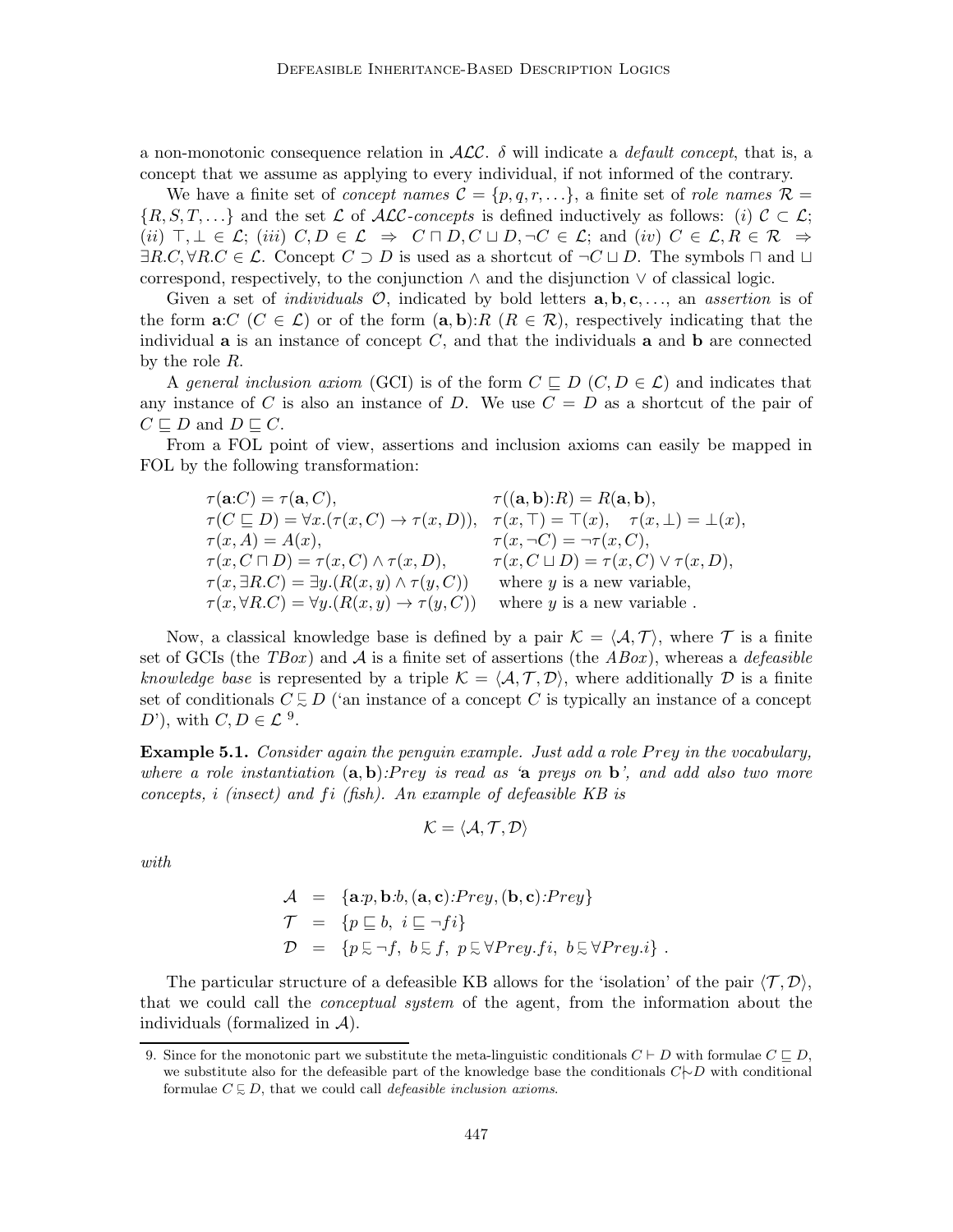In what follows we are going to work with the information about concepts  $\langle \mathcal{T}, \mathcal{D} \rangle$  first, exploiting the immediate analogy with the homonymous pair in the propositional setting, and then we will address the case involving individuals as well. We show that by using our method we overcome to the limits of classical rational closure, already presented for  $\cal{ALC}$  (Casini & Straccia, 2010), in a similar way as for the propositional case. Please note that the procedure presented here is based on a slightly modified version of the procedure for rational closure previously presented by Casini and Straccia (2010), i.e., on the one presented by Britz et al. (2013). The latter is accompanied by a semantic characterization, based on DL interpretations with a preferential relation defined over the individuals. Such a semantic characterization of rational closure for  $\mathcal{ALC}$  characterises all the steps of our procedure (the 'local' applications of rational closure and the final one). However, we still lack a semantic characterization of the overall procedure, accounting also for the modularization of the knowledge base done using the INs.

**Step 1.** Given a conceptual system  $\mathcal{K} = \langle \mathcal{T}, \mathcal{D} \rangle$ , check its preferential consistency, that is, define

$$
\overline{\mathcal{T}} = \{ C \supset D \mid C \sqsubseteq D \in \mathcal{T} \}
$$

$$
\overline{\mathcal{D}} = \{ C \supset D \mid C \subsetneq D \in \mathcal{D} \}
$$

and construct a BIN  $\mathcal{N}_{\mathcal{K}}$  from  $\mathcal{K}$ . The process is the same as the one in Section 4, just treat the concepts as propositions: nodes in  $\mathcal{N}_{\mathcal{K}}$  represent the concepts appearing as antecedents or consequents of the inclusion axioms in  $\mathcal T$  and  $\mathcal D$  (modulo logical equivalence); for every node we add its complementary node, if not already present, and we connect them by  $\iff$ ; every GCI  $C \sqsubseteq D \in \mathcal{T}$  becomes a strict link  $C \Rightarrow D$ ; and every defeasible inclusion axiom  $C \subsetneq D \in \mathcal{D}$  becomes a defeasible link  $C \to D$ . Moreover, consider the consequence relation  $\models_{\mathcal{T}}$  as the monotonic consequence relation obtained adding the GCIs in  $\mathcal{T}$  to  $\models$ , and add to the net the strict links representing all the logical dependencies between nodes with respect to  $\models_{\mathcal{T}}^{10}$ .

**Step 2.** Apply the reasoning procedure for BINs to  $\mathcal{N}_{\mathcal{K}}$  (Section 3.2) to identify all the valid defeasible connections  $C \to D$ , and add them as  $C \subsetneq D$  to the conditional base K to obtain a new conditional base  $K' = \langle T, D' \rangle$ .

Now, once we have augmented our knowledge base with new defeasible conditionals, we proceed as follows.

- Step 3. Define  $\mathcal{D}^* = \mathcal{D}' \cup \{C \sqcap \neg D \subsetneq \bot \mid C \sqsubseteq D \in \mathcal{T}\}.$
- Step 4. Define  $\overline{\mathcal{D}^*} = \{C \supset D \mid C \subsetneq D \in \mathcal{D}'\}$  and let  $\mathfrak{A}_{\mathcal{D}^*} = \{C \mid C \subsetneq D \in \mathcal{D}^*\}.$
- Step 5. Determine the exceptionality ranking of the conditionals in  $\mathcal{D}^*$  using the set of the antecedents  $\mathfrak{A}_{\mathcal{D}^*}$  and the materialisations in  $\overline{\mathcal{D}^*}$ , where a concept C is exceptional w.r.t. a set of conditionals  $\mathcal{D}$  iff  $\models \Box \mathcal{D} \sqsubseteq \neg C$ . The steps are the same of the propositional case (Step 3 in Section 2.2) by replacing the expression  $\overline{\mathcal{D}} \models \neg C$  with the expression  $\models \Box \overline{\mathcal{D}} \sqsubseteq \neg C$ . In this way define a ranking function  $\mathfrak{r}$ .

<sup>10.</sup> In order to create the strict part of the net it is possible to use the techniques introduced for the procedure of classification of DL knowledge bases (Baader et al., 2003, ch. 9).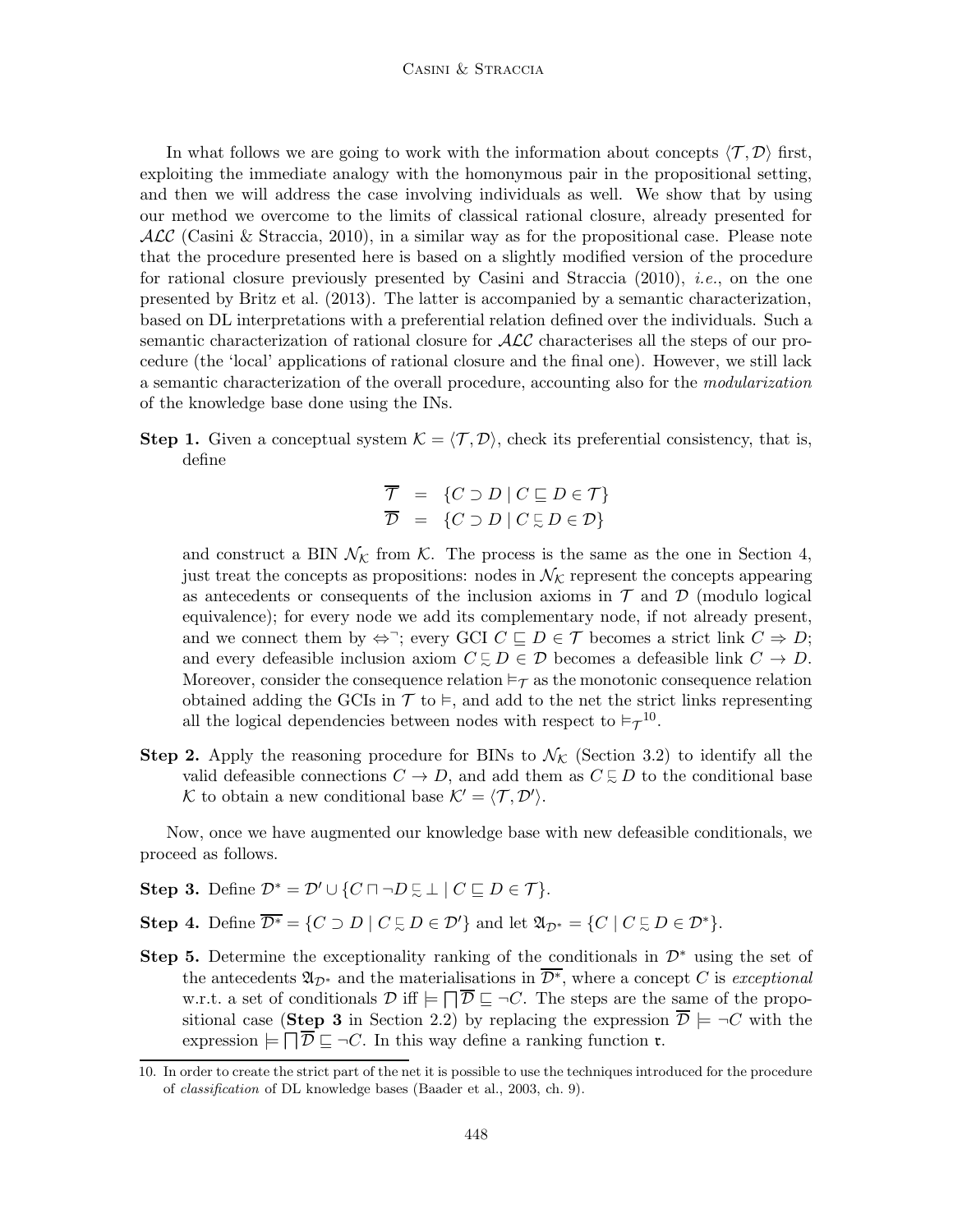Step 6. As Step 4.1, Section 2, verify if the KB is consistent, by checking the consistency of  $\overline{\mathcal{D}^*}$ . Then (as in **Steps 4.2 - 4.3** in Section 2.2), define the sets

$$
\widetilde{\mathcal{T}} = \{ \top \sqsubseteq \neg C \mid C \sqsubseteq D \in \mathcal{D}' \text{ and } \mathfrak{r}(C \sqsubseteq D) = \infty \} \n\widetilde{\mathcal{D}} = \{ C \sqsubseteq D \mid C \sqsubseteq D \in \mathcal{D}' \text{ and } \mathfrak{r}(C \sqsubseteq D) < \infty \} .
$$

Step 7. Define (similarly to Step 5 in Section 2.2) the sets of concepts  $\widetilde{\Phi}$  and  $\widetilde{\Delta}$ , with

$$
\widetilde{\Phi} = \{ C \mid \top \sqsubseteq C \in \mathcal{T} \} \n\widetilde{\Delta} = \{ \delta_0, \ldots, \delta_n \},
$$

where

$$
\delta_i = \bigcap \{ C \supset D \mid C \subsetneq D \in \widetilde{\mathcal{D}} \text{ and } \mathfrak{r}(C \subsetneq D) \geq i \} .
$$

As for Section 2, for every  $\delta_i$ ,  $0 \leq i < n$ ,  $\models \delta_i \sqsubseteq \delta_{i+1}$ .

**Step 8.** Now, we can define the inference relation  $\vdash_{\mathcal{K}}$  as

$$
C\vert_{\mathcal{K}}D \text{ iff } \vert = C \sqcap \bigcap \widetilde{\Phi} \sqcap \delta_i \sqsubseteq D,
$$

where  $\delta_i$  is the first  $\{C\} \cup \Phi$ -consistent formula<sup>11</sup> of the sequence  $\langle \delta_0, \ldots, \delta_n \rangle$ . This is the DL analogue as Step 6, Section 2.2.

Again, all steps require a decision procedure for the classical entailment relation  $\models$  of DLs. We can redefine the properties characterizing a rational consequence relation into the framework of DLs.

We can show that

**Proposition 5.1.**  $\vdash_{\mathcal{K}}$  is a rational consequence relation containing K.

That is, the analogous properties of the propositional rational consequence relation are satisfied, namely:  $(KEF)$   $C\rightarrow C$ 

$$
(LLE) \frac{C \rvert_{\mathcal{K}} E \rvert_{\mathcal{F}} C = D}{D \rvert_{\mathcal{K}} E}
$$
\n
$$
(C T) \frac{C \rvert_{\mathcal{K}} E \rvert_{\mathcal{K}} C \rvert_{\mathcal{K}} D}{C \rvert_{\mathcal{K}} E \rvert_{\mathcal{K}} D}
$$
\n
$$
(C M) \frac{C \rvert_{\mathcal{K}} E \rvert_{\mathcal{K}} C \rvert_{\mathcal{K}} D}{C \rvert_{\mathcal{K}} E}
$$
\n
$$
(C M) \frac{C \rvert_{\mathcal{K}} E \rvert_{\mathcal{K}} C \rvert_{\mathcal{K}} D}{C \rvert_{\mathcal{K}} E \rvert_{\mathcal{K}} D}
$$
\n
$$
(R M) \frac{C \rvert_{\mathcal{K}} D \rvert_{\mathcal{K}} C \rvert_{\mathcal{K}} D}{C \rvert_{\mathcal{K}} D \rvert_{\mathcal{K}} D}
$$

11. That is,  $\not\models C \sqcap \sqcap \widetilde{\Phi} \sqsubseteq \neg \delta_i$ .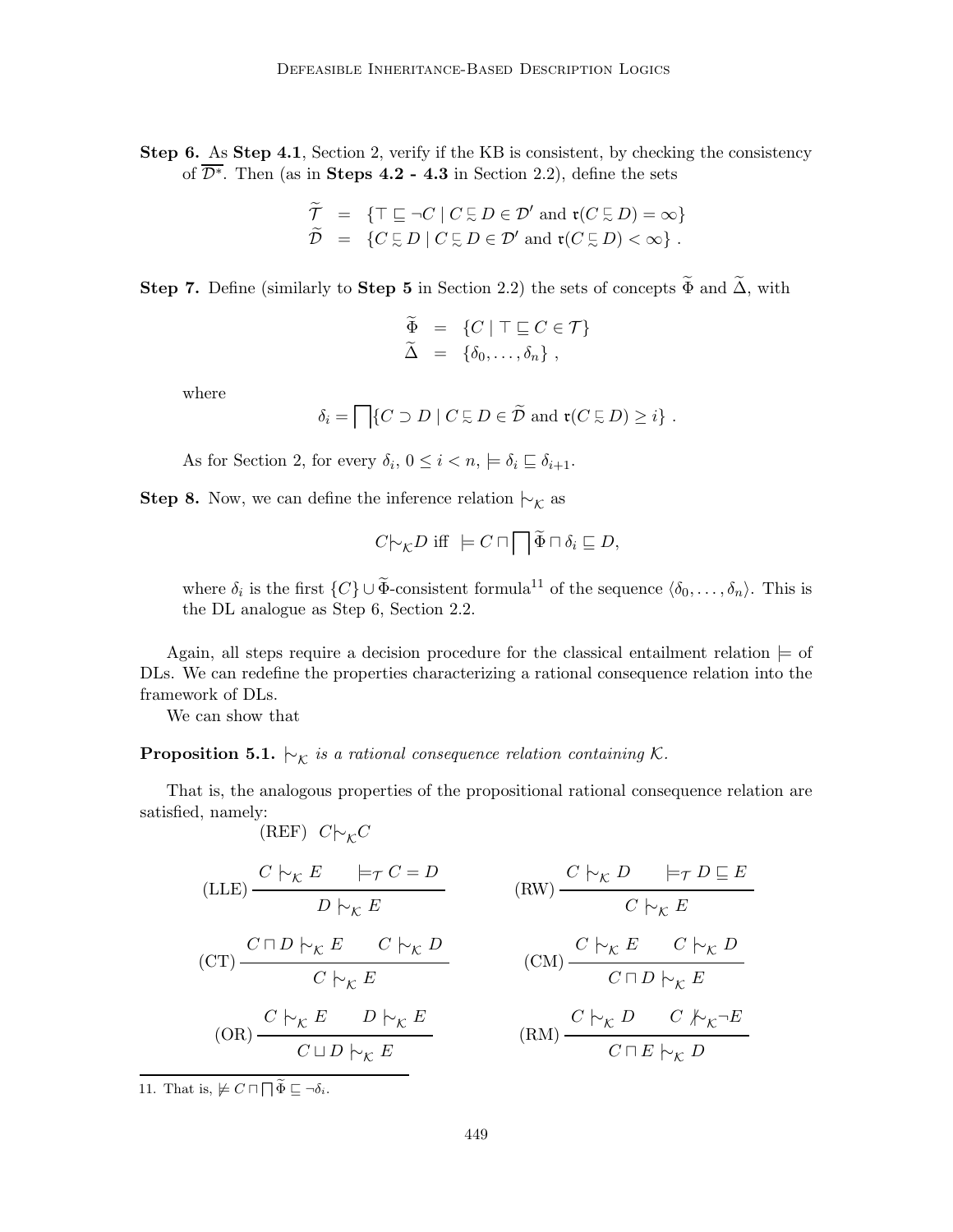**Example 5.2.** Consider example 5.1, where additionally we also add a role Born ('Born(x, y)' is read as 'x is born from  $y'$ ), and a concept  $e$  (Egg). Consider

$$
\mathcal{K}=\langle \mathcal{T}, \mathcal{D}\rangle \ ,
$$

$$
where
$$

$$
\begin{array}{lll}\n\mathcal{T} & = & \{p \sqsubseteq b, \ i \sqsubseteq \neg fi\} \\
\mathcal{D} & = & \{p \sqsubseteq \forall Prey.fi \sqcap \exists Prey.\top, \ b \sqsubseteq \forall Prey.i \sqcap \exists Prey.\top, \ b \sqsubseteq \exists Born.e\} \ .\n\end{array}
$$



Figure 12: Example 5.2

Now (Step 1), we build the correspondent net  $\mathcal{N}_{\mathcal{K}}$  (figure 12), and we obtain (Step 2) that

$$
\mathcal{D}' = \mathcal{D} \cup \{p \in \exists Born.e\} .
$$

Then we move to the rational closure. The pair  $\langle T, D' \rangle$  is changed into (**Step 3**)

$$
\mathcal{D}^* = \{ p \sqcap \neg b \in \bot, i \sqcap fi \in \bot, p \in \forall Prey.fi \sqcap \exists Prey.\top, b \in \forall Prey.i \sqcap \exists Prey.\top, b \in \exists Born.e, p \in \exists Born.e \}.
$$

The set of the materialisations of  $\mathcal{D}^*$  is (**Step 4**)

$$
\overline{\mathcal{D}^*} = \{p \land \neg b \supset \bot, i \sqcap fi \supset \bot, p \supset \forall Prey.fi \sqcap \exists Prey.\top, b \supset \forall Prey.i \sqcap \exists Prey.\top, b \supset \exists Born.e, p \supset \exists Born.e\}
$$
  

$$
\mathfrak{A}_{\mathcal{D}^*} = \{p \sqcap \neg b, i \sqcap fi, p, b\}.
$$

We obtain now  $(Step 5)$  the exceptionality ranking of the conditionals:

$$
\mathcal{E}_0 = \{p \sqcap \neg b \sqsubseteq \bot, i \sqcap fi \sqsubseteq \bot, p \sqsubseteq \forall Prey.fi \sqcap \exists Prey.\top, \\ b \sqsubseteq \forall Prey.i \sqcap \exists Prey.\top, b \sqsubseteq \exists Born.e, p \sqsubseteq \exists Born.e\}
$$
\n
$$
\mathcal{E}_1 = \{p \sqcap \neg b \sqsubseteq \bot, i \sqcap fi \sqsubseteq \bot, p \sqsubseteq \forall Prey.fi \sqcap \exists Prey.\top, p \sqsubseteq \exists Born.e\}
$$
\n
$$
\mathcal{E}_2 = \{p \sqcap \neg b \sqsubseteq \bot, i \sqcap fi \sqsubseteq \bot\}
$$
\n
$$
\mathcal{E}_3 = \{p \sqcap \neg b \sqsubseteq \bot, i \sqcap fi \sqsubseteq \bot\} = \mathcal{E}_2.
$$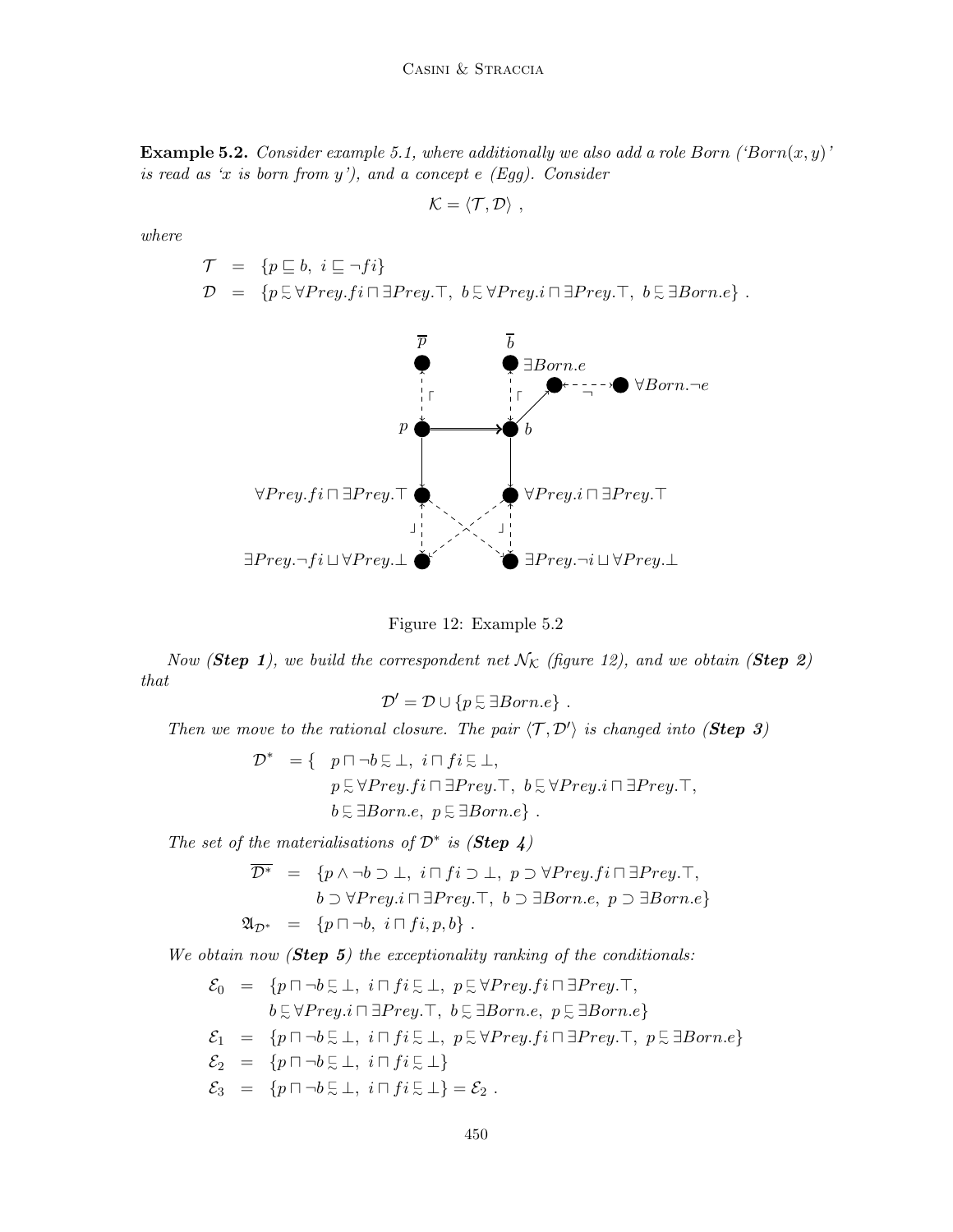From this we get the ranking values of every conditional in  $\mathcal{D}^*$ : namely,

$$
0 = \mathfrak{r}(b \in \forall \text{Prey}.i \sqcap \exists \text{Prey}.T) = \mathfrak{r}(b \in \exists \text{Born}.e)
$$
  
\n
$$
1 = \mathfrak{r}(p \in \forall \text{Prey}.f i \sqcap \exists \text{Prey}.T) = \mathfrak{r}(p \in \exists \text{Born}.e)
$$
  
\n
$$
\infty = \mathfrak{r}(p \sqcap \neg b \in \bot) = \mathfrak{r}(i \sqcap fi \in \bot).
$$

From this ranking, we obtain (**Steps 6-7**) a background theory

$$
\widetilde{\mathcal{T}} = \{ \top \sqsubseteq \neg (p \sqcap \neg b), \top \sqsubseteq \neg (i \sqcap fi) \},
$$

and a default-assumption set  $\widetilde{\Delta} = {\delta_0, \delta_1}$ , with

$$
\delta_0 = (b \supset \forall Prey.i \sqcap \exists Prey.\top) \sqcap (b \supset \exists Born.e) \sqcap
$$
  
\n
$$
(p \supset \forall Prey.fi \sqcap \exists Prey.\top) \sqcap (p \supset \exists Born.e)
$$
  
\n
$$
\delta_1 = (p \supset \forall Prey.fi \sqcap \exists Prey.\top) \sqcap (p \supset \exists Born.e)
$$

to be used for the definition of the consequence relation  $\mathrel{\mathop{\sim_{\mathcal{K}}}}$  (Step 8). For example, we derive that typical penguins' preys are fishes, i.e.,

$$
p \rightarrow_{\mathcal{K}} \forall Prey.fi ,
$$

and not insects, i.e.,

$$
p\!\!\!\sim_{\mathcal{K}}\!\!\forall Prey.\neg i\ ,
$$

and that also penguins are born from eggs, i.e.,

 $p\vdash_{\mathcal{K}} \exists Born.e$ ,

that would not be derivable from the rational closure, as presented by Casini and Straccia (2010).

Computational Complexity. From a computational complexity point of view, as deciding entailment in  $\mathcal{ALC}$  is ExpTime-complete (Donini & Massacci, 2000) and, as for Section 2.2, the number of entailment tests is polynomially bounded by the size of the knowledge base, following exactly the same procedures defined for the propositional case, we conclude that

**Proposition 5.2.** Deciding  $C\sim_{\mathcal{K}}D$  in ALC is an ExpTime-complete problem.

#### 5.1 Closure Operation over Individuals

So far we left out the ABox, but we are going to consider it here. The procedure for the ABox is built over the above procedure for the TBox, that is, we consider a knowledge base  $\langle A, \mathcal{T}, \mathcal{D} \rangle$  such that all the strict knowledge has already been moved into  $\mathcal{T}$ , *i.e.*, in  $\mathcal{D}$  we do not have axioms with  $\infty$  as ranking value (that is, they correspond to the sets  $\mathcal T$  and  $D$  obtained using the procedure in the previous section). The basic idea of the following procedure is to consider each individual named in the ABox as much typical as possible, that is, to associate to it all the possible defeasible information that is consistent with the rest of the knowledge base. In order to apply the defeasible information locally to each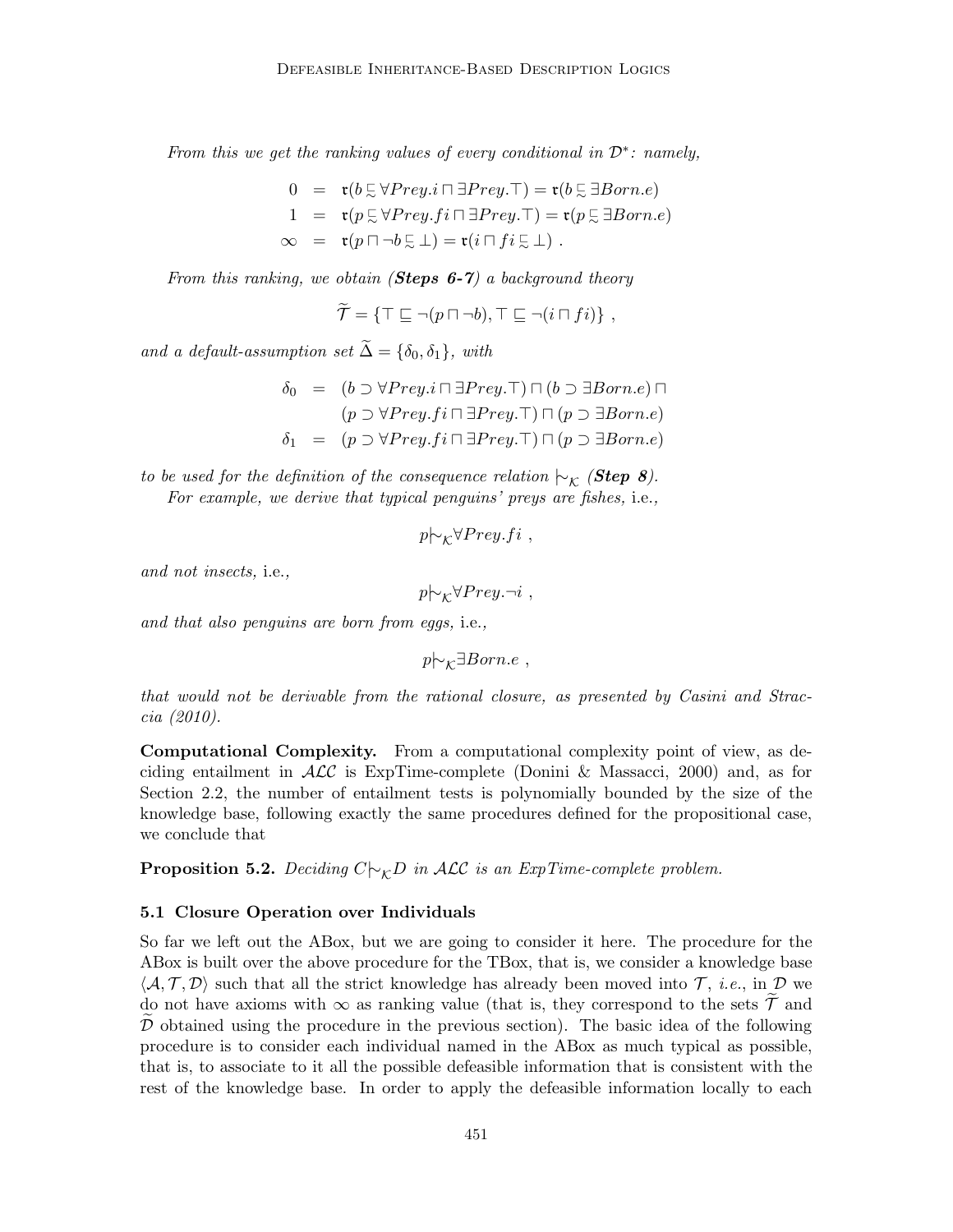individual, we encode such information using the materialisations of the inclusion axioms, *i.e.*, the set  $\Delta = \langle \delta_1, \ldots, \delta_n \rangle$ , s.t.  $\models \delta_i \sqsubseteq \delta_{i+1}$  for  $1 \leq i < n$  (the set  $\Delta$  in the section above<sup>12</sup>). We want to be able to associate to each individual  $\mathbf{a} \in \mathcal{O}$  (with  $\mathcal{O}$  being the set of the individuals named in the ABox) the strongest formula  $\delta_i$  that is consistent with the knowledge base. In such a way we define a new knowledge base  $\mathcal{K} = \langle A_{\mathcal{D}}, \mathcal{T} \rangle$ , that we call a ABox extension of the knowledge base  $\langle A, \mathcal{T}, \mathcal{D} \rangle$ .

**Definition 5.1** (ABox extension). Given a knowledge base  $\mathcal{K} = \langle \mathcal{A}, \mathcal{T}, \mathcal{D} \rangle$ , a knowledge base  $\langle A_{\mathcal{D}}, \mathcal{T} \rangle$  is an ABox extension of  $\mathcal{K} = \langle \mathcal{A}, \mathcal{T}, \mathcal{D} \rangle$  iff

- $\langle A_{\mathcal{D}}, \mathcal{T} \rangle$  is classically consistent and  $A \subseteq A_{\mathcal{D}}$ .
- $A_D \setminus A$  is composed of all the assertions  $\mathbf{a}.C$  such that  $\mathbf{a} \in \mathcal{O}$  and  $C = \delta_i$  for some i, and for every  $\delta_h$  s.t.  $h < i$ ,

$$
\langle \mathcal{T}, \mathcal{A}_{\mathcal{D}} \cup \{ \mathbf{a}.\delta_h \} \rangle \models \bot
$$

The above definition identifies the extensions of the original ABox  $\mathcal A$  s.t. to every individual is associated all the defeasible information that is consistent with the rest of the knowledge base. Still, the main problem is that, since the individuals can be related to each other through roles, the possibility of associating a default concept to an individual can be influenced by the default information associated to other individuals, as shown in the following example.

Example 5.3. Consider  $\mathcal{K} = \langle \mathcal{A}, \mathcal{D} \rangle$ , with  $\mathcal{A} = \{(\mathbf{a}, \mathbf{b}):R\}$  and  $\mathcal{D} = \mathcal{D}_0 = \{\top \subsetneq A \cap \forall R.\neg A\}$ (hence we have  $\Delta = \langle \delta_0 \rangle = \langle A \cap \forall R.\neg A \rangle$ ). If we associate  $\delta_0$  to a, we obtain **b**: $\neg A$  and we cannot associate  $\delta_0$  to b; on the other hand, if we apply  $\delta_0$  to b, we derive b:A and we are not anymore able to associate  $\delta_0$  to **a**. Hence, we define two possible rational extensions of  $\mathcal{K}.$ 

This implies that, given a knowledge base  $\langle A, \mathcal{T}, \mathcal{D} \rangle$ , even if the closure of  $\langle \mathcal{T}, \mathcal{D} \rangle$  is always unique there is the possibility that we have more than one ABox extensions. A simple procedure to obtain all the possible extensions of a knowledge base  $\langle A, \mathcal{T}, \mathcal{D} \rangle$ , with  $\mathcal O$  the set of the individuals in named in  $\mathcal A$ , is the following:

Definition 5.2 (Procedure for ABox extensions).

- Consider the set  $\mathfrak S$  of all the linear orders of the individuals in  $\mathcal O$ ;
- For each  $s = \langle \mathbf{a}_1, \ldots, \mathbf{a}_m \rangle$  in  $\mathfrak{S}$  do:
	- $-$  Set  $j := 1$
	- $-$  Set  $\mathcal{A}_{\mathcal{D}}^{s} := \mathcal{A}$
	- Repeat until  $j = m + 1$ :
		- $*$  Find the first default  $\delta_i \in \Delta$  such that  $\langle A_{\mathcal{D}}^s \cup {\{a_j : \delta_i\}}, \mathcal{T}\}\rangle \not\models \top \sqsubseteq \bot$ .
		- $* \mathcal{A}_{\mathcal{D}}^{s} := \mathcal{A}_{\mathcal{D}}^{s} \cup \{\mathbf{a}_{j} \cdot \delta_{i}\}.$

<sup>12.</sup> Note that, given a conditional knowledge base, the procedure to determine  $\tilde{\tau}, \tilde{\mathcal{D}}$  and  $\tilde{\Delta}$  must be done once for all.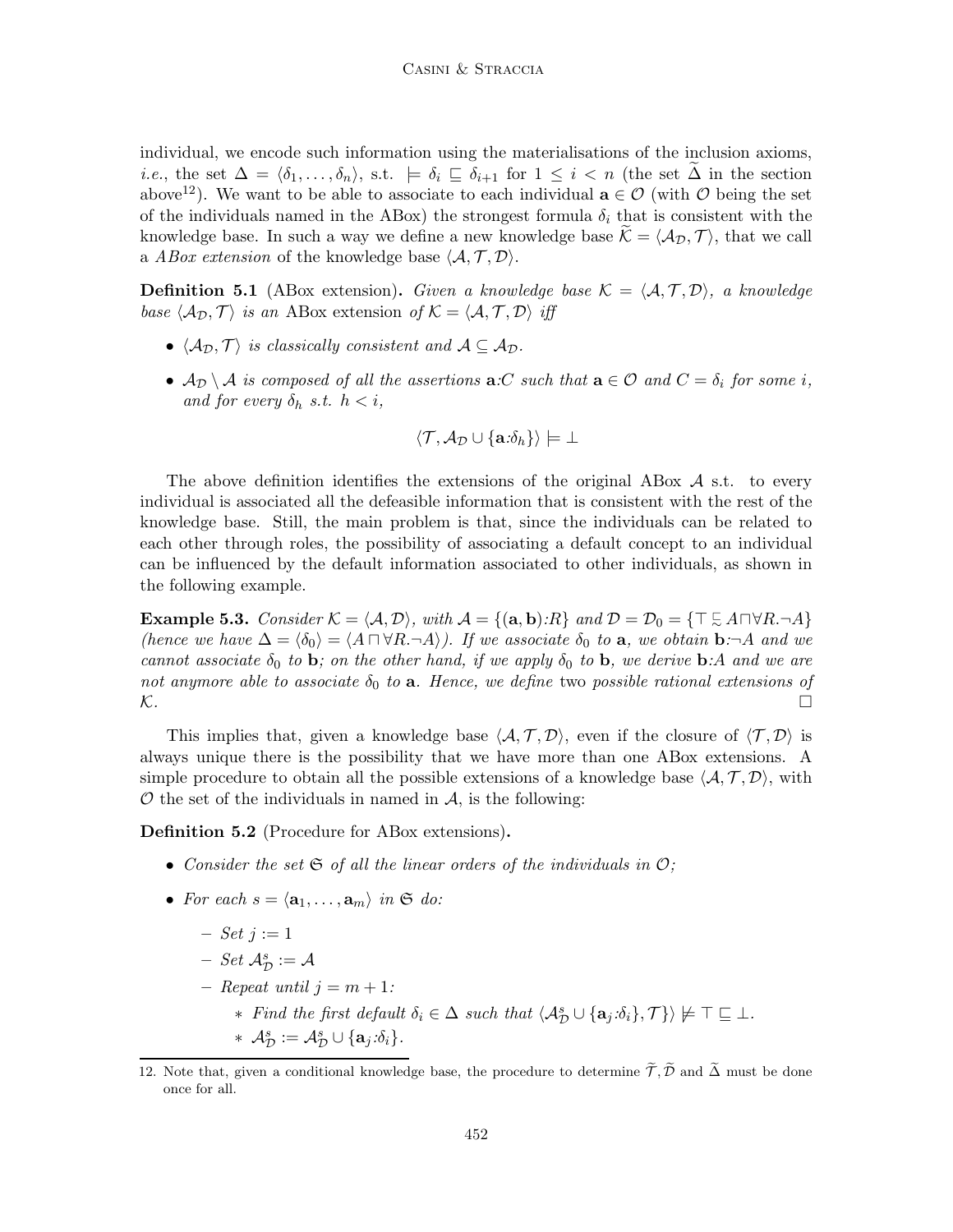$$
* j = j + 1
$$
  
- return  $\langle A_{\mathcal{D}}^s, \mathcal{T} \rangle$ 

where we indicate by  $A_D^s$  the ABox extension of A obtained using the sequence s.

Now, it can be shown that

**Proposition 5.3.** Given a linear order of the individuals in  $K$ , the above procedure determines an ABox extension of  $K$ . Vice-versa, every ABox extension of  $K$  corresponds to the knowledge base generated by some linear order of the individuals in O.

For instance, related to Example 5.3, we obtain the extension  $\widetilde{\mathcal{K}}_1 = \langle \mathcal{A} \cup \{ \mathbf{a}: A \sqcap \forall R.\neg A \}, \emptyset \rangle$ from the order  $\langle \mathbf{a}, \mathbf{b} \rangle$ , while  $\widetilde{\mathcal{K}}_2 = \langle \mathcal{A} \cup {\mathbf{b}: A \sqcap \forall R.\neg A} \rangle$ ,  $\emptyset$  is obtained from the order  $\langle \mathbf{b}, \mathbf{a} \rangle$ .

**Example 5.4.** Refer to Example 5.1, and let  $K = \{A, \mathcal{T}, \mathcal{D}\}\$ , where

$$
\mathcal{A} = \{ \mathbf{a}.p, \mathbf{b}.b, (\mathbf{a}, \mathbf{c}).Prey, (\mathbf{b}, \mathbf{c}).Prey \}
$$
  
\n
$$
\mathcal{T} = \{ p \sqsubseteq b, i \sqsubseteq \neg fi \}
$$
  
\n
$$
\mathcal{D} = \{ b \sqsubseteq f, b \sqsubseteq \forall Prey.i, p \sqsubseteq \neg f, p \sqsubseteq \forall Prey.fi \}
$$

From such a knowledge base we define a set  $\Delta = {\delta_0, \delta_1}$  with

$$
\delta_0 = (b \supset f) \sqcap (b \supset \forall \text{Prey.i}) \sqcap (p \supset \neg f) \sqcap (p \supset \forall \text{Prey.fi})
$$
  

$$
\delta_1 = (p \supset \neg f) \sqcap (p \supset \forall \text{Prey.fi}).
$$

If we consider an order where a comes before b, then we associate  $\delta_1$  to a, and consequently c is presumed to be a fish and we are prevented in the association of  $\delta_0$  to **b**. If we consider **b** before  $a$ ,  $c$  is not a fish and we cannot apply  $\delta_1$  to  $a$ .

Now, if we fix a priori a linear order s on the individuals, we can say that  $a:C$  is a *defeasible consequence* of K w.r.t. the order s, written  $\mathcal{K} \Vdash_{s} \mathbf{a}: C'$ , iff  $\mathcal{K} \models \mathbf{a}: C$ , where  $\mathcal{K}$  is the ABox extension generated from  $K$  based on the order s.

For instance, related to Example 5.3 and order  $s_1 = \langle \mathbf{a}, \mathbf{b} \rangle$ , we may infer that  $K \Vdash_{s_1} \mathbf{a}: A$ , while with order  $s_2 = \langle \mathbf{b}, \mathbf{a} \rangle$ , we may infer that  $\mathcal{K} \Vdash_{s_2} \mathbf{b}: A$ .

The interesting point of such a consequence relation is that it still satisfies the properties of a rational consequence relation in the following way.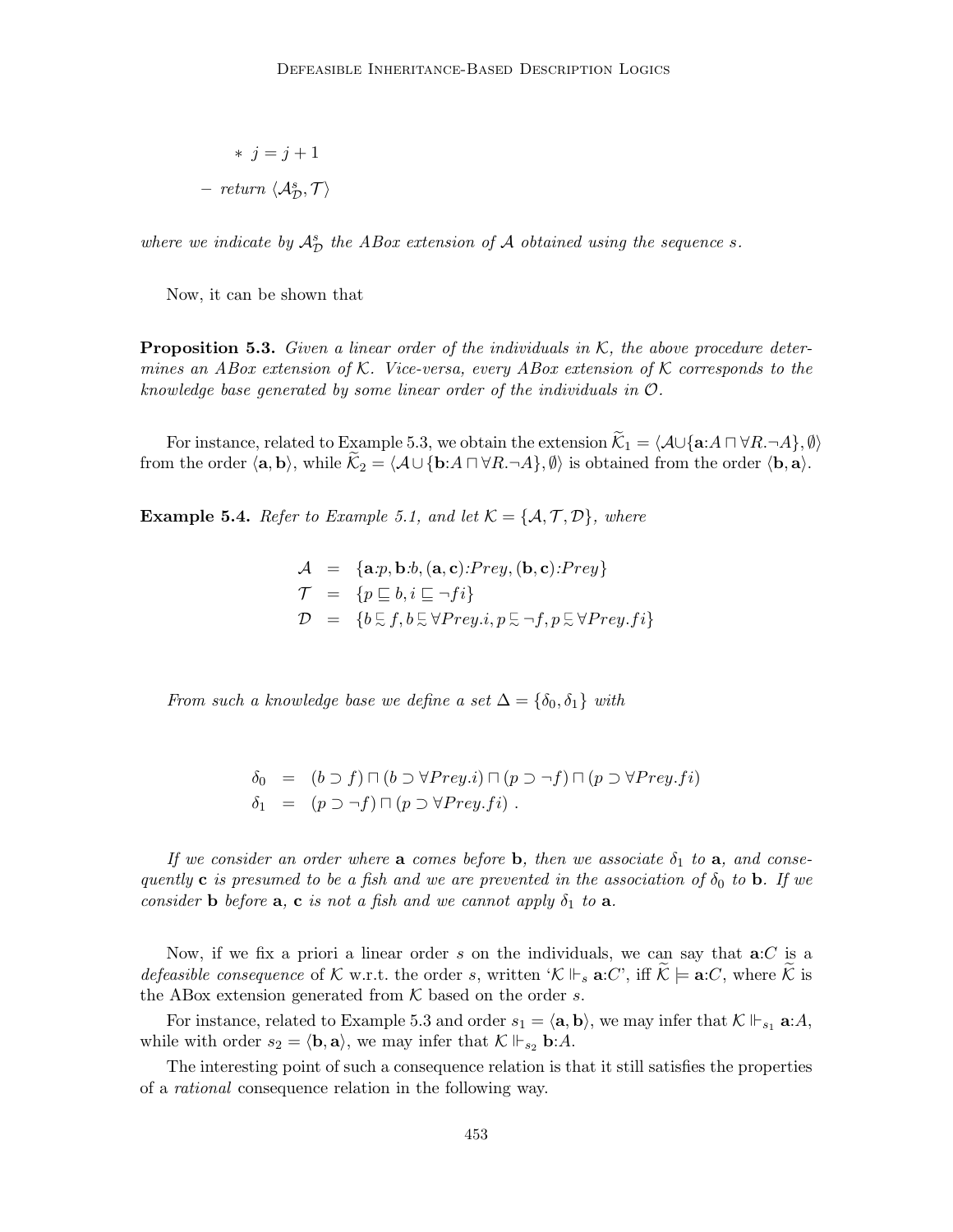$$
(REF_{DL}) \quad \langle A, \mathcal{T}, \mathcal{D} \rangle \Vdash_{s} \mathbf{a}: C \text{ for every } \mathbf{a}: C \in \mathcal{A}
$$
\n
$$
(LLE_{DL}) \quad \frac{\langle A \cup \{\mathbf{b}:D\}, \mathcal{T}, \mathcal{D} \rangle \Vdash_{s} \mathbf{a}: C \models D = E}{\langle A \cup \{\mathbf{b}:E\}, \mathcal{T}, \mathcal{D} \rangle \Vdash_{s} \mathbf{a}: C}
$$
\n
$$
(RW_{DL}) \quad \frac{\langle A, \mathcal{T}, \mathcal{D} \rangle \Vdash_{s} \mathbf{a}: C \models C \sqsubseteq D}{\langle A, \mathcal{T}, \mathcal{D} \rangle \Vdash_{s} \mathbf{a}: D}
$$
\n
$$
(CT_{DL}) \quad \frac{\langle A \cup \{\mathbf{b}:D\}, \mathcal{T}, \mathcal{D} \rangle \Vdash_{s} \mathbf{a}: C \quad \langle A, \mathcal{T}, \mathcal{D} \rangle \Vdash_{s} \mathbf{b}: D}{\langle A, \mathcal{T}, \mathcal{D} \rangle \Vdash_{s} \mathbf{a}: C}
$$
\n
$$
(CM_{DL}) \quad \frac{\langle A, \mathcal{T}, \mathcal{D} \rangle \Vdash_{s} \mathbf{a}: C \quad \langle A, \mathcal{T}, \mathcal{D} \rangle \Vdash_{s} \mathbf{b}: D}{\langle A \cup \{\mathbf{b}:D\}, \mathcal{T}, \mathcal{D} \rangle \Vdash_{s} \mathbf{a}: C}
$$
\n
$$
(OR_{DL}) \quad \frac{\langle A \cup \{\mathbf{b}:D\}, \mathcal{T}, \mathcal{D} \rangle \Vdash_{s} \mathbf{a}: C \quad \langle A \cup \{\mathbf{b}:E\}, \mathcal{T}, \mathcal{D} \rangle \Vdash_{s} \mathbf{a}: C}{\langle A \cup \{\mathbf{b}:D \sqcup E\}, \mathcal{T}, \mathcal{D} \rangle \Vdash_{s} \mathbf{a}: C}
$$
\n
$$
(RM_{DL}) \quad \frac{\langle A, \mathcal{T}, \mathcal{D} \rangle \Vdash_{s} \mathbf{a}: C \quad \langle A, \mathcal{T}, \mathcal{D} \rangle \Vdash_{s} \mathbf{a}: C}{\langle A \cup \{\mathbf{b}:D\}, \mathcal{T}, \mathcal{D} \rangle \Vdash_{s} \mathbf
$$

We can show that

**Proposition 5.4.** Given  $K$  and a linear order s of the individuals in  $K$ , the consequence relation  $\mathbb{H}_s$  satisfies the properties  $(REF_{DL}) - (RM_{DL})$ .

Note that from a computational complexity point of view, as entailment w.r.t. a  $\mathcal{ALC}$  TBox is ExpTime-complete (Donini & Massacci, 2000) and the number of individuals in  $\mathcal K$  is linearly bounded by  $|K|$ , we get immediately

**Proposition 5.5.** Deciding  $K \Vdash_{s} \mathbf{a} : C$  in ALC is a ExpTime-complete problem.

In the presence of multiple ABox extensions, we can also define the inference relation  $\mathbb{F}$ , a more conservative inference relation independent from any order on the individuals, that corresponds to the intersection of all the inference relations  $\mathbb{F}^s$  modelling a rational extension.

 $\mathbb{H} = \bigcap \{ \mathbb{H}^s | s \text{ is a linear order on the elements of } \mathcal{O} \}$ 

However, there is the possibility that we lose the property of rational monotonicity, as shown in the following example.

**Example 5.5.** Consider the knowledge base  $\langle A, D \rangle$  s.t.  $A = \{(\mathbf{a}, \mathbf{b}): R\}$  and  $D = D_0 \cup D_1$ , with  $\mathcal{D}_0 = \{ \top \subseteq A \sqcap \forall R.\neg A, \top \subseteq B \}$  and  $\mathcal{D}_1 = \{ \neg A \subseteq \neg B, \neg \forall R.\neg A \subseteq B \}$  (where  $\mathcal{D}_0$  and  $\mathcal{D}_1$ ) are the sets of the conditionals of rank 0 and of the conditionals of rank 1, respectively). We can define two sequences on the individuals,  $s = \langle \mathbf{a}, \mathbf{b} \rangle$  and  $s' = \langle \mathbf{b}, \mathbf{a} \rangle$ , each of them defining a different rational extension  $($  $\Vdash^s$  and  $\Vdash^{s'}$ ), and let  $\Vdash = \Vdash^s \cap \Vdash^{s'}$ . We have that  $\langle A, \mathcal{D} \rangle \Vdash$  **a**:B, since in both the extensions **a**:B holds (in  $\Vdash$ <sup>s</sup> because of the axiom  $\top \subsetneq B$ and in  $\Vdash^{s'}$  for the axiom  $\neg \forall r.\neg A \subsetneq B$ ) while we have  $\langle A,D \rangle \not\Vdash$  **a**:A, since  $\langle A,D \rangle \not\Vdash^{s'}$  **a**:A. However,  $\langle \mathcal{A} \cup \{ \mathbf{a} : \neg A \}, \mathcal{D} \rangle \not\vdash \mathbf{a} : B$ , since  $\langle \mathcal{A} \cup \{ \mathbf{a} : \neg A \}, \mathcal{D} \rangle \not\vdash^s \mathbf{a} : B$ .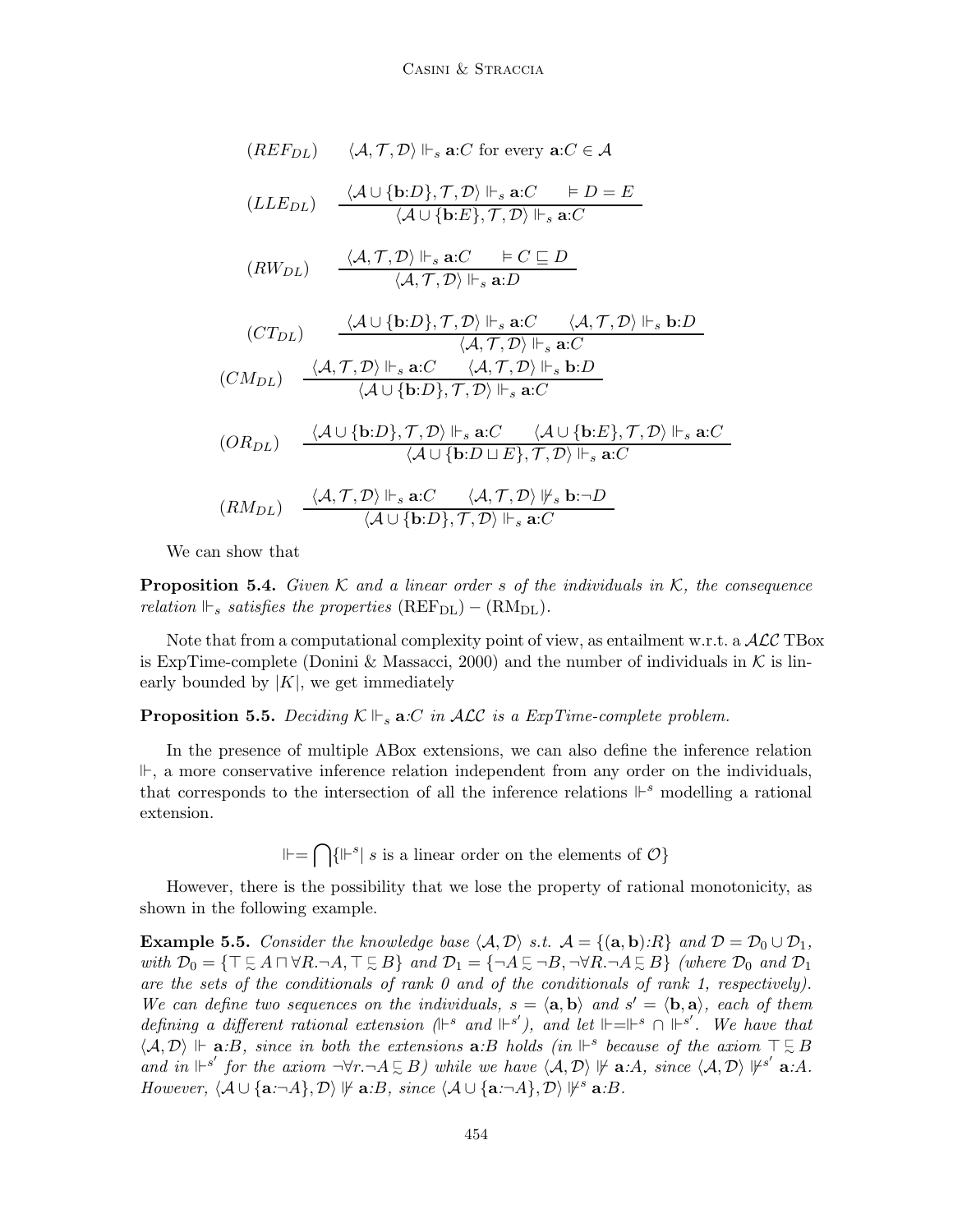We have no increase in the computational complexity of the decision procedure: assuming that the number of individuals named in the ABox is n, we have to perform a  $\mathbb{H}^s$ -test for each possible sequences  $s$  defined on the  $n$  individuals. That is, in the worst case we need to do n!  $\mathbb{F}^s$  tests, each of which can be done in time  $O(2^{|\mathcal{K}|^k})$  for some k. Now, it can be shown that  $13 n! < 2^{n^2}$  and, thus, the decision problem for  $\Vdash$  remains in ExpTime.

#### **Proposition 5.6.** Deciding  $\mathcal{K} \Vdash \mathbf{a}:\mathcal{C}$  in ALC is a ExpTime-complete problem.

Notwithstanding, we conjecture that in many (probably most) of the real-world cases, a knowledge base would have a single rational ABox extension, and in such cases  $(RM_{DL})$  is still valid. To check whether a knowledge base  $\langle A, \mathcal{T}, \mathcal{D} \rangle$  has a single rational ABox extension, it is sufficient to associate to each individual in  $\mathcal O$  the strongest  $\delta_i$  modulo consistency w.r.t  $\langle A, \mathcal{T}, \mathcal{D} \rangle$ , exactly as in the procedure in Definition 5.2, but doing the consistency check of  $a_j:\delta_i$  w.r.t. the original A instead that w.r.t.  $\mathcal{A}_{\mathcal{D}}^s$ . In the end, check whether  $\langle A_{\mathcal{D}}^s, \mathcal{T} \rangle$  is consistent; in such a case we have obtained the only rational ABox extension of  $\langle A, \mathcal{T}, \mathcal{D} \rangle$ .

The following is a knowledge base with a unique ABox extension.

**Example 5.6.** Consider the KB in Example 5.4, where  $(b, c)$ : Prey is replaced with  $(b, d)$ : Prey. Then, whatever is the order on the individuals, we obtain the following association between the default formulae and the individuals:  $\mathbf{a}:\delta_1$ ,  $\mathbf{b}:\delta_0$ ,  $\mathbf{c}:\delta_0$ , and  $\mathbf{d}:\delta_0$ . Using the information in these defaults, we obtain an unique default-assumption extension.  $\Box$ 

A semantic characterization of  $\mathbb{H}$  and  $\mathbb{H}^s$ , making use of preferential DL models, is presented by Casini et al. (2013).

Now let's briefly consider some heuristics that are useful in case we want to present to the system specific ABox queries. Assume we want to know if a particular individual a presumably falls under a concept C, and we want to draw the safest possible conclusion. In the presence of multiple acceptable extensions, the classical solution is to use a *skeptical* approach, *i.e.*, to use the inference relation  $\mathbb{H}$ , corresponding to the intersection of all the inference relations associated to each possible ordering s of the individuals appearing in  $\mathcal{A}$ .

As we have seen above, in case of multiple rational extensions the computational complexity of the  $\mathbb F$  decision problem does not rise w.r.t the classical  $\mathcal{ALC}$  decision problem. Moreover, in case of multiple extensions, the amount of defeasible information associable to an individual a can be influenced only by the individuals related to it by means of a role: it is immediate to see that if there is no role-connection in the ABox between two individuals a and b, then the information that is associated to a does not influence at all the amount of defeasible information that we can associate to b, and the other way around. Hence, we can ease the decisions w.r.t. the ABox introducing the notion of *cluster*, *i.e.*, a set of individuals named in the ABox that are linked by means of a sequence of role connections. To do so, given an ABox  $A$ , we indicate with  $Q$  the symmetric and transitive closure of all the roles in our vocabulary, *i.e.*, the symmetric and transitive closure of  $\bigcup \mathcal{R}$ .

**Definition 5.3** (Cluster). Define Q as the reflexive, symmetric and transitive closure of  $\bigcup \mathcal{R}$ . Given an individual  $a \in \mathcal{O}$ , we call the cluster of a the set [a] of the individuals

<sup>13.</sup> This can be shown by induction on n, or see e.g.http://lifecs.likai.org/2012/06/better-upper-bound-forfactorial.html.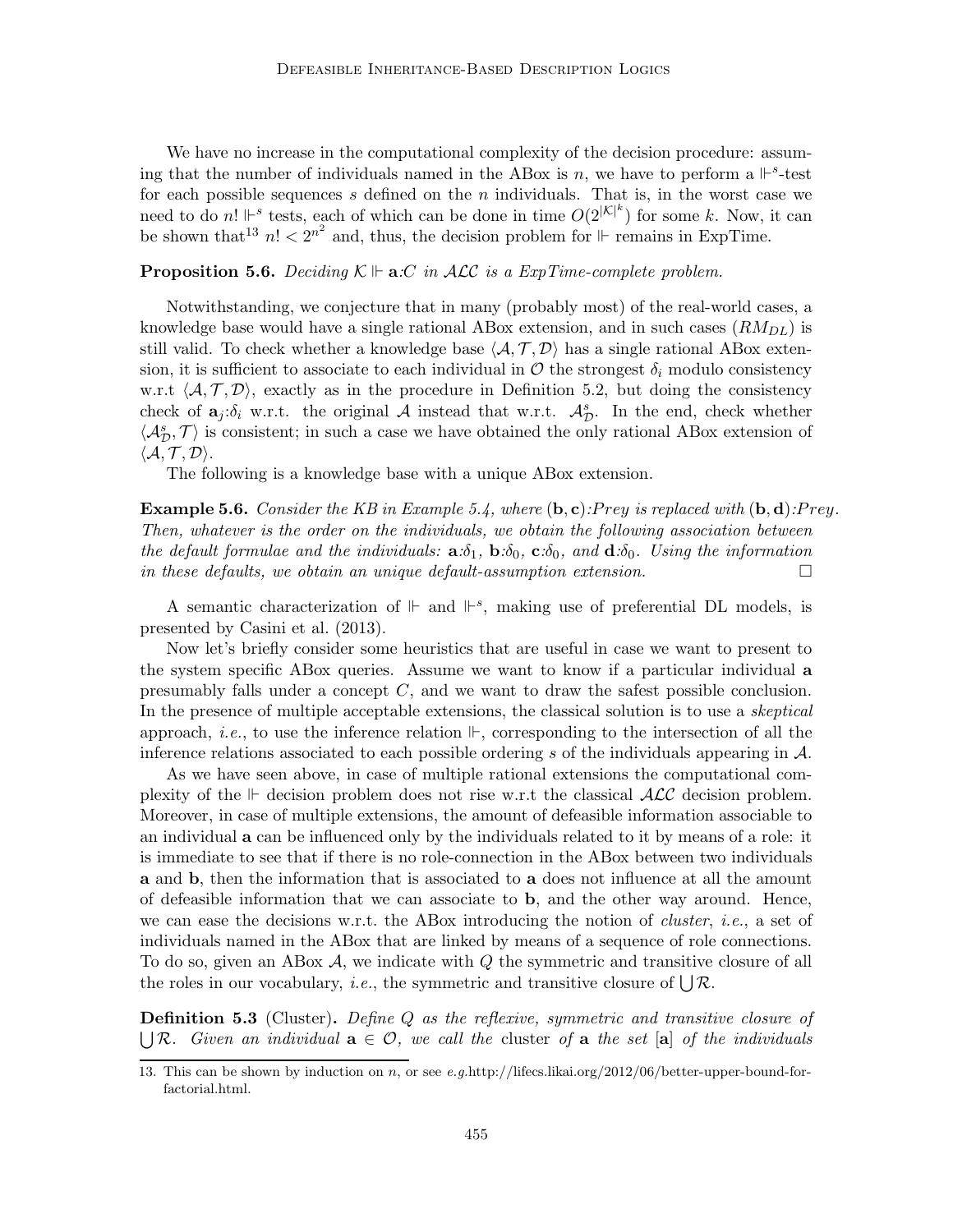connected to a through  $Q$ :

$$
[\mathbf{a}] = \{ \mathbf{b} \in \mathcal{O} \mid Q(\mathbf{a}, \mathbf{b}) \}.
$$

Hence, in order to know what we can presumably conclude about a, it is sufficient to determine  $\mathbb{P}^s$  w.r.t. each sequence s of individuals in [a]. Let  $\mathcal{A}_{[a]}$  be the ABox obtained restricting A to the statements containing individuals in [a]; the query  $\mathbf{a}:C$  is clearly decidable using only  $\mathcal{A}_{[\mathbf{a}]}.$ 

**Proposition 5.7.**  $\langle A, \mathcal{T}, \mathcal{D} \rangle$   $\Vdash$  **a**:C iff  $\langle A_{[a]}, \mathcal{T}, \mathcal{D} \rangle$   $\Vdash$ <sup>s</sup> **a**:C for every ordering s of the individuals in  $\mathcal{A}_{[\mathbf{a}]}$ .

If we have a query about an individual **a** s.t. **a** is not named in the ABox ( $\mathbf{a} \notin \mathcal{O}$ ), we do not have any constraints defined in the ABox about a, i.e., we only know a:⊤; hence, for each individual not appearing in the ABox, we can associate with it the strongest default concept consistent with T, that is  $\delta_0$ : for any **a** s.t.  $\mathbf{a} \notin \mathcal{O}$ , we can derive that presumably  $\mathbf{a}:C$  holds iff  $\langle A_{\mathbf{a}}, \mathcal{T} \rangle \models \mathbf{a}:C$ , where  $\mathcal{A}_{\mathbf{a}} = \mathcal{A} \cup \{\mathbf{a}:\delta_0\}.$ 

# 6. Comparison with Related Work

Between non-monotonic logics, the so-called preferential approach can be distinguished from the other various proposals (as Reiter's defaults, modal approaches, defeasible inheritance. . . ) mainly due its logical properties, since the former approach is committed to the satisfaction of some desirable structural properties of the consequence relation (see Section 2.2). On the other hand, considering them from the point of view of the inferential capacity the preferential approach often results weaker than other proposals, since often there are desirable, intuitive conclusions that we cannot derive (see Remark 1).

In our proposal we have tried to combine the classical rational closure with inheritance networks in order to overcome the inferential limits without prejudicing the logical properties of the consequence relation.

In Section 3 we also present an alternative way to reason about defeasible inheritance. Despite our proposal has been presented mainly to integrate it with propositional language and rational closure, it results an interesting approach per se, and in Appendix A we compare it with Horty's classical skeptical extension (Horty, 1994, sect. 2-3) and Sandewall's landmark examples (Sandewall, 2010).

As indicated in the introduction, there have been many papers aimed at the implementation of non-monotonic reasoning into the DL formalisms. For most of such proposals the comparison with our approach has to be done considering the different non-monotonic formalisms, independently from the DL-environment. So we refer to Makinson's work (1994) for a comparison between the various non-monotonic approaches.

In the last years the main proposals for the implementation of nonmonotonic reasoning in DLs have been connected to two approaches: the preferential one and circumscription.

In the preferential approach, the work by Britz and al. (Britz et al., 2008; Britz, Meyer, & Varzinczak, 2011) on preferential DL semantics is strongly connected to our approach, and one of the results has been the semantic characterization of rational closure cited above (Britz et al., 2013).

Still very close to our approach is the work by Giordano et al. (2012b), that is based too on a preferential approach. The conclusions that we can derive using the logic  $\mathcal{ALC}+\mathcal{T}_{min}$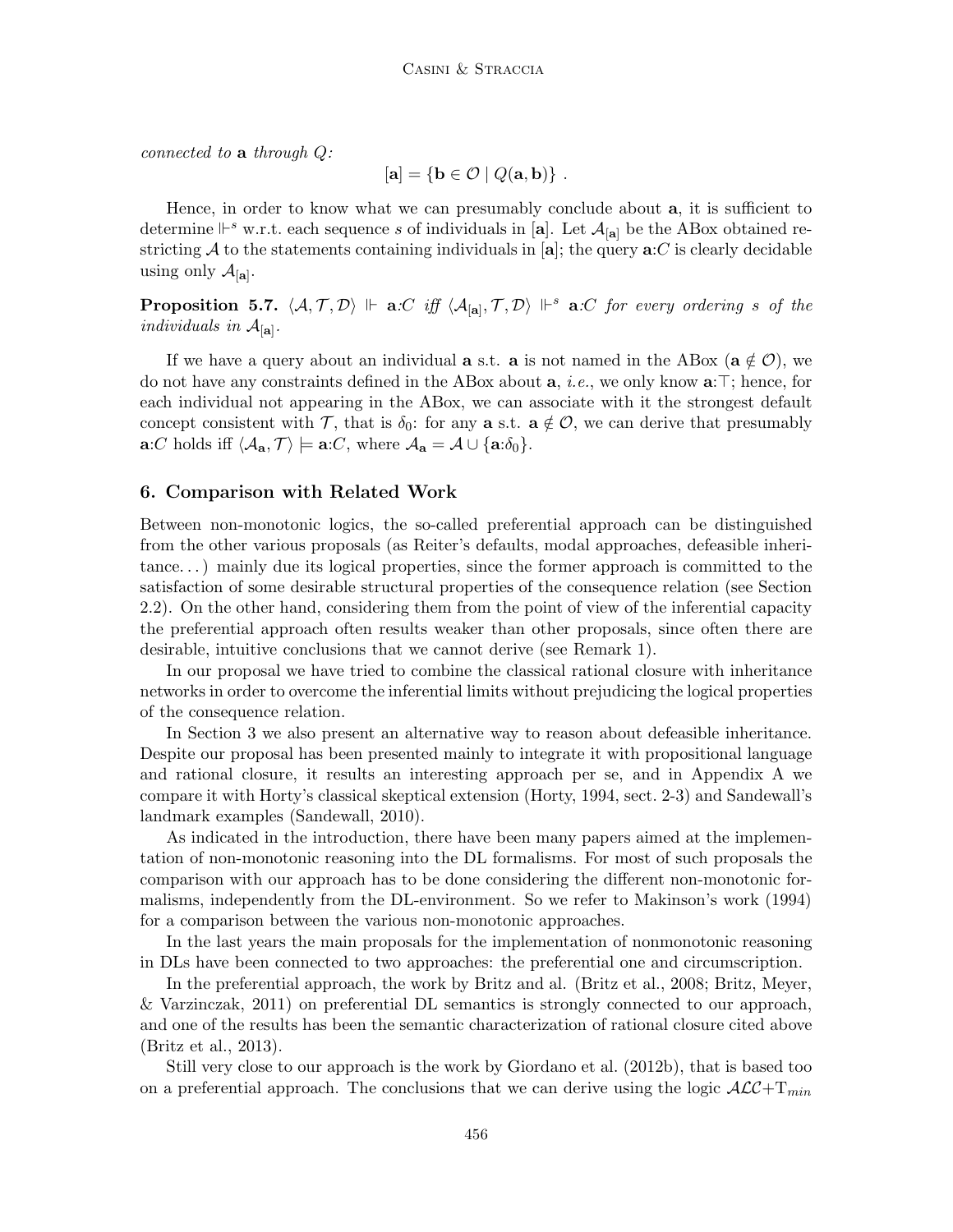are intuitive, but the complexity of the decision problem for the ABox is  $co-NExp^{NP}$  (Giordano et al., 2012b, Thm. 13), and the procedure cannot be reduced to classical entailment.

Among the proposals based on circumscription, the work by Bonatti et al. (2009) is particularly representative. From the point of view of the quality of the inferences, in such a proposal it results more difficult w.r.t. the preferential approach to draw the expected conclusions. For example, assume that our knowledge base contains the information that mammals typically live on land, but that whales are abnormal mammals that do not live on the land, and the ABox contains the information  $a:Mammal \sqcap \neg Whale$ . Not knowing anything else about the individual a, we would like our reasoning system to reason on the assumption that we are dealing with a typical mammal (since, moreover, it is specified that a is not a whale) and hence being able to derive that a lives on the land. However, using circumscription, the conclusions we can draw changes w.r.t. which concepts the user decides to keep fixed or varying (a non-trivial choice), and the results can be that we are not able to derive  $\mathbf{a}:\exists Habitat.Land,$  that we are able to derive it, or we can even derive that whales do not exist (Bonatti et al., 2009, sect. 2.1). In our proposal instead, we can formalize the problem with a knowledge base  $\langle A, \mathcal{T}, \mathcal{D} \rangle$  with  $\mathcal{A} = \{a:Mammal\}$  (we do not need to specify that it is not a whale),  $\mathcal{T} = \{While \sqsubseteq Mammal, Whale \sqsubseteq \neg \exists Habitat.Land\}$  and  $\mathcal{D} =$  ${Mammal \in \exists Habitat.Land}$ ; without needing any kind of choice from the user, the system can derive automatically a:∃Habitat.Land. Moreover, we have seen that the computational cost of our procedure involving an ABox is exponential, while in the circumscription case, for languages analogous to  $\mathcal{ALC}$ , the complexity of the instance problem is co-NExp<sup>NP</sup> (Bonatti et al., 2009, sect. 4.1.1). Some of the issues just discussed have been addressed and solved by Bonatti et al. (2010, 2011a), but only for circumscriptive systems that are specifically built for low-complexity DLs such as  $\mathcal{EL}$ .

On the other hand, procedures based on circumscription are able to derive defeasible information about individuals that are implicit in the ABox, that is, they can, for example, conclude from  $\mathbf{a}:\exists R.C$  and  $C\subseteq D$  that presumably  $\mathbf{a}:\exists R.D$ . Our procedure involving ABoxes is not able to make such a kind of derivation, since we can add defeasible information only to the individuals named in the ABox. We are working on a further refinement of the procedure in order to deal also with the implicit individuals; a first attempt to take under consideration also such individuals has been proposed in a previous publications (Casini & Straccia, 2010, pp. 9-10), adding a completion procedure for the ABox in order to explicitly name in the ABox the implicit individuals, but such a procedure needs to be refined.

Among the proposals regarding the introduction of probabilistic reasoning in DLs, Lukasiewicz (2008) presents a combination of nonmonotonic and probabilistic reasoning. The nonmonotonic part is based on the preferential approach, and he too presents a construction that augments the inferential power of rational closure. Let us consider his proposal by eliminating the probabilistic part, i.e., considering only conditionals associated to probability 1 (conditionals  $(\psi|\phi)[1,1]$  in his notation), since they convey the same meaning as our defeasible conditionals. His procedure seems to give back the same results as ours in most of the cases, but the two proposals differ in the general approach: he proceeds with a refinement of the ranking structure, while we use a refinement of the content of the knowledge base. In fact, the behaviour of the two can differ. Consider for example a knowledge base  $\langle \emptyset, \mathcal{D} \rangle$ , with  $\mathcal{D} = \{a \in b, a \in d, b \in c, c \in e, d \in \neg e\}$  (in Lukasiewicz's notation it would correspond to a knowledge base with an empty  $TBox$  and a set  $P$  containing the conditionals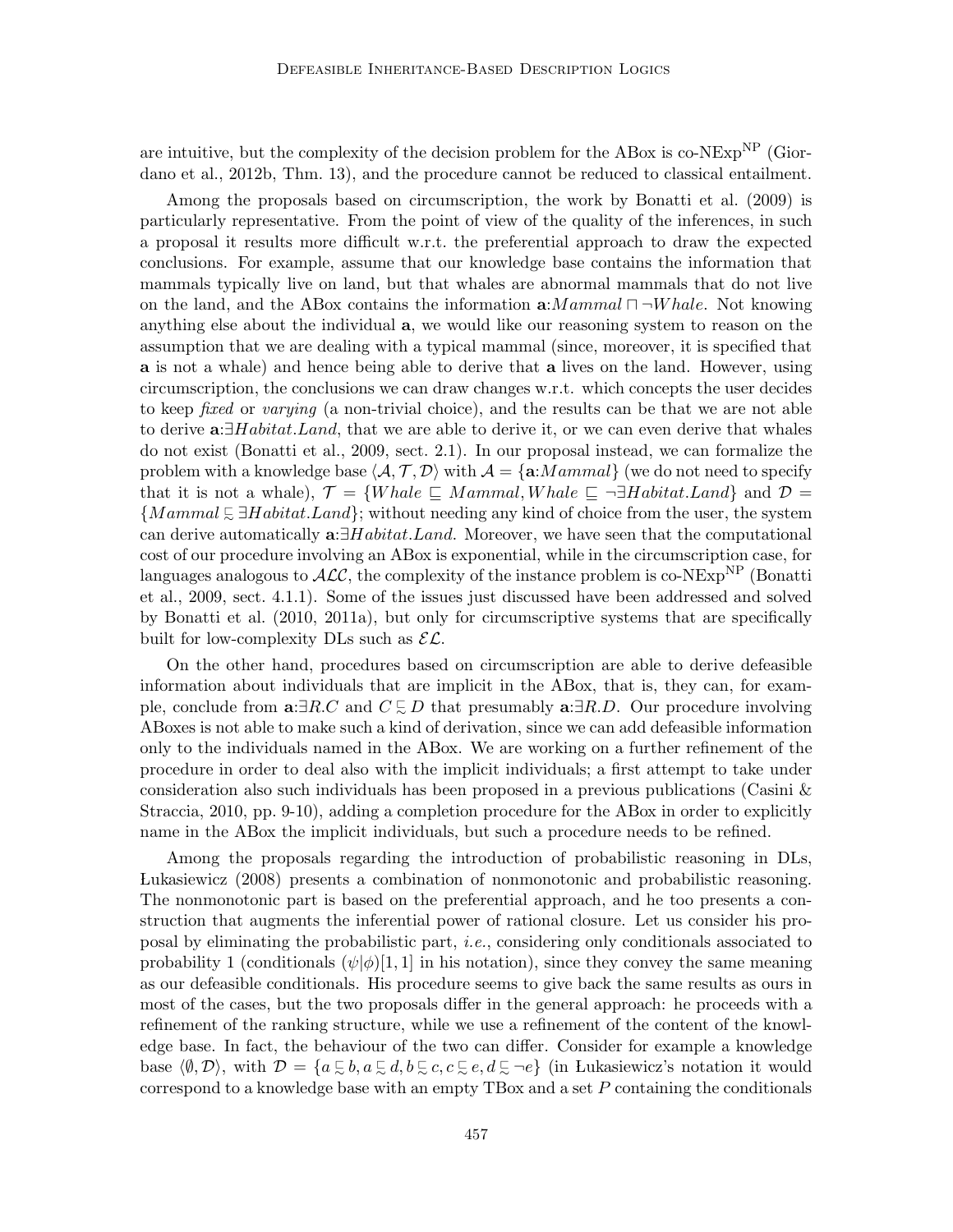$(b|a)$ [1, 1], ...).<sup>14</sup> In our construction we can derive  $a \sim c$ , since there is simply a duct  $\langle a, b, c \rangle$ from a to c, while in Lukasiewicz's approach we cannot, since we have to consider what follows from all the three preferred subset of the knowledge base that are consistent with  $a \text{ (that are } \{a \in b, a \in d, b \in c, c \in e\}, \{a \in b, a \in d, b \in c, d \in \neg e\}, \{a \in b, a \in d, c \in e, d \in \neg e\}),\$ and a|∼c does not follow from the latter.

# 7. Conclusions

By combining the classical rational closure with ideas from defeasible inheritance networks, we have proposed a new rational consequence relation that overcomes some limits of both the formalisms. By doing so, we have extended the defeasible inference capabilities by allowing an atypical class still to inherit some properties from its superclass while maintaining the desired logical properties of rational closure. The table below summarizes the structural properties satisfied by the systems taken under consideration:<sup>15</sup>

|            | Horty | IN | BIN | PL | DL |
|------------|-------|----|-----|----|----|
| <b>REF</b> |       |    |     |    |    |
| CT         |       |    |     |    |    |
| CM         |       |    |     |    |    |
| LE         |       |    |     |    |    |
| <b>RW</b>  |       |    |     |    |    |
| <b>OR</b>  |       |    |     |    |    |
| RM         |       |    |     |    |    |

As we can see, our proposals for defeasible inheritance-based propositional logic and Description Logics still satisfy all axioms of classical rational closure. Another feature is that our method does uniquely require the existence of a decision procedure of classical entailment and, thus, can be implemented on top of exiting propositional SAT solvers and DL reasoners. Since we have introduced a procedure that is interesting also from the point of view of inheritance nets, we have presented the more comprehensive procedure for logical knowledge bases making use of the nets' formalism; notwithstanding, we are confident that the procedure can be reformulated avoiding the shift from one formalism to another.

The procedure presented for  $\mathcal{ALC}$  can be straightly extended to languages more expressive than  $\text{ALC}$ ; on the other hand, at present the procedure needs a language that is closed under propositional connectives, and hence we need to augment the expressivity of the language in order to apply it to less expressive DL languages as  $\mathcal{EL}$ , forcing in this way an increase in the computational costs w.r.t. the classical decision problem.

Hence, looking for an adaptation of the procedure appropriate for dealing with tractable, less expressive DLs is one of the main open problems of the present proposal, together with a more proper semantic characterization of the procedure and the ability of reasoning in a defeasible way about implicit individuals, as discussed in the previous section.

<sup>14.</sup> The example corresponds to the structure of Example.A.4 in Appendix A, just eliminating the link at the center of the figure.

<sup>15.</sup> IN, BIN, PL, DL stand for our proposals for INs, Boolean INs, propositional logic and DLs, respectively.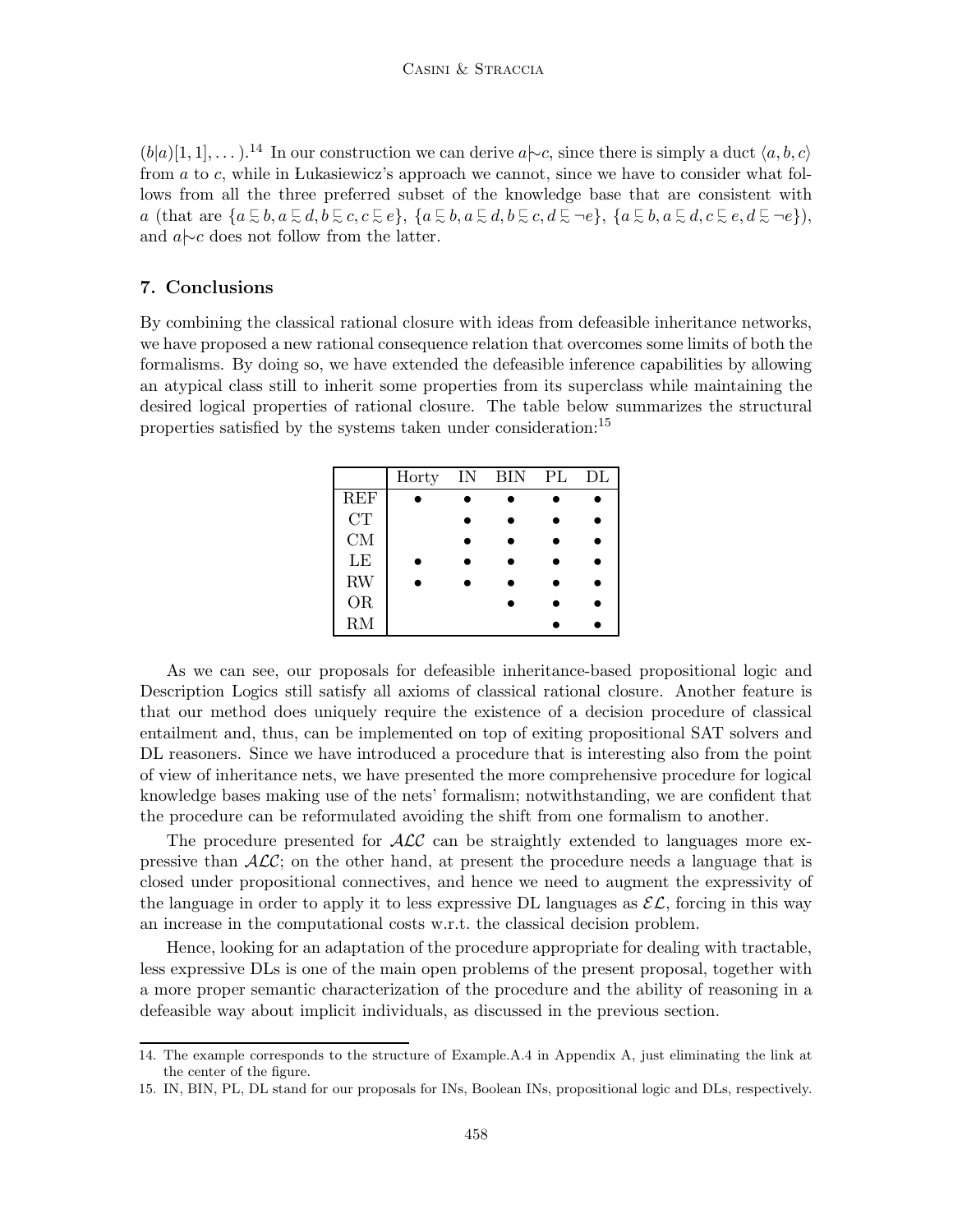# Appendix A. Examples

We are going to validate our decision procedures for inheritance nets against some significant examples proposed by Horty (1994) and Sandewall (2010). We shall use BINs, but, in order to simplify the graphical representation, we shall also use  $\Leftrightarrow$  as a macro, as explained in Section 3.2. As a side effect, we obtain an analogue behaviour for the propositional and DL cases too.

**Example A.1** (Horty, 1994, ex.  $\Gamma_{12}$ ). Consider the net in Figure 13. Horty claims that the desirable conclusion should be a $\sim p$ , since "In the environment of mixed nets [...] certain kinds of compound defeasible paths can legitimately be thought to carry immediate information - namely, those paths consisting of a single defeasible link followed by a strict end segment, of any length" (Horty, 1994, p. 143). That corresponds to the condition of  $(RW)$ , that, as we have seen in Section 3.1.2, our procedure satisfies.



Figure 13: Example A.1

Indeed, we translate the net into the KB  $\mathcal{K} = \langle \Phi, \Delta \rangle$ , with  $\Phi = \{a \supset s, s \supset t, r \supset p\}$ and  $\Delta = \{s \supset r, t \supset \neg p\}$ . We have  $\Delta_{a,p} = \Delta$ ,  $\Delta_{a,p} \models_{\Phi} \neg s$ , and  $\Delta_{a,p} \models_{\Phi} \neg a$ . So the only implication in  $\Delta_{a,p}$  with ranking grater than 0 is s  $\supset r$ , and, since s  $\supset r \vDash_{\Phi} a \supset p$ , we have  $a \sim_{\mathcal{K}} p$ .

**Example A.2** (Horty, 1994, ex.  $\Gamma_{18}$ ). Consider the net in Figure 14. In this example Horty claims that we should not prefer the negative path  $\langle a, p, s \rangle$  over the positive path  $\langle a, r, s \rangle$ , since the negative link  $a \nrightarrow q$  nullifies the path from p to r. Our procedure satisfies such a claim.



Figure 14: Example A.2

Indeed, we translate the net into the KB  $\mathcal{K} = \langle \Phi, \Delta \rangle$ , with  $\Phi = \emptyset$  and  $\Delta = \{a \supset p, a \supset q \in \mathcal{K}\}$  $r, p \supset q, q \supset r, r \supset s, a \supset \neg q, p \supset \neg s$ . We have  $\Delta_{a,s} = \Delta, \Delta_{a,s} \models \neg p, \text{ and } \Delta_{a,p} \models \neg a$ .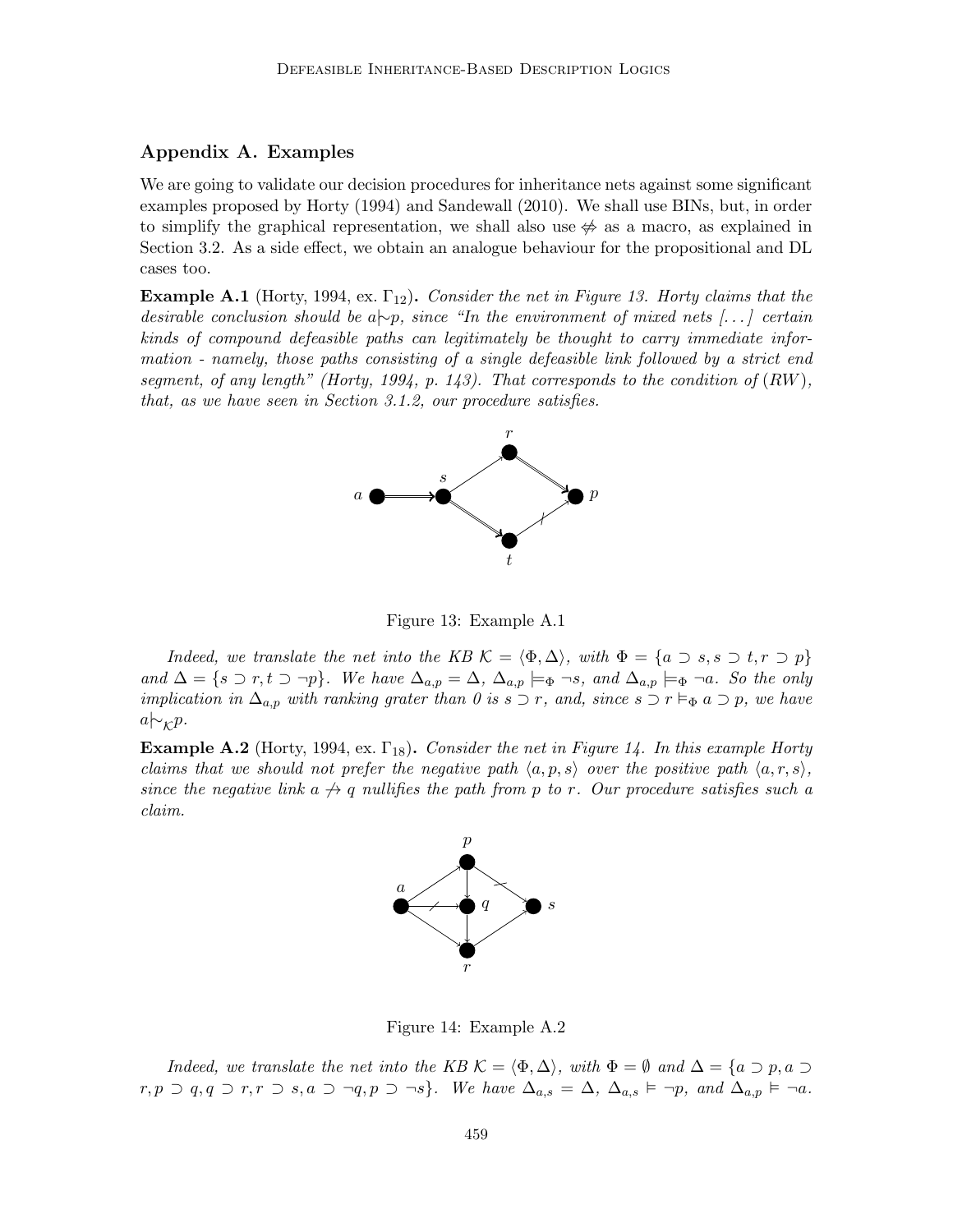Therefore, we have  $\mathcal{E}_1 = \{a \supset p, a \supset r, a \supset \neg q, p \supset q, p \supset \neg s\}$ . Now,  $\mathcal{E}_1 \models \neg a$ , and a is the only node of rank 2, with  $\mathcal{E}_2 = \{a \supset p, a \supset r, a \supset \neg q\}$ . So we conclude neither a $\sim s$  nor  $a$   $\sim \neg s$ .

**Example A.3** (Sandewall, 2010, ex. B.1, Double Diamond). Consider the net  $\mathcal{N} = \{S, \mathcal{U}\}\$ defined as (see Figure 15)

$$
S = \{s \Leftrightarrow \overline{s}, r \Leftrightarrow \overline{r}\}
$$
  

$$
U = \{a \rightarrow t, a \rightarrow p, t \rightarrow s, p \rightarrow \overline{s}, s \rightarrow r, p \rightarrow q, q \rightarrow \overline{r}\}
$$



Figure 15: Double diamond.

The net N is translated in the knowledge base  $\mathcal{K} = {\Phi, \Delta}$  with  $\Phi = {\emptyset}$  and  $\Delta = {\{a \Delta\}}$  $t, a \supset p, t \supset s, p \supset \neg s, s \supset r, p \supset q, q \supset \neg r$ .

Using our method, from this net we derive neither  $a \rightarrow r$ , nor  $a \rightarrow r$ , as it should be. However, we can derive a $\vdash q$ , which is a desirable result that is not derivable with Sandewall's approach.

**Example A.4** (Sandewall, 2010, ex. B.2, Simonet's Scenario). Consider the net  $\mathcal{N} = \{S, \mathcal{U}\}\$ defined as (Figure 16)





Figure 16: Simonet's scenario.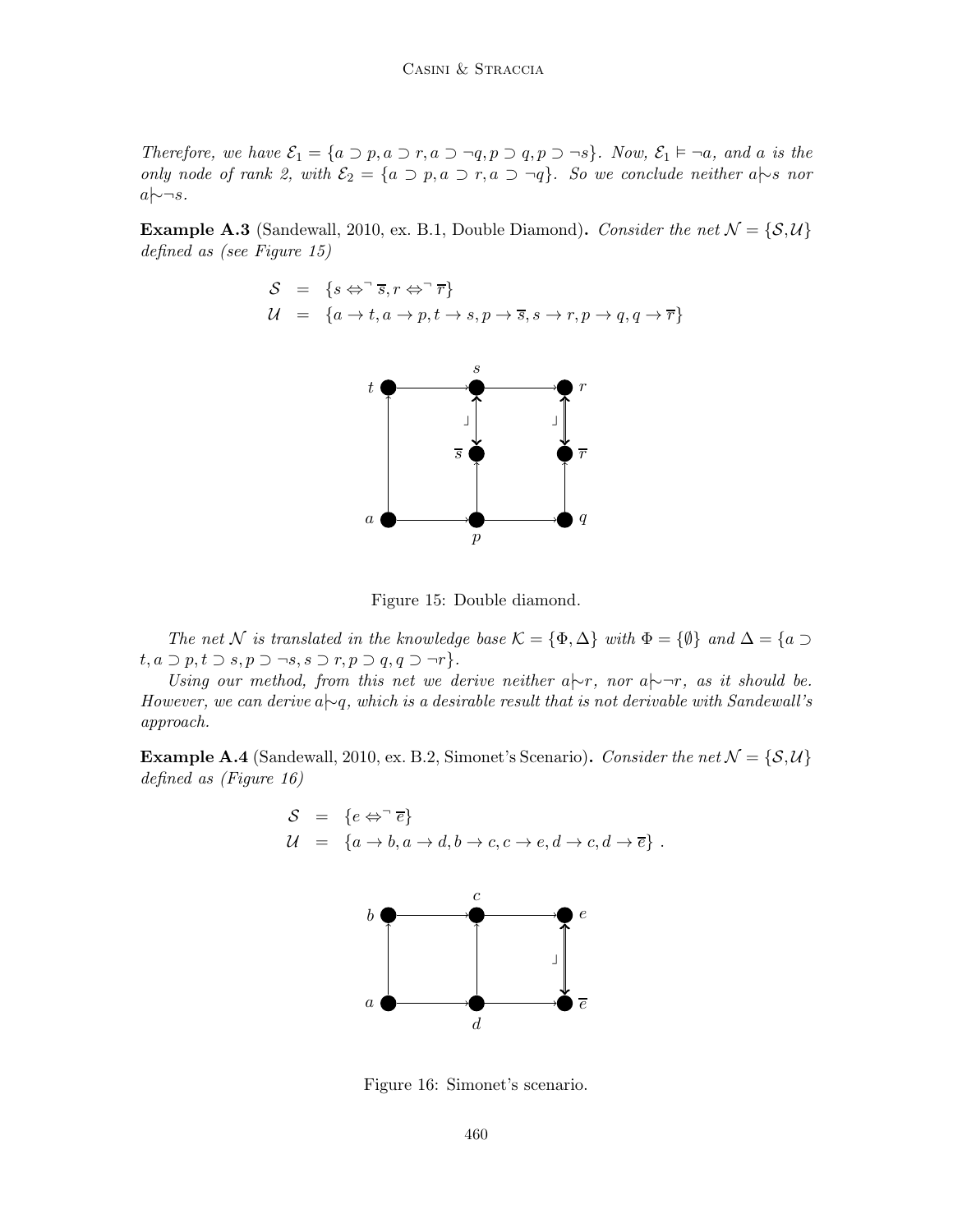The net N is translated in the knowledge base  $\mathcal{K} = {\Phi, \Delta}$  with  $\Phi = {\emptyset}$  and  $\Delta = {\emptyset}$  $b, a \supset d, b \supset c, c \supset e, d \supset c, d \supset \neg e$ .

Using our method, from this net we derive a $\sim$ −e, as it should be, while Sandewall cannot derive it. Moreover, he derives neither a|∼c nor b|∼e.

Example A.5 (Sandewall, 2010, ex. B.3, On-Path vs. Off-Path Preemption). Consider the net  $\mathcal{N} = \{S, \mathcal{U}\}\$  defined as (see Figure 17)

$$
S = \{wa \nleftrightarrow ga\}
$$
  

$$
U = \{c \rightarrow re, c \rightarrow ce, re \rightarrow e, ce \rightarrow e, e \rightarrow ga, re \rightarrow wa\}.
$$



Figure 17: On-Path vs Off-Path.

The net N is translated in the knowledge base  $\mathcal{K} = {\Phi, \Delta}$  with  $\Phi = \{wa \supset \neg ga\}$  and  $\Delta = \{c \supset re, c \supset ce, re \supset e, ce \supset ee, re \supset ga, re \supset wa\}.$ 

The connection  $c \to w\bar{a}$  is valid only if we use a form of off-path preemption, while with on-path preemptions it is not derivable. In our setting, we derive c|∼wa: even if we cannot consider our method a form of preemption (at least explicitly), as said in Section 3.1.5 our method gives back results that are analogous to those of off-path preemption.

The following examples use also conjunctions, so we are going to use BINs.

**Example A.6** (Sandewall, 2010, ex. B.4, Juvenile Offender). The original "Juvenile offender" example is represented by the following net (see Figure 18)  $\mathcal{N} = \{S, \mathcal{U}\}\text{, with }$ 

$$
S = \{b \Rightarrow g, b \Rightarrow m, p \Leftrightarrow^{\neg} \overline{p}, m, g \Leftrightarrow^{\wedge} m \otimes g\}
$$
  

$$
U = \{g \rightarrow p, m \rightarrow \overline{p}\},
$$

where p is read as 'to be punished', q as 'quilty', m as 'is minor', b is 'Billy'. We want to express that m has the priority on g, and so that  $b \rightarrow \sqrt{w}$ . Since in our nets it is possible to express conjunctions, we can solve the problem adding the link  $m \otimes g \to \overline{p}$  and  $m, g \Leftrightarrow^{\wedge} m \otimes g.$ 

The net is translated in the knowledge base  $\mathcal{K} = {\Phi, \Delta}$  with  $\Phi = {\phi \supset q, b \supset m}$  and  $\Delta = \{q \supset p, m \supset \neg p, m \wedge q \supset \neg p\}.$  From this knowledge base we derive b $\sim \neg p$ , as expected.

Example A.7 (Sandewall, 2010, ex. B.5, Campus Residence Scenario). As in example A.6, in the "Campus residence" example there is the necessity to include priorities. We can solve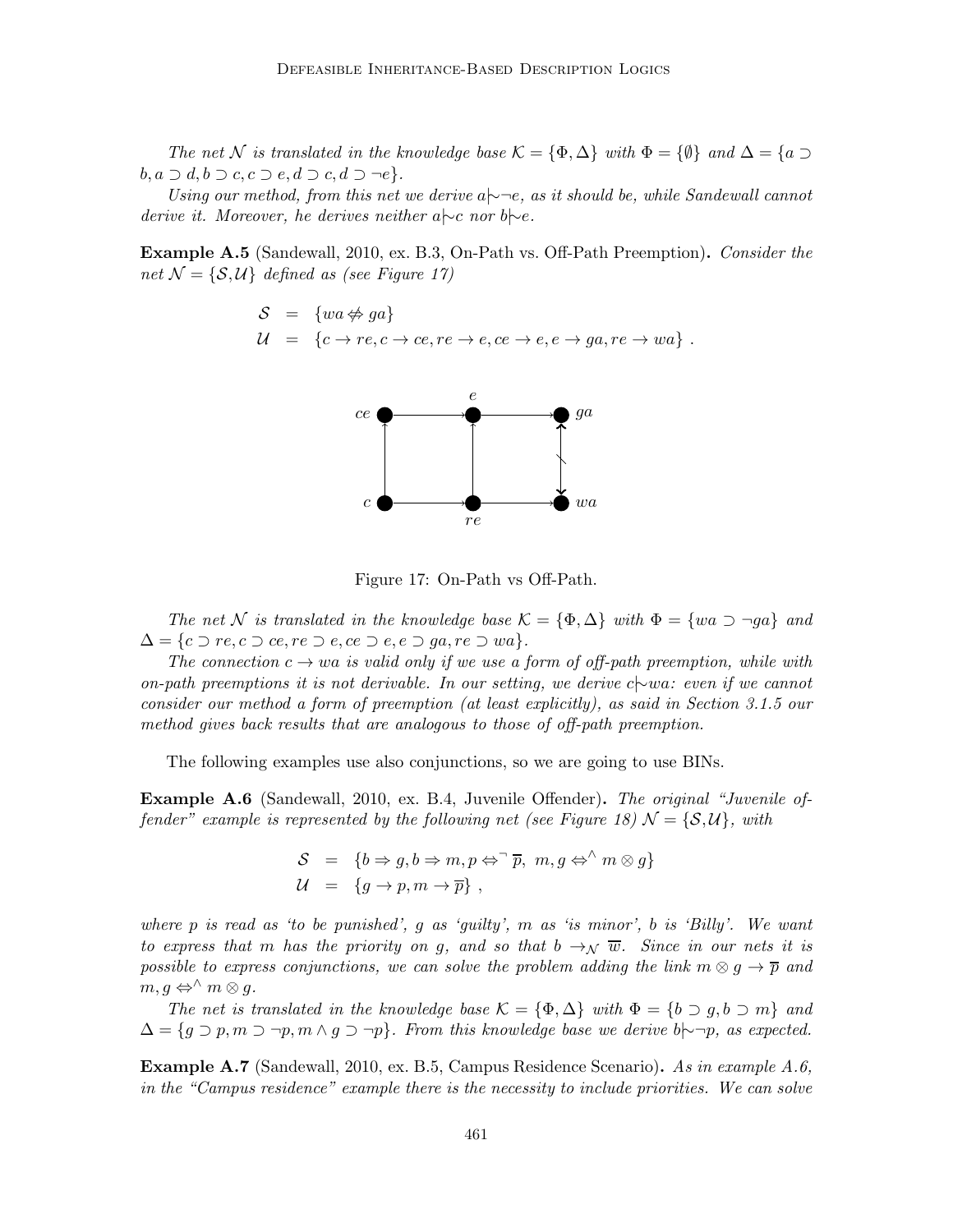

Figure 18: Juvenile offender.

the problem by inserting conjunctions. Indeed, the net  $\mathcal{N} = \{S, \mathcal{U}\}\$ is composed by (see Figure 19)

$$
S = \{t \Rightarrow ma, t \Rightarrow e, t \Rightarrow m, w \notin n, ma, e \Leftrightarrow^{\wedge} ma \otimes e\}
$$
  

$$
U = \{ma \otimes e \rightarrow w, m \rightarrow n\},
$$

where ma is read as 'is married', e as 'employed', w as 'lives in west apartments', m as 'male', n as 'lives in northern apartments', t is 'Tom'. We want to express that  $ma \otimes e$  has the priority on m, and so that  $t \to w$  results valid. to do so, we add the links  $m \otimes m \otimes e \to w$ , and m, ma  $\otimes e \Leftrightarrow^{\wedge} m \otimes ma \otimes e$ .



Figure 19: Campus residence scenario.

The net is translated in the knowledge base  $\mathcal{K} = {\Phi, \Delta}$  with  $\Phi = {\mathcal{U} \supset m\mathfrak{a}, \mathfrak{t} \supset e, \mathfrak{t} \supset \mathfrak{c}}$  $m, w \supset \neg n$  and  $\Delta = \{ma \wedge e \supset w, m \supset n, m \wedge ma \wedge e \supset w\}$ . From this knowledge base we derive t|∼w, as expected.

We treat the last example as a propositional problem. Just to have a simpler net from the graphical point of view we do not put the negation nodes that are useless for the resolution, and we use a three-place conjunction link, just as a macro for the construction of the conjunction of three nodes.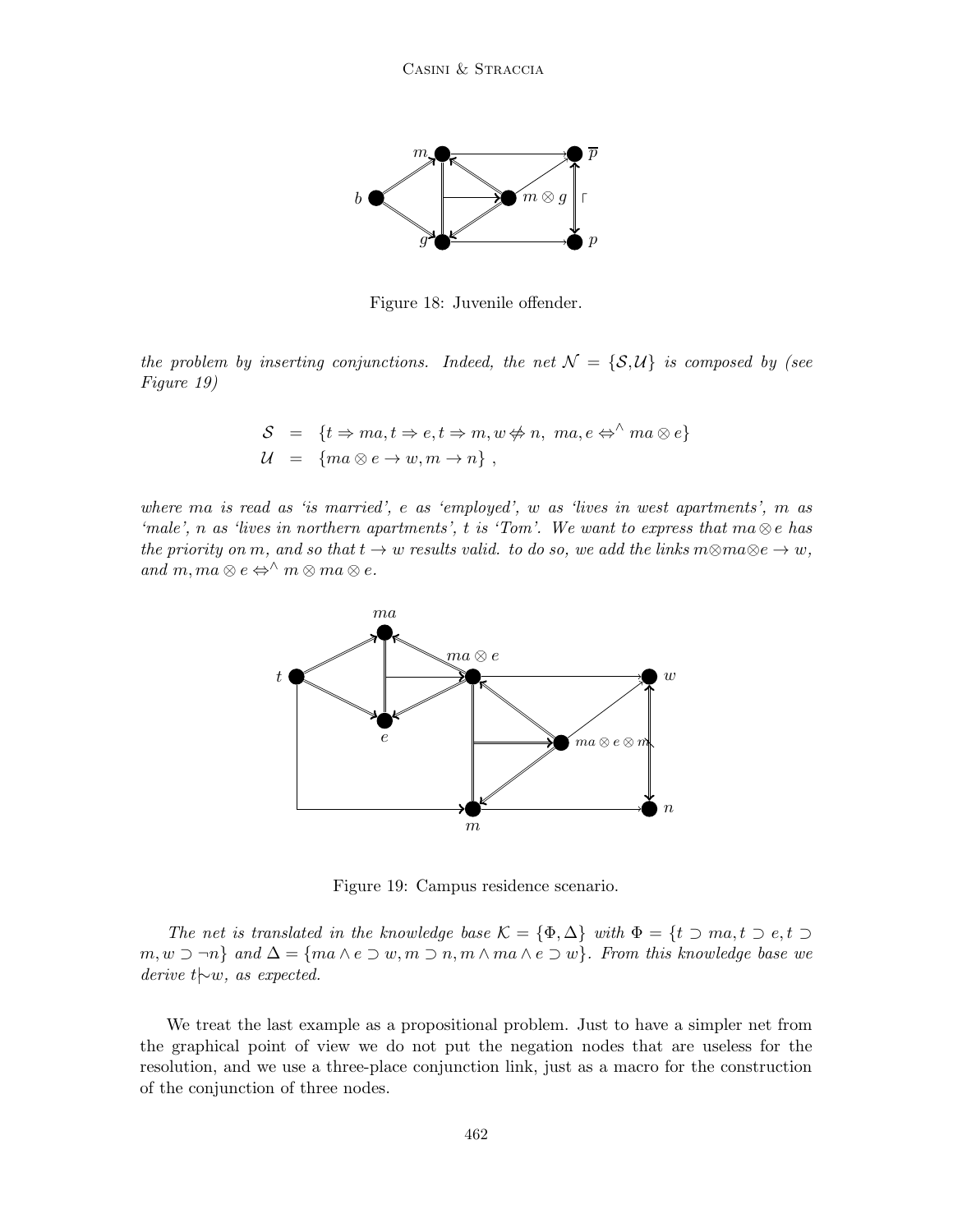Example A.8 (Sandewall, 2010, ex. B.6, Good Math Student Scenario). The knowledge base  $\mathcal{K} = \{ \mathcal{T}, \mathcal{D} \}$  is composed by (see Figure 20)

> $\mathcal{T} = \{t \vdash gs, t \vdash fm, t \vdash mb, aa \vdash \neg ag\}$  $\mathcal{D} = \{mb\} \sim q, fm \wedge aq \sim mm, mm \wedge mb \wedge qs \sim aa, fm \sim pm \}$ ,



Figure 20: Good math student.

Sandewall identifies the following candidates for valid conclusions:

t|∼ag t|∼aa t|∼fm ∧ ag t $\downarrow \sim$ mm t $\downarrow \sim$ mm ∧ mb  $t$  $\sim$ mm ∧ mb ∧ gs t $\downarrow \sim$ pm.

We cannot conclude any of the conditionals above. The point is that the net is highly interconnected, especially by strict links, so that all the nodes have ranking 0, except for t and  $mm \otimes mb \otimes gs$  that have ranking 1. Therefore, any of the conclusions above, with t as premise, cannot be obtained.

# Appendix B. Proofs

**Proposition 3.1.** Consider a net  $\mathcal{N} = \langle \mathcal{S}, \emptyset \rangle$  and translate it into a set of propositional implications Φ. The following properties hold:

- 1. If N is a consistent net, there is a valid strict positive (resp., negative) path  $\langle p, \sigma, q \rangle$ from p to q, that is  $\mathcal{N} \rightsquigarrow p \Rightarrow q$  (resp.,  $\mathcal{N} \rightsquigarrow p \Leftrightarrow q$ ), iff  $\Phi \models p \supset q$  (resp.,  $\Phi \models p \supset \neg q$ ).
- 2. N is inconsistent iff  $\Phi \models \neg p$  for some  $p \in \mathfrak{A}_{\Phi}$ .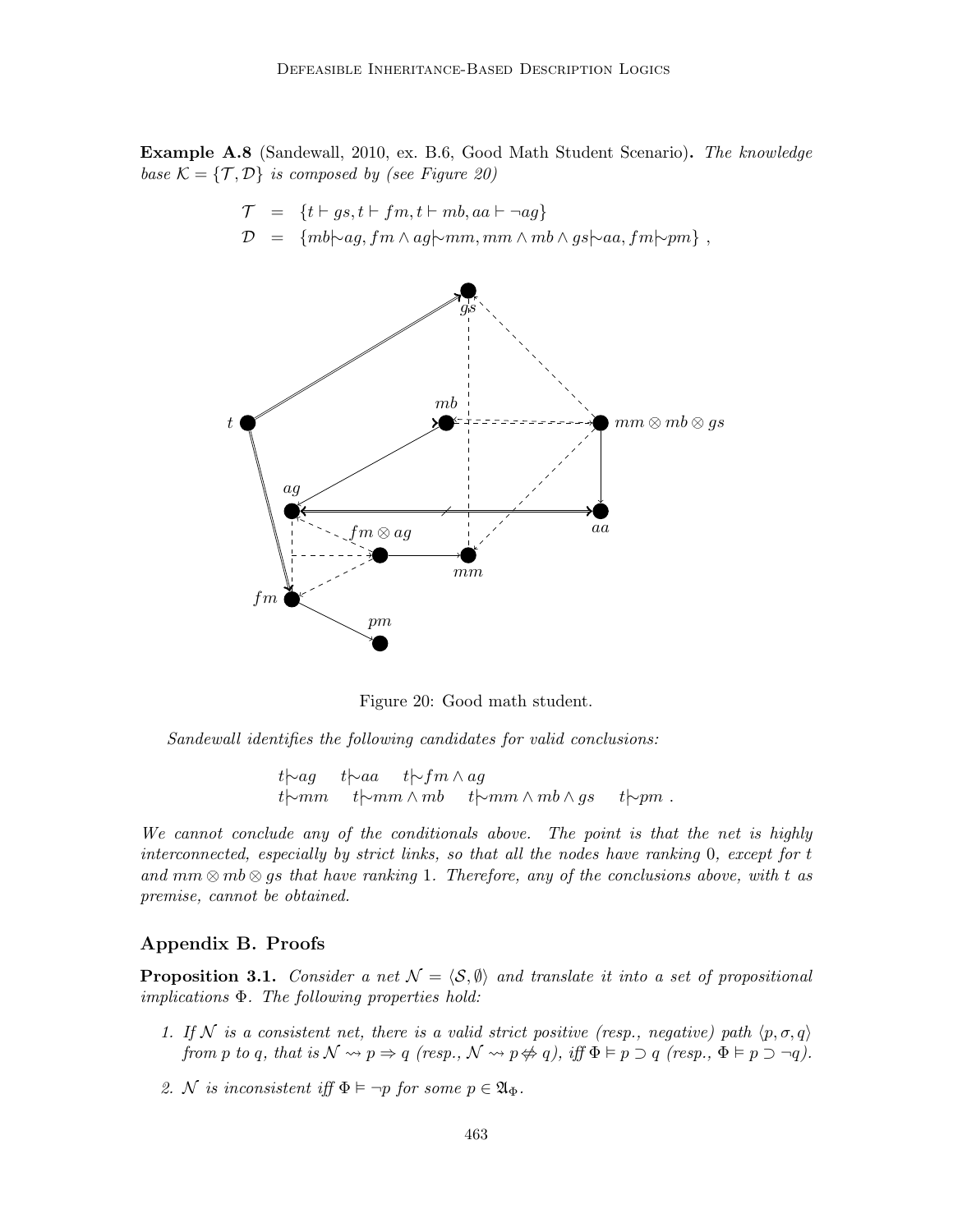3. Deciding strict consequence can be done in polynomial time.

Proof. First, it is easy to prove by induction on the length of the paths that, if there is a positive (resp., negative) path in S from p to q, then  $\Phi \models p \supset q$  (resp.,  $\Phi \models p \supset \neg q$ ). Hence we have:

1a) If N is a consistent net and there is a valid strict positive (negative) path  $\pi(p,\sigma,q)$ from p to q, then  $\Phi \models p \supset q$   $(\Phi \models p \supset \neg q)$ .

Moreover, if N is inconsistent, then we can conclude, for some  $p, q$  in it,  $p \Rightarrow q$  and  $p \not\leftrightarrow q$ , and so we have  $\Phi \models p \supset q$  and  $\Phi \models p \supset \neg q$ , that is,  $\Phi \models \neg p$ . So we have one half of the second statement.

2a) If  $\Phi \not\models \neg p$  for every  $p \in \mathfrak{A}_{\ell}$ , then  $\mathcal N$  is consistent.

Now we move to show the other halves of the statements.

1b) If N is a consistent net and  $\Phi \models p \supset q$  (resp.,  $\Phi \models p \supset \neg q$ ), then there is a valid strict positive (resp., negative) path  $\pi(p, \sigma, q)$  from p to q.

In order to model the classical consequence relation  $\vDash$ , we use the propositional resolution method. We use the symbol  $\vdash_R$  to indicate the inferences in the resolution method.

Every element of  $\Phi$  has the forms  $p \supset q$  or  $p \supset \neg q$ . Such implications correspond, in the clause form, respectively to the clauses (*i.e.*, sets of literals)  $\{\neg p, q\}$  and  $\{\neg p, \neg q\}$ . Call  $\overline{\Phi}$  the set of the clauses corresponding to  $\Phi$ . For example, if we assume that  $\overline{\Phi} \vdash_R \{\neg p, q\}$  (that is,  $\Phi \vDash p \supset q$ ), we have that the set of clauses  $\overline{\Phi}$ ,  $\{p\}$ ,  $\{\neg q\}$  resolves into the empty set (that is,  $\Phi, \neg(p \supset q) \models \bot$ ).

- 1. Positive case  $(\mathcal{N} \rightsquigarrow p \Rightarrow q)$ : Assume  $\Phi \models p \supset q$  for some  $p, q \in P_{\mathcal{N}}$ . In order to apply the refutational approach,  $p \supset q$  has to be negated, and, since  $\neg (p \supset q)$ is equivalent to  $p \wedge \neg q$ , we introduce the clauses  $\{p\}, \{\neg q\}$ . So, in the resolution approach  $\Phi \models p \supset q$  is translated into  $\overline{\Phi}, \{p\}, \{\neg q\} \vdash_R \emptyset$ . We have also assumed that  $\overline{\Phi}$  is consistent, and hence we have that  $\overline{\Phi} \not\models_R \emptyset$ . Since the set  $\overline{\Phi}$  is composed only of pairs of literals (of form  $\{\neg p, q\}$  or  $\{\neg p, \neg q\}$ ), every reduction step between them gives back again a pair of literals (for example, from  $\{\neg p, q\}$  and  $\{\neg q, \neg r\}$ , we obtain  $\{\neg p, \neg r\}$ . Therefore, in order to obtain the empty set we need to use both  $\{p\}$  and  $\{\neg q\}$  in the refutation procedure. So, the clause  $\{\neg q\}$  must be eliminated using a clause containing  $q$ . Such a clause must necessarily have the form  $\{\neg r_i, q\}$  for some  $r_i$ , and we obtain a new clause  $\{\neg r_i\}$ . Again,  $\{\neg r_i\}$  can be eliminated only by a clause of form  $\{\neg r_i, r_i\}$ , obtaining a clause  $\{\neg r_i\}$ . Since the set  $\Phi$  is finite, such a procedure has to terminate, and it can only be done if we obtain a clause  $\{\neg p\}$ , that can be resolved by  $\{p\}$ . That is, there has to be in  $\Phi$  a clause  $\{\neg p, r_l\}$ , for some  $r_l$ , s.t.  $\{\neg r_l\}$  appears in the reduction procedure. Now, the clauses of  $\overline{\Phi}$  used in the reduction process correspond to a chain of links in the net  $S: p \Rightarrow r_l, \ldots, r_i \Rightarrow q$ , that define a valid path  $(p, \sigma, q)$  in S.
- 2. Negative case  $(\mathcal{N} \rightsquigarrow p \notin q)$ : assume  $\Phi \models p \supset \neg q$  for some  $p, q \in P_S$ .  $p \supset \neg q$  has to be negated and it is translated into the clauses  $\{p\}, \{q\}$ .  $\{q\}$  can be combined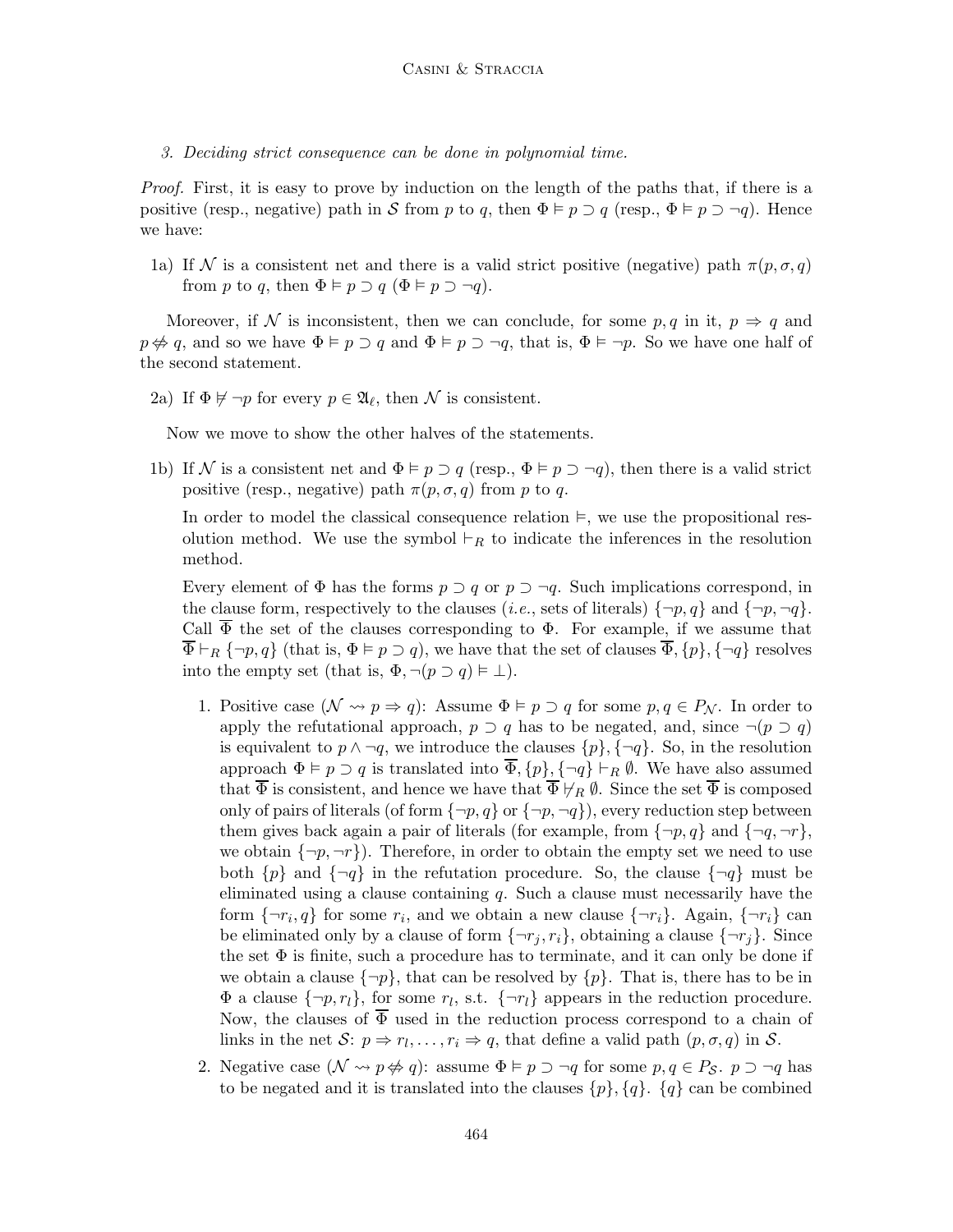with a clause of form  $\{\neg q, \neg r_i\}$  (that represents  $q \supset \neg r_i$ , that, in turn, represents a link  $q \notin r_i$ ) (case 1), or with a clause of form  $\{\neg q, r_i\}$  (*i.e.*,  $q \supset r_i$ , that, in turn, is  $q \Rightarrow r_i$ ) (case 2).

- Case 1. We obtain the clause  $\{\neg r_i\}$ , and the procedure is the same of the positive case. The clauses used in the reduction process correspond to a strict negative path of form:  $p \Rightarrow r_l, \ldots, r_j \Rightarrow r_i, r_i \not\Leftrightarrow q$ .
- Case 2. We obtain the clause  $\{r_i\}$ , and we would have combine it with a clause of form  $\{\neg r_i, \neg r_j\}$ , or of form  $\{\neg r_i, r_j\}$ . In the former case we move to case 1, ending with a strict negative path  $p \Rightarrow r_h, \ldots, r_l \Rightarrow r_j, r_j \nleftrightarrow r_i, r_i \Leftarrow q$ . In the latter case we have a new clause  $\{\neg r_j\}$ , and we are again in case 2; however, such a procedure has to terminate, and, in order to terminate, such a reduction procedure has at some point to move into the case 1. The clauses used in the reduction procedure correspond to a path of form  $p \Rightarrow$  $r_i, \ldots, r_j \Rightarrow r_k, r_k \not\Leftrightarrow r_l, r_l \Leftarrow r_m, \ldots, r_n \Leftarrow q$ , where the link  $\not\Leftrightarrow$  corresponds to the shift to the case 1.
- 2b) Automatically, we have also that if N is consistent, then  $\Phi \not\models \neg p$  for every  $p \in \mathfrak{A}_{\ell}$ . Otherwise, we would have  $\Phi \models p \supset q$  and  $\Phi \models p \supset \neg q$  for some nodes p and q, that would imply, by the procedure above, the inconsistency of  $\mathcal N$ .
- 3) About the third point, consider that strict links can be encoded as 2-CNF formulae, also called Krom formulae, and the propositional 2-SAT problem is in P.

**Proposition 3.2.** Consider a net N. For every connection p $\vdash_{\mathcal{N}} q$  (resp., p $\vdash_{\mathcal{N}} \neg q$ ) validated by our procedure, there is a corresponding positive (resp., negative) potential path from p to q in the net  $\mathcal N$ .

*Proof.* Define the set  $\widehat{\Delta}_{p,q}$ . Our procedure states that  $p|∼_{\mathcal{N}}q$  iff  $\widehat{\Delta}_{p,q} \cup \Phi \models p \supset q$  (and  $p\mid \negthinspace \sim_{\mathcal{N}} \neg q$  iff  $\Delta_{p,q} \cup \Phi \models p \supset \neg q$ . Following a procedure analogous to the one of the proof of proposition 3.1, we can show that the derivation of such implications is connected to the presence of positive (negative) potential paths in the net. 囗

Proposition 3.3.  $\rightsquigarrow'$  satisfies (REF), (CT) and (CM).

To prove this proposition we need first to prove the following lemma.

**Lemma B.1.** Consider a net  $\mathcal{N} = \langle \mathcal{S}, \mathcal{U} \rangle$  s.t.  $\mathcal{N} \leadsto p \star q \ (\star \in \{\to, \to\})$ . Call  $\Phi$  the set of material implications corresponding to the links in  $S$ , and  $\models_{\Phi}$  the consequence relation obtained adding to  $\models$  the formulae in  $\Phi$  as extra-axioms. Consider the net N' obtained adding the link  $p \star q$  in N. Then, for every pair of nodes r, s in N, we have that  $\hat{\Delta}_{r,s}^{N}$  and  $\hat{\Delta}_{r,s}^{\mathcal{N}'}$  are equivalent w.r.t.  $\vDash_{\Phi}$ .

*Proof.* The two nets contain the same nodes. Given two nodes  $r$  and  $s$ , we have two possible cases:  $p \star q \notin C_{r,s}^{\mathcal{N}'}$  or  $p \star q \in C_{r,s}^{\mathcal{N}'}$ . If  $p \star q \notin C_{r,s}^{\mathcal{N}'}$ , we have  $C_{r,s}^{\mathcal{N}'} = C_{r,s}^{\mathcal{N}'}$ , and consequently  $\hat{\Delta}_{r,s}^{\mathcal{N}} = \hat{\Delta}_{r,s}^{\mathcal{N}'}$ . If  $p \star q \in \mathcal{C}_{r,s}^{\mathcal{N}'}$ , we have that  $\mathcal{C}_{r,s}^{\mathcal{N}'} \subseteq \mathcal{C}_{r,s}^{\mathcal{N}'},$  and consequently  $\mathcal{C}_{p,q}^{\mathcal{N}} \subseteq \mathcal{C}_{r,s}^{\mathcal{N}},$  and the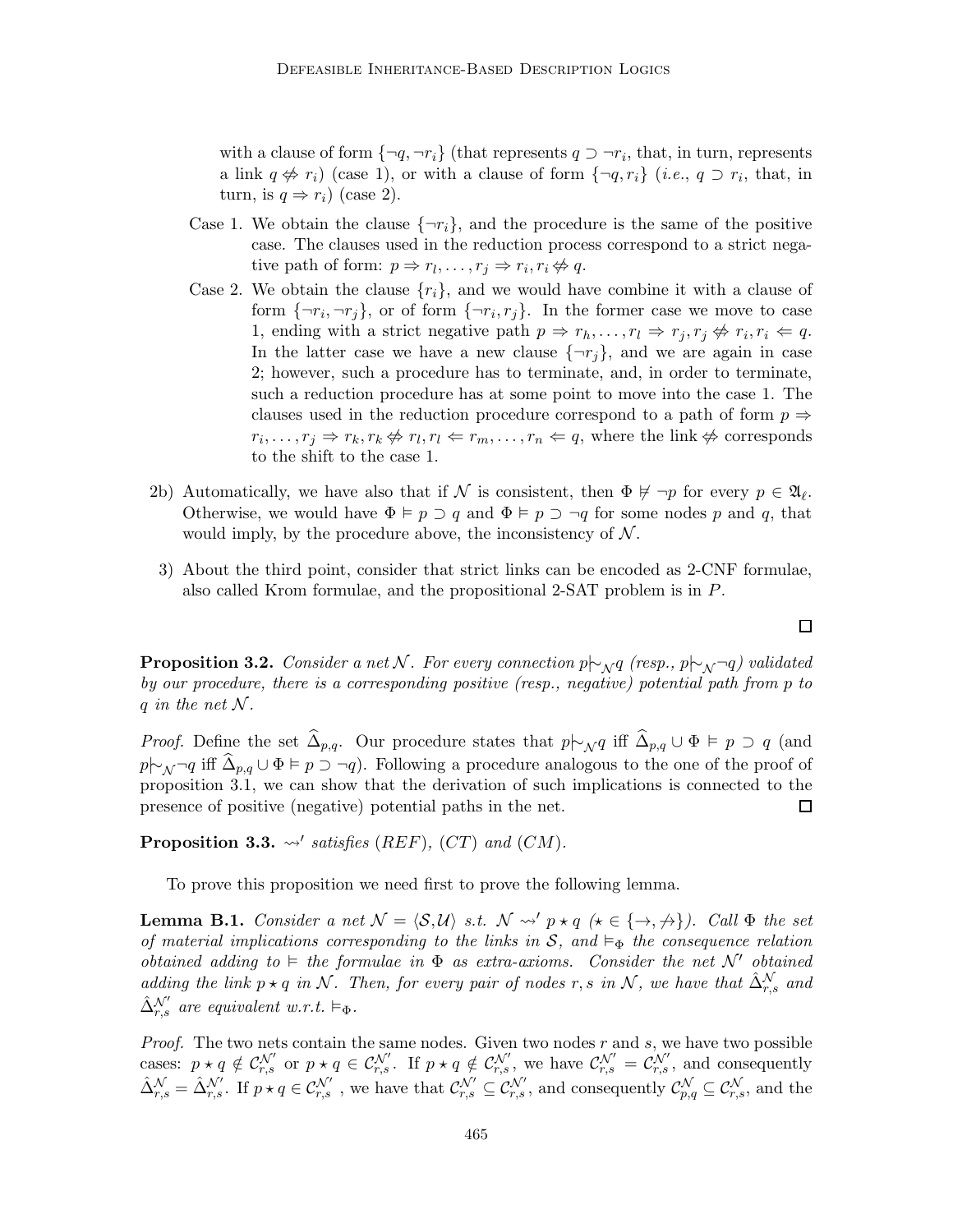correspondent sets of courses in the two nets  $(\mathcal{C}_{p,q}^{\mathcal{N}'}$  and  $\mathcal{C}_{p,q}^{\mathcal{N}}$  on one hand and  $\mathcal{C}_{r,s}^{\mathcal{N}'}$  and  $\mathcal{C}_{r,s}^{\mathcal{N}}$ on the other) contain exactly the same nodes and the same links, apart, possibly, from  $p \star q$ . That corresponds to saying that  $\Delta_{p,q}^{\mathcal{N}}$  and  $\Delta_{p,q}^{\mathcal{N}'}$  on one hand, and  $\Delta_{r,s}^{\mathcal{N}}$  and  $\Delta_{r,s}^{\mathcal{N}'}$  on the other contain exactly the same implications, apart, possibly, from  $p \supset l_q$  (where  $l_q \in \{q, \neg q\}$ ), and exactly the same set of antecedents.

Since  $\mathcal{N} \rightsquigarrow' p \star q$ , we have  $\hat{\Delta}_{p,q}^{\mathcal{N}} \vDash_{\Phi} p \supset l_q$ , and consequently  $\Delta_{p,q}^{\mathcal{N}} \vDash_{\Phi} p \supset l_q$ . So,  $\Delta_{p,q}^{\mathcal{N}}$ <br>and  $\Delta_{p,q}^{\mathcal{N}'}$  are  $\vDash_{\Phi}$ -equivalent, and then also  $\Delta_{r,s}^{\mathcal{N}}$  and  $\Delta_{r,s}^$ ranking, that is,  $\hat{\Delta}_{r,s}^{\mathcal{N}}$  and  $\hat{\Delta}_{r,s}^{\mathcal{N}'}$  are equivalent w.r.t.  $\vDash_{\Phi}$ .

Now we can prove Proposition 3.3.

*Proof.* The satisfaction of  $(REF)$  is trivial, since every direct link is trivially valid.

(CT): assume  $\mathcal{N} \rightsquigarrow' p \star q$  and  $\mathcal{N}, p \star q \rightsquigarrow' r * s$ . We call  $\mathcal{N}'$  the net obtained adding  $p \star q$ in  $\mathcal{N}$ .  $\mathcal{N}' \rightsquigarrow' r * s$  means that  $\mathcal{N}'_{r,s} \vDash_{\Phi} r \supset l_s$   $(l_s \in \{s, \neg s\})$ . By the lemma B.1 we have that  $\hat{\Delta}_{r,s}^{\mathcal{N}}$  and  $\hat{\Delta}_{r,s}^{\mathcal{N}'}$  are equivalent w.r.t.  $\vDash_{\Phi}$ , so we have also  $\hat{\Delta}_{r,s}^{\mathcal{N}} \vDash_{\Phi} r \supset l_s$ , that is,  $\mathcal{N} \rightsquigarrow' r * s$ .  $(CM)$ : assume  $\mathcal{N} \rightsquigarrow' p \star q$  and  $\mathcal{N} \rightsquigarrow' r * s$ . We call  $\mathcal{N}'$  the net obtained adding  $p \star q$  in N.  $\mathcal{N} \rightsquigarrow' r * s$  means that  $\hat{\Delta}_{r,s}^{\mathcal{N}} \vDash_{\Phi} r \supset l_s$ . By the lemma B.1 we have that  $\hat{\Delta}_{r,s}^{\mathcal{N}}$  and  $\hat{\Delta}_{r,s}^{\mathcal{N}'}$ are equivalent w.r.t.  $\vDash_{\Phi}$ , so we have also  $\hat{\Delta}_{r,s}^{\mathcal{N}'} \vDash_{\Phi} r \supset l_s$ , that is,  $\mathcal{N}, p \star q \leadsto' r * s$ .

Proposition 3.5.  $\rightsquigarrow$ ' satisfies (LE), (RW), and (Sup).

Proof. The proofs are immediate, considering our procedure and the fact that the implications corresponding to strict links are always present in each decision procedure. 口

**Proposition 3.6** A net N is consistent iff we do not have a node p with  $\mathfrak{r}(p) = \infty$ , that is, we do not conclude both  $\mathcal{N} \rightsquigarrow' p \rightarrow q$  and  $\mathcal{N} \rightsquigarrow' p \not\rightarrow q$  for any pair p, q. It is proved combining the following two lemmas.

**Lemma B.2.** Given a net N, and two nodes p and q in it, we can conclude both  $p \vdash_N q$ and  $p\sim_{\mathcal{N}}\neg q$  iff  $\mathfrak{r}(p)=\infty$ .

Proof. From left to right. It is immediate from the definition of the ranking procedure: if  $\mathfrak{r}(p) \neq \infty$ , then the set of implications with at least the same ranking as p do not imply  $\neg p$ , and so they cannot imply both  $p \supset q$  and  $p \supset \neg q$  for any q.

From right to left. If  $\mathfrak{r}(p) = \infty$ , we have a set  $\mathcal{E}_{\infty}$  <sup>16</sup> of implications (with p between their antecedents) such that  $\mathcal{E}_{\infty} \models_{\Phi} \neg p$ . That implies  $\mathcal{E}_{\infty} \models_{\Phi} p \supset q$  and  $\mathcal{E}_{\infty} \models_{\Phi} p \supset \neg q$  for whichever q, that is,  $p \nightharpoonup_{\mathcal{N}} q$  and  $p \nightharpoonup_{\mathcal{N}} q$ .  $\Box$ 

**Lemma B.3.** Every node with ranking  $\infty$  in a set of courses C has the same ranking value in every set of courses extending C.

*Proof.* It is immediate from the monotony of the consequence relations  $\models_{\Phi_{\mathcal{N}}}$ .

 $\Box$ 

 $\Box$ 

<sup>16.</sup>  $\mathcal{E}_{\infty}$  is the set of ∞-ranked defaults.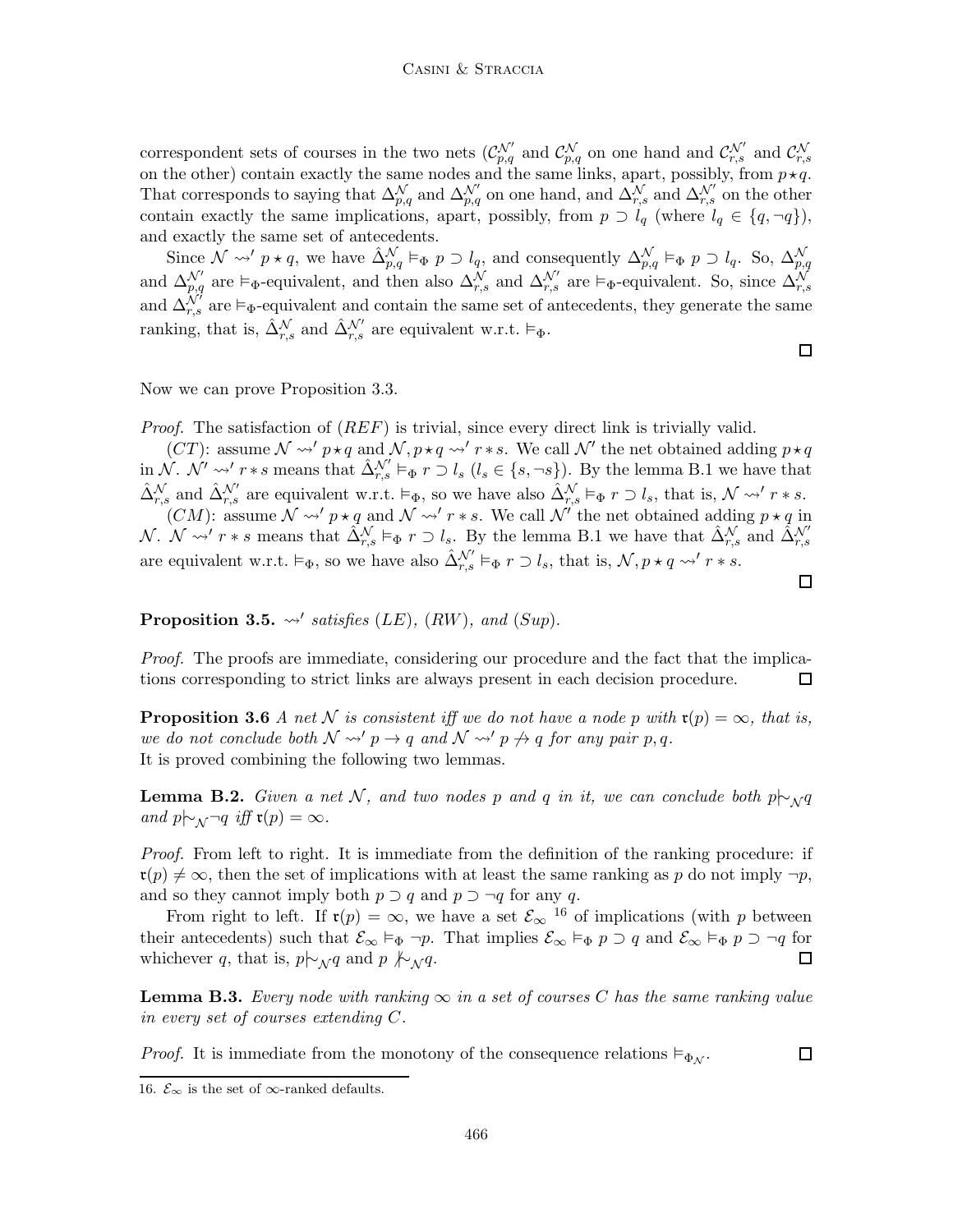From these lemmas we conclude that if a node  $p$  has infinite ranking in a net, then the net is inconsistent (p $\sim_{\mathcal{N}} q$  and p $\sim_{\mathcal{N}} \neg q$  for some p and q), and, conversely, if a net is inconsistent, then there is a node  $p$  with infinite ranking.

**Proposition 3.9**  $\rightsquigarrow$ <sub>BIN</sub> satisfies (REF), (CM), and (CT).

Proof. The proof retraces the one for proposition 3.3.

**Proposition 3.10**  $\rightsquigarrow$ <sub>BIN</sub> satisfies (LE), (RW), and (Sup).

Proof. The proof retraces the one for proposition 3.5.

**Proposition 3.11**  $\rightsquigarrow_{\text{BIN}}$  satisfies (OR) and (AND).

*Proof.* (*OR*): we have  $\mathcal{N} \rightarrow$ BIN  $p \star t$  and  $\mathcal{N} \rightarrow$ BIN  $q \star t$ , and we have  $p, q \Leftrightarrow^{\vee} s \in \mathcal{S}$ . Assume  $\star = \rightarrow$ . The case with  $\star = \rightarrow$  is analogous.

We have  $\mathcal{N} \rightarrow_{\mathsf{BIN}} p \rightarrow t$  and  $\mathcal{N} \rightarrow_{\mathsf{BIN}} q \rightarrow t$ , that is,  $\hat{\Delta}_{p,t} \models_{\Phi} p \supset t$  and  $\hat{\Delta}_{q,t} \models_{\Phi} q \supset t$ . Since  $\mathcal{N} \rightarrow$  BIN  $p \rightarrow t$  and  $\mathcal{N} \rightarrow$  BIN  $q \rightarrow t$ , by proposition 3.2 we have at least a duct between p and t and one between q and t. So, since  $p, q \Leftrightarrow^{\vee} s$ , there is a duct from s to t. Moreover, since there is at least a duct between s and t and  $p \Rightarrow s$  and  $q \Rightarrow s$ , every duct connecting s to t allows for a duct connecting p to t and q to t. Hence,  $\Delta_{s,t} \subseteq \Delta_{p,t}$  and  $\Delta_{s,t} \subseteq \Delta_{q,t}$ holds.

On the other hand, we have that, since  $p, q \Leftrightarrow^{\vee} s$ , s is connected to t by all the connections moving from p and from q. So, we have that  $\Delta_{p,t} \subseteq \Delta_{s,t}$  and  $\Delta_{q,t} \subseteq \Delta_{s,t}$ . Hence,  $\Delta_{p,t} = \Delta_{q,t} = \Delta_{s,t}$  holds and the ranking functions  $\mathfrak{r}_{s,t}$ ,  $\mathfrak{r}_{p,t}$ , and  $\mathfrak{r}_{q,t}$  are the same as they work with the same sets of material implications.

At the propositional level, we have that  $\vDash_{\Phi} s \equiv (p \lor q)$  and either  $\mathfrak{r}_{s,t}(p) \leq \mathfrak{r}_{s,t}(q)$  or  $\mathfrak{r}_{s,t}(q) \leq \mathfrak{r}_{s,t}(p)$ . Assume the former (the same reasoning applies in the other case). If  $\mathfrak{r}_{s,t}(p) \leq \mathfrak{r}_{s,t}(q)$  we have that  $\hat{\Delta}_{q,t} \subseteq \hat{\Delta}_{p,t}$ . Moreover, the least set in the exceptionality order negating  $p$  does negate also  $q$ , and so is the least set in the exceptionality order negating t, that is,  $\mathfrak{r}_{s,t}(t) = \mathfrak{r}_{s,t}(p)$ , and  $\hat{\Delta}_{p,t} = \hat{\Delta}_{s,t}$ . So,  $\hat{\Delta}_{s,t} \models_{\Phi} p \supset t$ , and, since  $\hat{\Delta}_{q,t} \subseteq \hat{\Delta}_{p,t}$ , we have also  $\hat{\Delta}_{s,t} \models_{\Phi} q \supset t$ ; hence by classical reasoning we obtain  $\hat{\Delta}_{s,t} \models_{\Phi} (p \vee q) \supset t$ , *i.e.*,  $\hat{\Delta}_{s,t} \vDash_{\Phi} s \supset t$ . Eventually,  $\mathcal{N} \rightsquigarrow_{\text{BIN}} s \rightarrow t$ .

 $(AND)$ : we have  $\mathcal N \rightarrow_{\bf BIN} p \rightarrow q$  and  $\mathcal N \rightarrow_{\bf BIN} p \rightarrow s$ , and we have  $s, q \Leftrightarrow^{\wedge} t \in \mathcal S$ . Every duct connecting p to q and p to s are part of a duct connecting p to t by the addiction of s, q  $\Leftrightarrow$  t, while every duct connecting p to t is part of a duct connecting p to q (resp., p to s) by the addiction of  $t \Rightarrow q$  (resp.,  $t \Rightarrow s$ ). So,  $\Delta_{p,q} = \Delta_{p,s} = \Delta_{p,t}$ , and we obtain  $\mathcal{N} \rightsquigarrow_{\text{RIN}} p \rightarrow t.$ □

**Proposition 3.12** A BIN N is consistent iff we do not have any node p with  $\mathfrak{r}(p) = \infty$ , that is, we cannot conclude both  $p \rightarrow q$  and  $p \not\rightarrow q$  for any pair p, q.

Proof. The proof is similar to the one for proposition 3.6.

 $\Box$ 

**Proposition 4.1.**  $\vdash_{\mathcal{K}}$  is a rational consequence relation containing K.

*Proof.*  $\vdash_{\mathcal{K}}$  has been obtained as the rational closure of  $\mathcal{K}'$ , so it is a rational consequence relation. Moreover,  $\mathbb{R}(\mathcal{K}')$  contains  $\mathcal{K}'$ , and, since  $\mathcal{K} \subseteq \mathcal{K}'$ , it contains  $\mathcal{K}$  too.  $\Box$ 

 $\Box$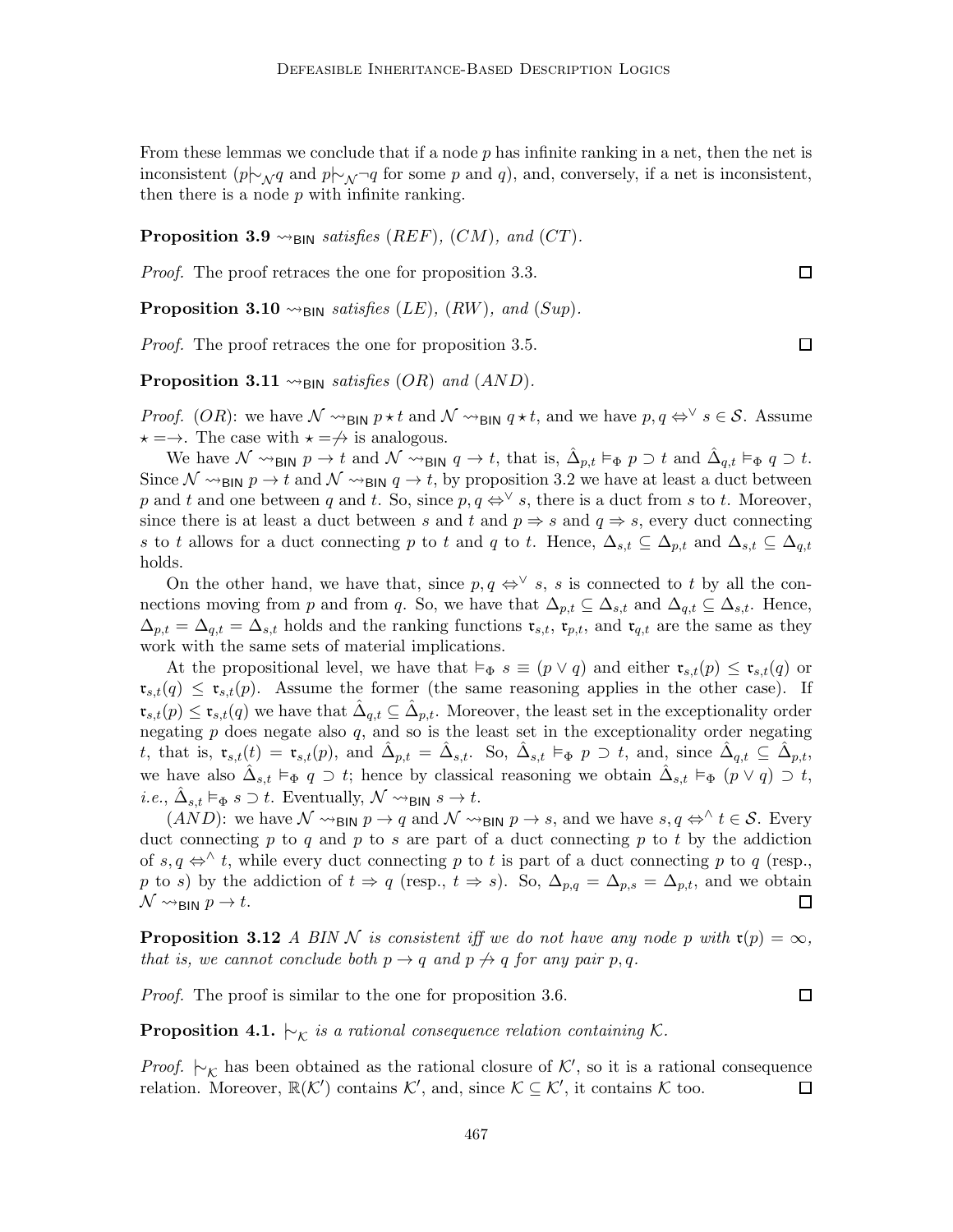**Proposition 4.2.** Given a conditional base K,  $\top \vdash_k \bot$  iff  $\top \vdash \bot \in \mathbb{R}(K)$ .

*Proof.* It is sufficient to prove that, given a conditional base  $\mathcal{K} = \langle \mathcal{T}, \mathcal{U} \rangle$ , and obtained its extension  $\mathcal{K}' = \langle \mathcal{T}, \mathcal{U}' \rangle$  (Steps 1-3), K is preferentially consistent iff the conditional base  $\mathcal{K}'$ is preferentially consistent too.

From right to left the proof is immediate, since  $\mathcal{K} \subseteq \mathcal{K}'$ . From left to right, if  $\mathcal K$  is consistent that means that  $\overline{\mathcal{T}} \cup \overline{\mathcal{D}} \not\vdash \bot$ . Given that every conditional added in K' corresponds to an implication that is classically derivable from a subset of  $\overline{\mathcal{T}} \cup \overline{\mathcal{D}}$ , we have that  $\overline{\mathcal{T}} \cup$  $\overline{\mathcal{D}'} \subseteq \mathbb{C}(\overline{\mathcal{T}} \cup \overline{\mathcal{D}})$  (where  $\mathbb C$  is the classical closure operation associated to  $\models$ ). So we have  $\mathbb{C}(\overline{\mathcal{T}} \cup \overline{\mathcal{D}'}) = \mathbb{C}(\overline{\mathcal{T}} \cup \overline{\mathcal{D}})$ . Then,  $\bot \notin \mathbb{C}(\Gamma_{\mathcal{K}'})$ , and  $\mathcal{K}'$  is a consistent knowledge base too.

**Proposition 5.1**  $\vdash_{\mathcal{K}}$  is a rational consequence relation containing K.

*Proof.* It is sufficient to show (1) that every inclusion axiom in  $\mathcal T$  and in  $\mathcal D$  is valid in  $\vdash_{\mathcal K}$ , and (2) that  $\vdash_{\mathcal{K}}$  satisfies the properties characterizing a rational consequence relation.

- (1) By construction, if  $C \subseteq D \in \mathcal{T}$ , then  $\top \subseteq C \supset D \in \tilde{\mathcal{T}}$  (that is, modulo logical equivalence,  $\mathcal{T} \subseteq \widetilde{\mathcal{T}}$ ). Assume  $C \rightarrow D \in \mathcal{D}$ . Then we have either  $\mathfrak{r}(C) = \mathfrak{r}(C \rightarrow D) = \infty$ , or  $\mathfrak{r}(C) = \mathfrak{r}(C|\sim D) = i$ , for some  $i < \infty$ . In the first case we have  $\top \sqsubseteq \neg C \in \widetilde{\mathcal{T}}$ , and so  $\models \{C\} \cup \Phi \sqsubseteq D$ , which implies  $C\rightarrow_{\mathcal{K}} D$ . In the second case, we have that  $\vdash \delta_i \sqsubseteq C \supset D$ , with  $\delta_i$  being the default-assumption associated to the premise C. Hence we have  $\models \{C\} \cup \Phi \cup \{\delta_i\} \sqsubseteq D$ , that is,  $C\vert \sim_{\mathcal{K}} D$ .
- (2) The consequence relation  $\vdash_{\mathcal{K}}$  satisfies the properties of a rational consequence relation. (REF) is obviously satisfied, as (LLE) is. For (RW), assume we have  $C\sim_{\mathcal{K}}D$ . That means that for the first C-consistent  $\delta_i$  in  $\Delta$ ,  $\models \{C\} \cup \widetilde{\Phi} \cup \{\delta_i\} \sqsubseteq D$ , that, given  $\vDash_{\widetilde{\Phi}} D \sqsubseteq E, \text{ implies } \vDash \{C\} \cup \widetilde{\Phi} \cup \{\delta_i\} \sqsubseteq E, \ i.e., \ C \big\vert \negthickspace\downarrow_{\mathcal{K}} E.$ 
	- $(CT)$   $C \sqcap D \vdash_{\mathcal{K}} E$  corresponds to  $\models \{C \sqcap D\} \cup \widetilde{\Phi} \cup \delta_i \sqsubseteq E$ , where  $\delta_i$  is the first  $C \sqcap$ D-consistent formula in  $\Delta$ . Analogously,  $C\sim_{\kappa}D$  means that for the first Cconsistent  $\delta_j$  in  $\Delta$ ,  $\models \{C\} \cup \widetilde{\Phi} \cup \{\delta_j\} \sqsubseteq D$ . Since  $\models C \sqcap D \sqsubseteq C$ , we have that  $j \leq i$ , that is,  $\dashv \delta_j \sqsubseteq \delta_i$ . Hence, we have that  $\dashv \{C \sqcap D\} \cup \mathcal{T} \cup \{\delta_j\} \sqsubseteq E$  and  $\mathcal{F}\in\{C\}\cup\widetilde{\Phi}\cup\{\delta_j\}\sqsubseteq D$ , and, since  $\vDash$  satisfies  $(CT)$ ,  $\vDash$   $\{C\}\cup\widetilde{\Phi}\cup\{\delta_j\}\sqsubseteq E$ , that is,  $C\left\sim_{\mathcal{K}}E$ .
	- $(CM) C \vdash_{\mathcal{K}} E$  means that for the first C-consistent  $\delta_i$  in  $\Delta$ ,  $\models \{C\} \cup \tilde{\Phi} \cup \{\delta_i\} \sqsubseteq E$ . Analogously,  $C\sim_{\mathcal{K}} D$  means that  $\models \{C\} \cup \widetilde{\Phi} \cup \{\delta_i\} \sqsubseteq D$  for the same  $\delta_i$ . Hence,  $\delta_i$ is consistent with  $C\Box D$ , and, by the monotony of  $\models$ , we have  $\models$   ${C\Box D}\cup \Phi \cup {\delta_i} \subseteq$ E, that is,  $C \sqcap D \sim_{\mathcal{K}} E$ .
	- (OR)  $C\sim_{\mathcal{K}} E$  means that for the first C-consistent  $\delta_i$  in  $\Delta$ ,  $\models \{C\} \cup \tilde{\Phi} \cup \{\delta_i\} \sqsubseteq E$ . Analogously,  $D\vert \sim_{\mathcal{K}} E$  means that  $\models \{D\} \cup \widetilde{\Phi} \cup \{\delta_j\} \sqsubseteq E$  for the first D-consistent δ<sub>j</sub> in Δ. We have three options:  $j = i$ ,  $j < i$  or  $i < j$ . In the first case, the default-assumption associated with  $C \sqcup D$  is  $\delta_i$ , and, since  $\models$  satisfies OR,  $\forall \in \{C \sqcup D\} \cup \mathcal{T} \cup \{\delta_i\} \sqsubseteq E$ , that is,  $C \sqcup D \vdash_{\mathcal{K}} E$ . If  $j < i$ , we have that  $\delta_j \models \delta_i$ , and that  $\delta_j$  is the first C $\Box D$ -consistent default in  $\Delta$ . Hence we have  $\models \{D\}\cup \Phi\cup \{\delta_j\}\sqsubseteq$ E, and, by monotonicity,  $\models \{C\} \cup \widetilde{\Phi} \cup \{\delta_i\} \sqsubseteq E$ . Since  $\models$  satisfies OR, we have  $\doteqdot \{C \sqcup D\} \cup \widetilde{\Phi} \cup \{\delta_i\} \sqsubseteq E$ , that is,  $C \sqcup D \vert \sim_k E$ .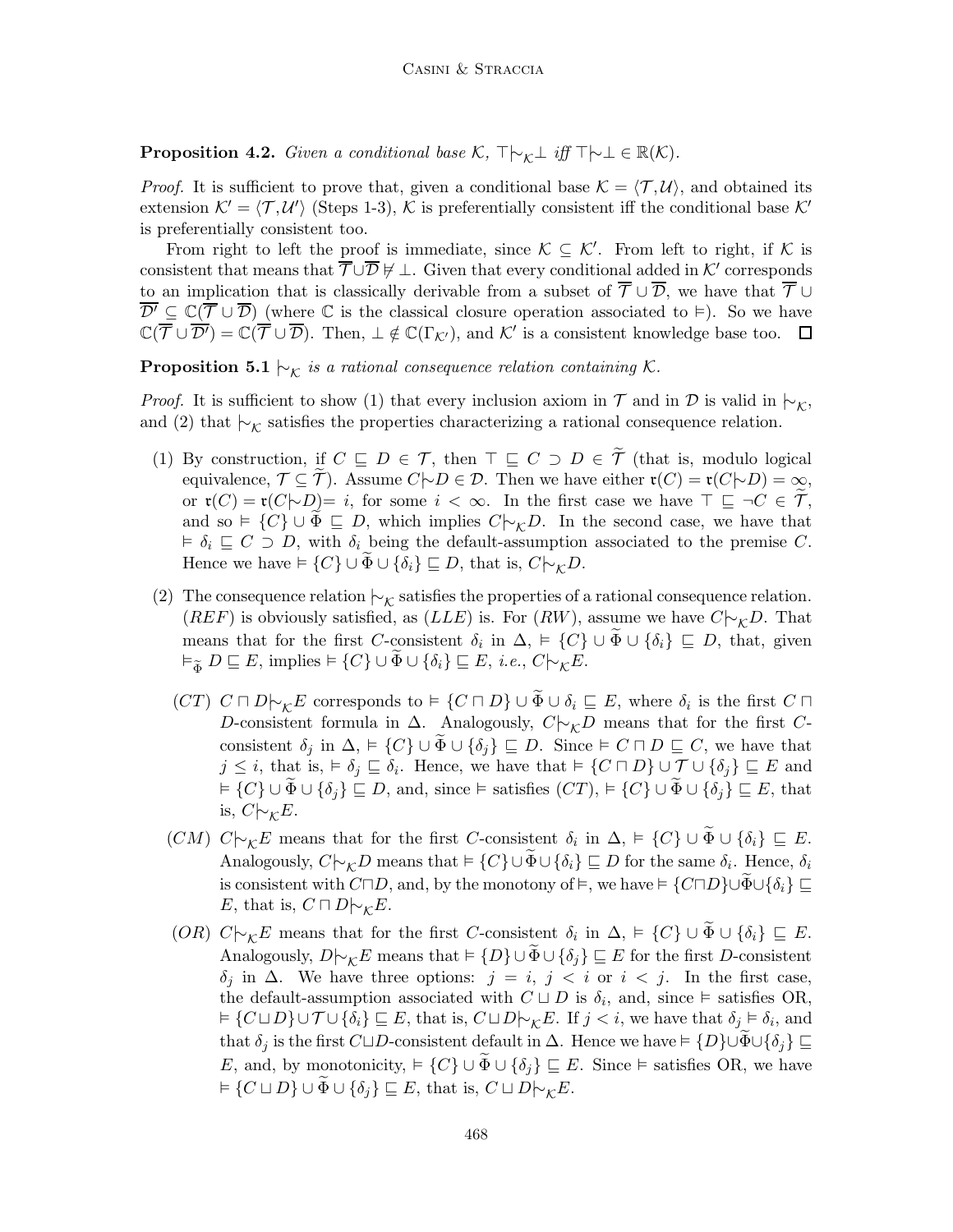$(RM)$   $C \not\sim_{\mathcal{K}} \neg E$  corresponds to  $\not\in \{C\} \cup \widetilde{\Phi} \cup \{\delta_i\} \sqsubseteq \neg E$ , where  $\delta_i$  is the first C-consistent formula in  $\Delta$ . This means that E is consistent with  $\{C\} \cup \widetilde{\Phi} \cup \{\delta_i\}$ , and so  $\delta_i$ is the first  $C \sqcap E$ -consistent formula in  $\Delta$ . Since  $\models \{C\} \cup \widetilde{\Phi} \cup \{\delta_i\} \sqsubseteq D$ , by the monotonicity of  $\vDash$  we have  $\vDash$  { $C \sqcap E$ }  $\cup \Phi \cup \{\delta_i\} \sqsubseteq D$ , that is,  $C \sqcap E \vdash_{\mathcal{K}} D$ .

**Proposition 5.3** Given a linear order of the individuals in  $K$ , our procedure determines an ABox extension of K. Vice-versa, every ABox extension of K corresponds to the knowledge base generated by some linear order of the individuals in O.

Proof. The first statement is quite immediate. For the second statement, assume that there is a rational extension  $\langle A', \mathcal{T} \rangle$  of  $\langle \mathcal{A}, \mathcal{T}, \mathcal{D} \rangle$  that cannot be generated by any sequence s of the elements of  $\mathcal{O}$ . A' associates to every individual x a default concept from  $\Delta$ , that we indicate as  $\delta^{\mathbf{x}}$ .

Now, consider a generic rational extension  $\langle A_{\mathcal{D}}, \mathcal{T} \rangle$  of  $\langle \mathcal{A}, \mathcal{T}, \mathcal{D} \rangle$  that can be generated using a sequence of elements of  $O$ . The following procedure allows to define a sequence s of the elements of  $\mathcal O$  s.t.  $\langle A_{\mathcal D}, \mathcal T \rangle$  can be generated using s, *i.e.*,  $\langle A_{\mathcal D}, \mathcal T \rangle = \langle A_{\mathcal D}^s, \mathcal T \rangle$ .

Take each element of  $\mathcal O$  and associate to it the strongest default concept in  $\Delta$  consistent with the knowledge base  $\langle A, \mathcal{T} \rangle$  (call it  $\gamma^{\mathbf{x}}$ ). Look for an individual **x** s.t.  $\delta^{\mathbf{x}} = \gamma^{\mathbf{x}}$ , and consider x the first element of the sequence s. Update A with  $x:\delta^x$ , and repeat the procedure, until every individual has been associated to a default formula. With this procedure we can generate a sequence over the dominion of the individuals that generates  $\langle A_{\mathcal{D}}, \mathcal{T} \rangle$ from  $\langle A, \mathcal{T}, \mathcal{D} \rangle$ .

Since there is no sequence s that can generate  $\langle \mathcal{A}', \mathcal{T} \rangle$ , the above procedure has to fail, that is, at some point it will not be possible to associate to any x a default  $\gamma^{\mathbf{x}}$  s.t.  $\delta^{\mathbf{x}} = \gamma^{\mathbf{x}}$ . That means that, for all the remaining  $\mathbf{x}, \delta^{\mathbf{x}} \neq \gamma^{\mathbf{x}}$ ; for each such  $\mathbf{x}, \text{ either } \delta^{\mathbf{x}} \models \gamma^{\mathbf{x}}$  or  $\gamma^{\mathbf{x}} \models \delta^{\mathbf{x}}$ . The first case is not possible, since  $\langle \mathcal{A}', \mathcal{T} \rangle$  would be inconsistent  $(\gamma^{\mathbf{x}})$  has to be a maximally consistent default). Hence  $\gamma^* \models \delta^*$  and  $\delta^* \neq \gamma^*$  for all the remaining x. In such a case,  $\langle A', \mathcal{T} \rangle$  would not be a rational extension of  $\langle A, \mathcal{T}, \mathcal{D} \rangle$ , since we could have another consistent model with stronger defaults associated to some individuals.  $\Box$ 

**Proposition 5.4** Given K and a linear order s of the individuals in K, the consequence relation  $\mathbb{F}_s$  satisfies the properties  $(REF_{DL}) - (RM_{DL})$ .

*Proof.* For  $REF_{DL}$ ,  $LLE_{DL}$  and  $RW_{DL}$  the proof is quite immediate. For  $CT_{DL}$  and  $CM_{DL}$ , assume  $\langle A, \mathcal{T}, \mathcal{D} \rangle \Vdash_s \mathbf{b}:D$ , that is  $\langle \mathcal{A}_{\mathcal{D}}^s, \mathcal{T} \rangle \models \mathbf{b}:D$ . Hence,  $\mathbf{b}:D$  is consistent with  $\langle A_{\mathcal{D}}^s, \mathcal{T} \rangle$ ; this implies that for the first individual in the sequence s, let it be a, and for every  $\delta_i \in \Delta$ ,  $\mathbf{a}:\delta_i$  is consistent with  $\langle \mathcal{A}, \mathcal{T} \rangle$  iff it is consistent with  $\langle \mathcal{A} \cup {\mathbf{b}}: D \}$ ,  $\mathcal{T} \rangle$ , and the procedure associates to a the same default formula either we start with  $\mathcal A$  or with  $\mathcal A\cup\{\mathbf b:D\}$ . The same happens for all the following individuals in the sequence s. So we have that  $\langle A_{\mathcal{D}}^{s}\cup\{\mathbf{b}:D\},\mathcal{T}\rangle=\langle (\mathcal{A}\cup\{\mathbf{b}:D\})_{\mathcal{D}}^{s},\mathcal{T}\rangle$  and  $\langle \mathcal{A}_{\mathcal{D}}^{s}\cup\{\mathbf{b}:D\},\mathcal{T}\rangle \vDash \mathbf{a}:C$  iff  $\langle (\mathcal{A}\cup\{\mathbf{b}:D\})_{\mathcal{D}}^{s},\mathcal{T}\rangle \vDash$  $\mathbf{a}: \overline{C}$ . Since  $\vDash$  satisfies  $CT$  and  $CM$ , we have that  $\langle A_{\mathcal{D}}^s, \mathcal{T} \rangle \vDash \mathbf{a}: C$  iff  $\langle (\mathcal{A} \cup {\mathbf{b}:} D) \rangle_{\mathcal{D}}^s, \mathcal{T} \rangle \vDash \mathbf{a}: C$ , that is,  $\langle A, \mathcal{T}, \mathcal{D} \rangle \Vdash_s \mathbf{a}: C \text{ iff } \langle A \cup \{\mathbf{b}:D\}, \mathcal{T}, \mathcal{D} \rangle \Vdash_s \mathbf{a}: C.$ 

For  $OR_{DL}$ , assume that  $\langle A \cup \{ \mathbf{b}: D \}, \mathcal{T}, \mathcal{D} \rangle \Vdash_s \mathbf{a}: C, \langle A \cup \{ \mathbf{b}: E \}, \mathcal{T}, \mathcal{D} \rangle \Vdash_s \mathbf{a}: C$ , and that **b** is in the  $n^{th}$  position in the sequence s. So, for the first  $n-1$  elements of s the association with the default-formulae is the same in both the models. For **b**, assume that the procedure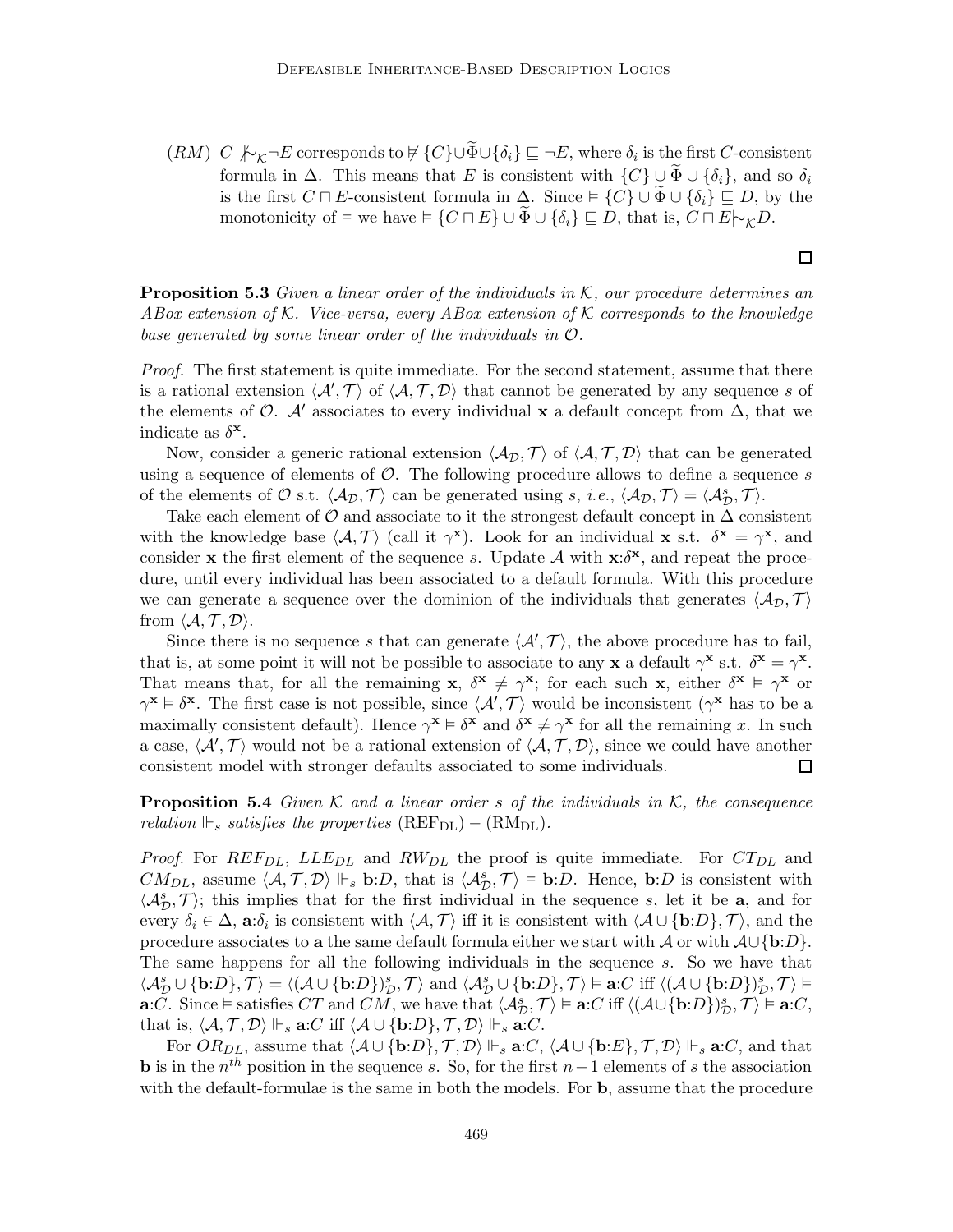assigns **b**: $\delta_i$  in case **b**: $D$ , and **b**: $\delta_j$  in case **b**: $E$ . We can have either  $\delta_i = \delta_j$ ,  $\models \delta_i \sqsubseteq \delta_j$ , or  $\forall \delta_j \sqsubseteq \delta_i$ . In the first case the procedure for the assignment of the defaults continues in the same way in both the knowledge bases, and it is the same also if we have  $\mathbf{b}:D\sqcup E$ , that is,  $\langle A \cup \{b:D\}, \mathcal{T}, \mathcal{D}\rangle$ ,  $\langle A \cup \{b:E\}, \mathcal{T}, \mathcal{D}\rangle$ , and  $\langle A \cup \{b:D\sqcup E\}, \mathcal{T}, \mathcal{D}\rangle$  are completed exactly with the same defaults, obtaining, respectively, the ABoxes  $(\mathcal{A} \cup {\mathbf{b}:D})^s_{\mathcal{D}} = \mathcal{A}' \cup {\mathbf{b}:D}$ ,  $(\mathcal{A} \cup {\mathbf{b}:E})^s_{\mathcal{D}} = \mathcal{A}' \cup {\mathbf{b}:E}$ , and  $(\mathcal{A} \cup {\mathbf{b}:D \sqcup E})^s_{\mathcal{D}} = \mathcal{A}' \cup {\mathbf{b}:D \sqcup E}$ , for some ABox A'. So we have that  $\mathcal{A}' \cup \{ \mathbf{b}:D \} \models \mathbf{a}:C$  and  $\mathcal{A}' \cup \{ \mathbf{b}:E \} \models \mathbf{a}:C$ , and, since  $\models$  satisfies OR, we obtain  $\mathcal{A}' \cup \{\mathbf{b}: D \sqcup E\} \models \mathbf{a}: C$ , that is,  $\langle (A \cup \{\mathbf{b}: D \sqcup E\})^s_D, \mathcal{T} \rangle \models \mathbf{a}: C$ . If  $\delta_i \models \delta_j$  and **b**:D  $\sqcup$  E, the procedure associates to **b** the strongest of the two defaults, that is,  $\delta_i$ . Since  $\delta_i$  is not consistent with b:E, in every following consistency check the procedure will be forced to consider that **b**:D holds, and the assignment of the defaults to the individuals will proceed as in the case where **b**:D holds, and  $\langle A \cup \{b:D \sqcup E\}, \mathcal{T}, \mathcal{D}\rangle$  will entail the same formulae as  $\langle A \cup \{b:D\}, \mathcal{T}, \mathcal{D}\rangle$ . Analogously, if  $\delta_j \models \delta_i$ , the default-assumption extension of  $\langle A \cup \{\mathbf{b}: D \sqcup E\}, \mathcal{T}, \mathcal{D}\rangle$  will correspond to the one of  $\langle A \cup \{\mathbf{b}: E\}, \mathcal{T}, \mathcal{D}\rangle$ .

Finally, for  $RM_{DL}$ , b:D is consistent with  $\langle A_{\mathcal{D}}^s, \mathcal{T} \rangle$ , so the presence of b:D in the knowledge base does not influence the association of the defaults to the individuals, and  $\mathcal{A}_{\mathcal{D}}^{s} \subseteq (\mathcal{A} \cup \{\mathbf{b}:D\})_{\mathcal{D}}^{s}$ . Eventually,  $\langle \mathcal{A}_{\mathcal{D}}^{s}, \mathcal{T} \rangle \models \mathbf{a}:C$  implies  $\langle (\mathcal{A} \cup \{\mathbf{b}:D\})_{\mathcal{D}}^{s}, \mathcal{T} \rangle \models \mathbf{a}:C$ , i.e.  $\langle A \cup \{\mathbf{b}:D\}, \mathcal{T}, \mathcal{D}\rangle \Vdash_s \mathbf{a}:C.$ 

**Proposition 5.7**  $\langle A, \mathcal{T}, \mathcal{D} \rangle \Vdash$  **a**:C iff  $\langle A_{[\mathbf{a}]}, \mathcal{T}, \mathcal{D} \rangle \Vdash^s$  **a**:C for every ordering s of the individuals in  $\mathcal{A}_{[\mathbf{a}]}$ .

*Proof.* The proof is quite immediate. Assume  $\langle A_{\mathbf{[a]}}, \mathcal{T}, \mathcal{D} \rangle \not\vdash^s \mathbf{a}: C$  for some s. Let s' be a sequence of the individuals named in  $A$  obtained using  $s$  as initial segment. Hence we have that  $\langle A, \mathcal{T}, \mathcal{D} \rangle$   $|\nvdash^{s'}$  **a**:*C*, the implies  $\langle A, \mathcal{T}, \mathcal{D} \rangle$   $|\nvdash$  **a**:*C*.

Now assume  $\langle A, \mathcal{T}, \mathcal{D} \rangle \not\vdash a:C$ . Hence, for some sequence  $s \langle A, \mathcal{T}, \mathcal{D} \rangle \not\vdash^s a:C$ . Let s' be a restriction of s to the individuals named in  $\mathcal{A}_{[\mathbf{a}]};$  then we have that  $\langle \mathcal{A}, \mathcal{T}, \mathcal{D} \rangle |\mathcal{V}^{s'}$  a:C.  $\Box$ 

# Appendix C. Table of the Main Symbols

Since the paper considers different fields, the notation has turned out to be quite complex. We add here a table to summarize the main symbols used in the paper.

|                                   | IN/BIN                                                                | PL                                                                    | DL.                                                                   |
|-----------------------------------|-----------------------------------------------------------------------|-----------------------------------------------------------------------|-----------------------------------------------------------------------|
| $p, q, \ldots$                    | nodes                                                                 | atoms                                                                 | concept names                                                         |
| $C, D, \ldots$                    |                                                                       | propositions                                                          | concepts                                                              |
| $\mathbf{a}, \mathbf{b}, \dots$   |                                                                       |                                                                       | individuals                                                           |
|                                   | strict conditional                                                    | strict conditional                                                    | strict conditional                                                    |
| ∼                                 | defeasible conditional                                                | defeasible conditional                                                | defeasible conditional                                                |
| $\rightsquigarrow$                | consequence relation                                                  |                                                                       |                                                                       |
| $\otimes, \oplus$                 | conjunction, disjunction                                              |                                                                       |                                                                       |
| $\mathcal{C}^{\mathcal{N}}_{p,q}$ | links in the courses/ducts<br>between $p$ and $q$                     | links in the ducts<br>between $p$ and $q$                             | links in the ducts<br>between $p$ and $q$                             |
| $\Delta^{\mathcal{N}}_{p,q}$      | materialisations of the<br>links in $\mathcal{C}_{p,q}^{\mathcal{N}}$ | materialisations of the<br>links in $\mathcal{C}_{p,q}^{\mathcal{N}}$ | materialisations of the<br>links in $\mathcal{C}_{p,q}^{\mathcal{N}}$ |
| $\hat{\Delta}^{\mathcal{N}}_{p}$  | conditionals in $\Delta_{p,q}^{\mathcal{N}}$<br>as exceptional as $p$ | conditionals in $\Delta_{p,q}^{\mathcal{N}}$<br>as exceptional as $p$ | conditionals in $\Delta_{p,q}^{\mathcal{N}}$<br>as exceptional as $p$ |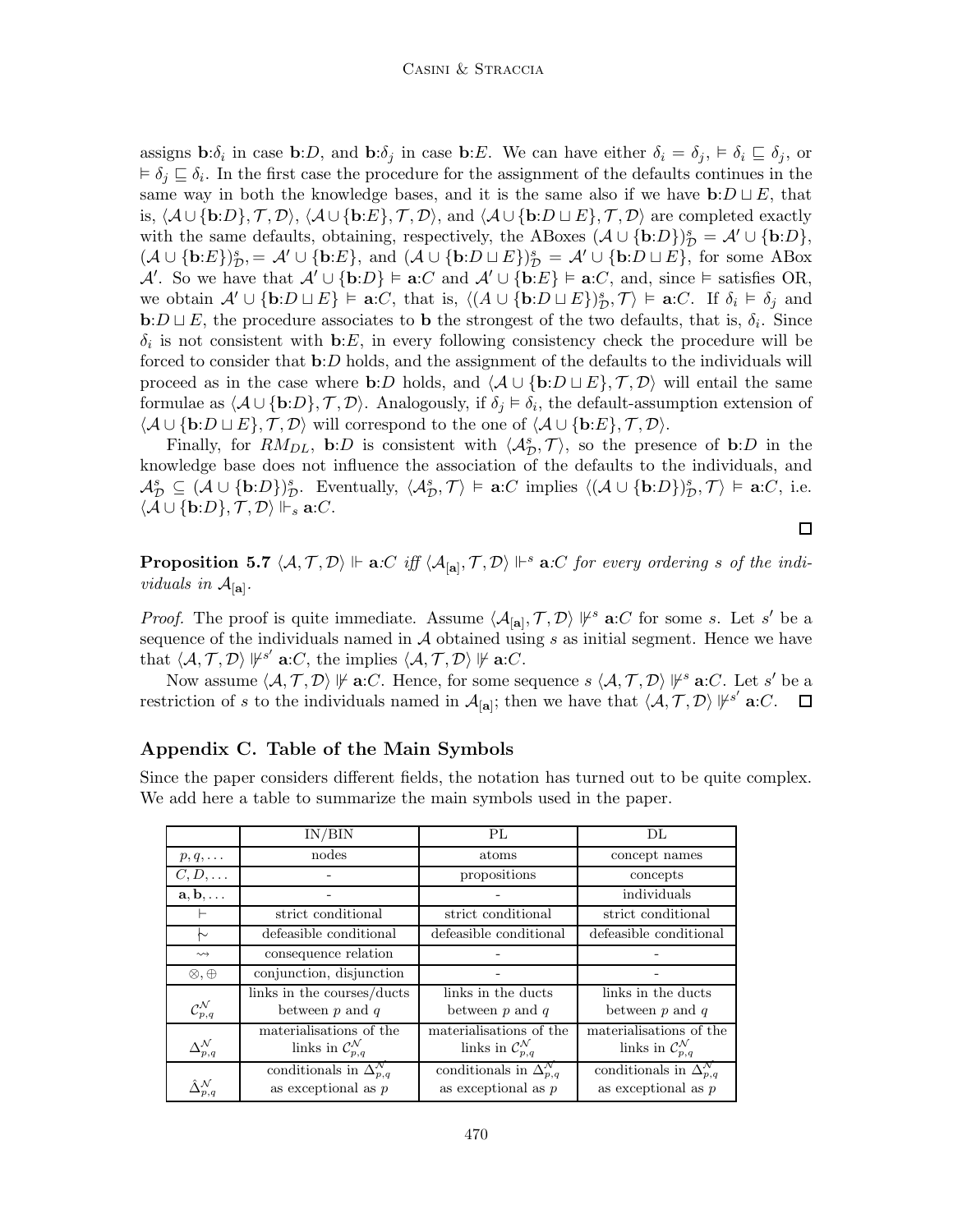# References

- Alchourrón, C., Gärdenfors, P., & Makinson, D. (1985). On the logic of theory change: Partial meet contraction and revision functions. Journal of Symbolic Logic, 50, pp. 510–530.
- Baader, F., Calvanese, D., McGuinness, D., Nardi, D., & Patel-Schneider, P. F. (Eds.). (2003). The Description Logic Handbook: Theory, Implementation, and Applications. Cambridge University Press.
- Baader, F., & Hollunder, B. (1993). How to prefer more specific defaults in terminological default logic. In *Proceedings of IJCAI-93*, pp. 669–674. Morgan Kaufmann Publishers.
- Bochman, A. (2001). A logical theory of nonmonotonic inference and belief change. Springer-Verlag.
- Bonatti, P. A., Lutz, C., & Wolter, F. (2009). The complexity of circumscription in description logic. Journal of Artificial Intelligence Research, 35, pp. 717–773.
- Bonatti, P. A., Faella, M., & Sauro, L. (2010).  $\mathcal{EL}$  with default attributes and overriding. In Patel-Schneider, P. F., Pan, Y., Hitzler, P., Mika, P., Zhang, L., Pan, J. Z., Horrocks, I., & Glimm, B. (Eds.), International Semantic Web Conference (1), Vol. 6496 of Lecture Notes in Computer Science, pp. 64–79. Springer.
- Bonatti, P. A., Faella, M., & Sauro, L. (2011a). Adding default attributes to  $\mathcal{EL}^{++}$ . In Burgard, W., & Roth, D. (Eds.), Proceedings of AAAI-11. AAAI Press.
- Bonatti, P. A., Faella, M., & Sauro, L. (2011b). Defeasible inclusions in low-complexity DLs. Journal of Artificial Intelligence Research, 42, pp. 719–764.
- Bonatti, P. A., Faella, M., & Sauro, L. (2011c). On the complexity of el with defeasible inclusions. In Proceedings of IJCAI-11, pp. 762–767. AAAI Press/IJCAI.
- Brewka, G., & Augustin, D. S. (1987). The logic of inheritance in frame systems. In Proceedings of IJCAI-87, pp. 483–488. Morgan Kaufmann Publishers.
- Britz, K., Casini, G., Meyer, T., Moodley, K., & Varzinczak, I. (2013). Ordered Interpretations and Entailment for Defeasible Description Logics. Tech. rep., CAIR, CSIR Meraka and UKZN, South Africa.
- Britz, K., Heidema, J., & Meyer, T. A. (2008). Semantic preferential subsumption. In Brewka, G., & Lang, J. (Eds.), Proceedings of KR-08, pp. 476–484. AAAI Press.
- Britz, K., Meyer, T., & Varzinczak, I. J. (2011). Semantic foundation for preferential description logics. In Wang, D., & Reynolds, M. (Eds.), Australasian Conference on Artificial Intelligence, Vol. 7106 of Lecture Notes in Computer Science, pp. 491–500. Springer.
- Casini, G., Meyer, T., Moodley, K., & Varzinczak, I. (2013). Nonmonotonic reasoning in description logics. Rational closure for the ABox. In Proceedings of DL-13, pp. 77–90. CEUR Workshop Proceedings.
- Casini, G., & Straccia, U. (2010). Rational closure for defeasible description logics. In Janhunen, T., & Niemelä, I. (Eds.), *Proceedings of JELIA-10*, Vol. 6341 of Lecture Notes in Computer Science, pp. 77–90. Springer.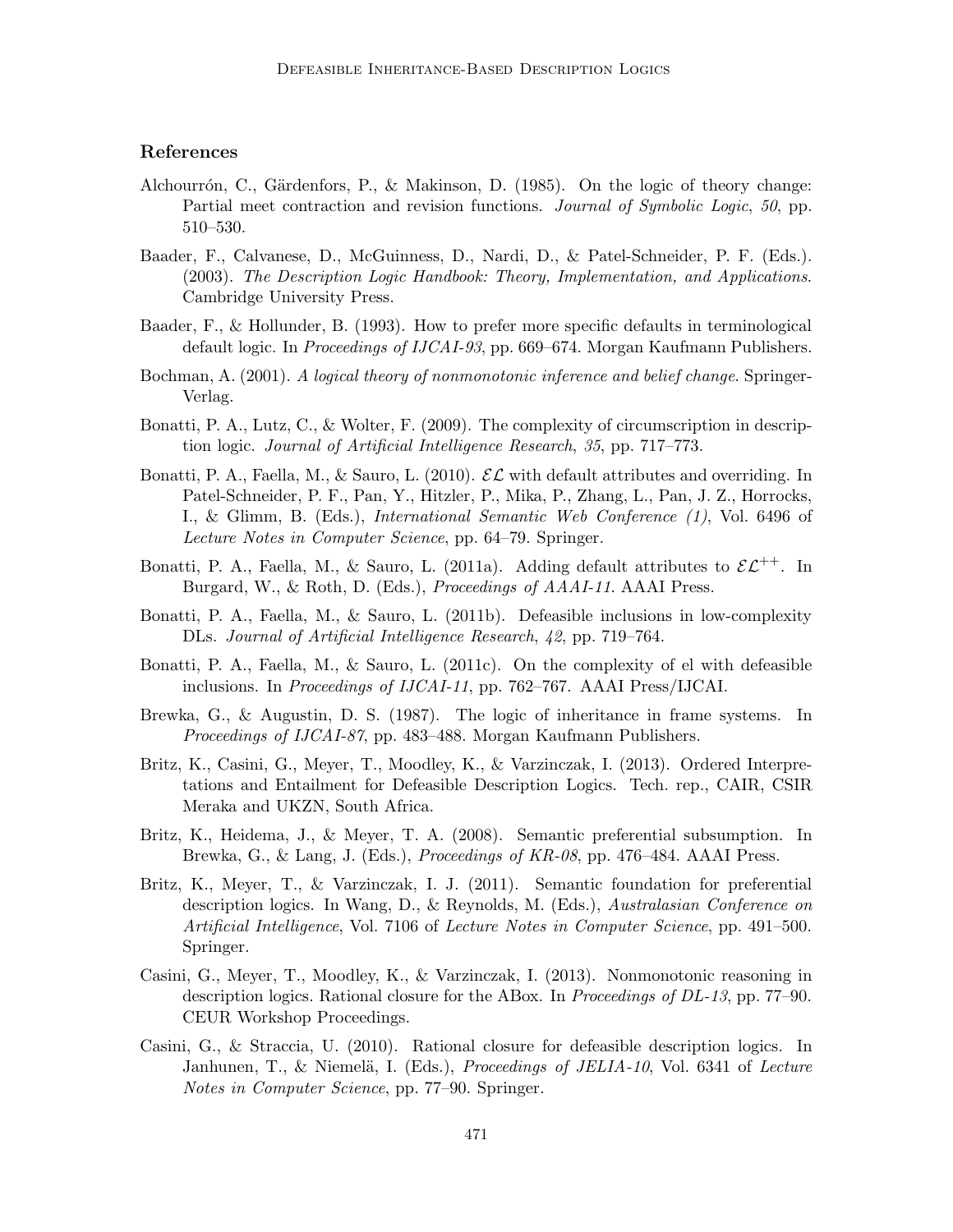- Casini, G., & Straccia, U. (2011). Defeasible inheritance-based description logics. In Proceedings of IJCAI-11, pp. 813–818.
- Cormen, T. H., Stein, C., Rivest, R. L., & Leiserson, C. E. (2001). Introduction to Algorithms (2nd edition). McGraw-Hill Higher Education.
- Donini, F. M., & Massacci, F. (2000). EXPTIME tableaux for *ACC*. Artificial Intelligence,  $124(1)$ , pp. 87–138.
- Donini, F. M., Nardi, D., & Rosati, R. (2002). Description logics of minimal knowledge and negation as failure. Transactions on Computational Logic, 3(2), pp. 177–225.
- Freund, M. (1998). Preferential reasoning in the perspective of Poole default logic. Artificial Intelligence, 98(1-2), pp. 209–235.
- Gabbay, D. M., & Schlechta, K. (2009). Defeasible inheritance systems and reactive diagrams. Logic Journal of the IGPL,  $17(1)$ , pp. 1–54.
- Giordano, L., Gliozzi, V., Olivetti, N., & Pozzato, G. L. (2012a). A minimal model semantics for nonmonotonic reasoning. In Proceedings of JELIA-12, Vol. 7519 of Lecture Notes in Computer Science, pp. 228–241. Springer.
- Giordano, L., Gliozzi, V., Olivetti, N., & Pozzato, G. L. (2012b). A non-monotonic description logic for reasoning about typicality. Artificial Intelligence, 195, pp. 165–202.
- Giordano, L., Olivetti, N., Gliozzi, V., & Pozzato, G. L. (2009).  $\mathcal{ALC}+\mathcal{T}$ : a preferential extension of description logics. Fundam. Inform., 96(3), 341–372.
- Grimm, S., & Hitzler, P. (2009). A preferential tableaux calculus for circumscriptive  $\mathcal{ALCO}$ . In Proceedings of RR-09, pp. 40–54. Springer-Verlag.
- Horty, J. F. (1994). Some direct theories of nonmonotonic inheritance. In Handbook of logic in artificial intelligence and logic programming: nonmonotonic reasoning and uncertain reasoning, Vol. 3, pp. 111–187. Oxford University Press.
- Horty, J. F., & Thomason, R. H. (1990). Boolean extensions of inheritance networks. In Proceedings of AAAI-90, pp. 633–639. AAAI Press.
- Horty, J. F., Thomason, R. H., & Touretzky, D. S. (1987). A skeptical theory of inheritance in nonmonotonic semantic networks. In Proceedings of AAAI-87. AAAI Press.
- Knorr, M., Alferes, J. J., & Hitzler, P. (2011). Local closed world reasoning with description logics under the well-founded semantics. Artificial Intelligence, 175(9-10), 1528–1554.
- Kraus, S., Lehmann, D., & Magidor, M. (1990). Nonmonotonic reasoning, preferential models and cumulative logics. Artificial Intelligence,  $44(1-2)$ , pp. 167–207.
- Lehmann, D., & Magidor, M. (1992). What does a conditional knowledge base entail?. Artificial Intelligence, 55(1), pp. 1–60.
- Lukasiewicz, T. (2008). Expressive probabilistic description logics. Artificial Intelligence, 172(6-7), pp. 852–883.
- Makinson, D. (1994). General patterns in nonmonotonic reasoning. In Handbook of logic in artificial intelligence and logic programming: nonmonotonic reasoning and uncertain reasoning, Vol. 3, pp. 35–110. Oxford University Press.